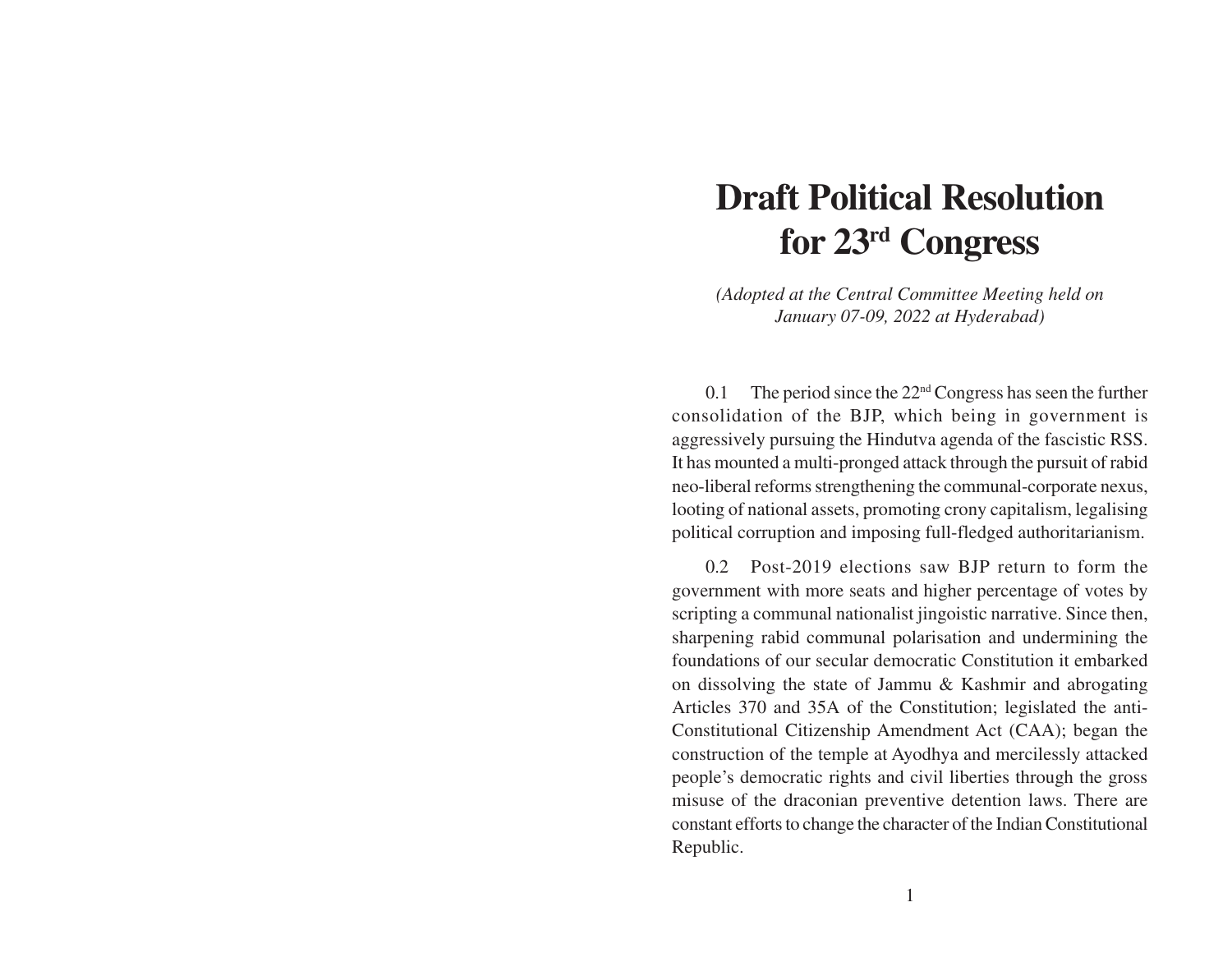0.3 This period also saw growing resistance to the policies of the Modi government from different sections of the working people. The working class protested against the new labour codes and the privatisation drive through general and sectoral strikes. The anti-CAA movement developed as a mass protest against the subversion of the Constitution and citizenship. The biggest and most prolonged struggle of the farmers ended in a historic victory with the repeal of the three farm laws.

0.4 During these four years, the BJP government has completely surrendered to US strategic, political and security designs, emerging as a steadfast subordinate ally of US imperialism. This is having serious consequences for relations with our neighbours and India's international standing. This is taking place in the background of important global developments that have a direct bearing on the Indian situation today.

# **International Situation**

1.1 Following are the main features of the international situation since the 22nd Party Congress:

- i) The outbreak of the disastrous Covid-19 pandemic and its continuing impact with the emergence of new variants.
- ii) The contrast between the manner in which Capitalist and Socialist countries have tackled the pandemic and the associated issues.
- iii) Deepening global economic recession.
- iv) The bankruptcy of neo-liberalism to provide any solution to the economic recession. On the contrary, stimulus packages designed to revive the economy further strengthen the neoliberal trajectory of maximisation of profits.
- v) The grip of Finance Capital over the global economy has further strengthened.
- vi) Disastrous impact on people's lives and livelihoods with growing global hunger; poverty levels; unemployment; and educational deprivation.
- vii) Rising influence of China as a global power.
- viii) US imperialism's efforts to contain and isolate China.
- ix) The continuation of the global political rightward shift and the growing resistance against this.
- x) Growing resistance in Latin America against US imperialist aggressiveness. Popular people's struggles have led to electoral victories of Left, progressive forces in Chile, Venezuela, Bolivia, Peru and Honduras.
- xi) A major development in this period is the unfolding situation in Afghanistan with the Taliban takeover following the withdrawal of the US-NATO forces.
- xii) Growing isolation of India in our neighbourhood. Deterioration of relations with most neighbouring countries.
- xiii) The serious dangers posed by global warming and the urgent need for decisive action on climate change.

#### **Disastrous Covid Pandemic**

1.2 The outbreak of the Covid-19 pandemic in December 2019 remains a major issue globally and continues to play havoc. The Corona virus is mutating in a fast manner and new variants are emerging. The latest is *Omicron* whose rate of infection is higher globally. Since the Covid pandemic began, close to **300** million people have been infected and nearly **5.5** million have lost their lives already.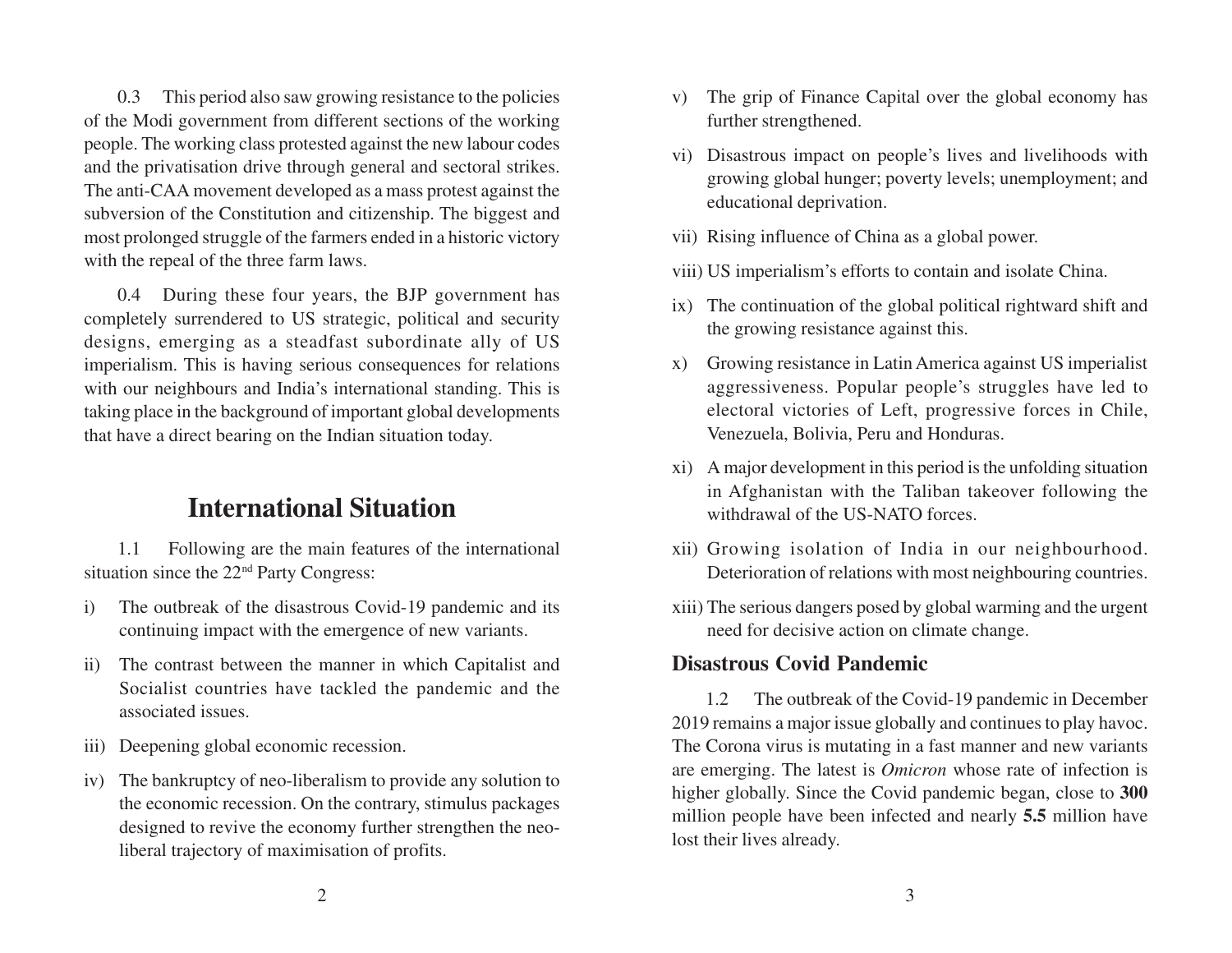1.3 **Global Vaccine Inequality:** Unless the vaccination drive intensifies through a universal global programme, the pandemic will continue to wreak havoc. Until all are safe no one is safe. The high level of global vaccine inequality is preventing this from happening. This vaccine inequality also permits the emergence of new variants through mutations. Hoarding and high consumption of vaccines by the richer developed countries, more than what their population needs, is one factor. Nearly 70 per cent of the population in high income countries is fully vaccinated whereas only 2.5 per cent of people in low income countries are similarly vaccinated. Vaccine doses of around 150 per cent of population are administered in high income countries contrasted with 7 per cent in low income countries. Less than 10 per cent of adults in the entire African continent are fully vaccinated. The other factor for this vaccine inequality is the refusal by some high income countries to remove the intellectual property regime and patent rights over vaccines. This refusal, primarily to protect the big pharma companies, is leading to high prices that inhibit poorer countries to purchase and also prohibit domestic production.

1.4 **Inadequate Public Health Care:** The pandemic starkly exposed the woefully inadequate public health care system under capitalism. This was particularly stark in the developing countries. Neo-liberal policies of profit maximisation have led to large scale privatisation of health facilities and even where limited health care facilities are available they are through the health insurance route favouring insurance companies and are not Statefunded. The inability to afford private health care has worsened the chances of survival of lakhs of people as well as for the containment of the pandemic. Along with vaccine inequality, this continues to have a disastrous impact on people's lives, especially in poor and developing countries.

1.5 **Socialist Countries:** In sharp contrast is the manner

in which socialist countries dealt with the pandemic given their people-centric policies and public health care systems. They were able to meet the pandemic challenge much more efficiently than capitalism and once again demonstrated the superiority of socialism. **China** was severely tested by the pandemic but has been able to contain it leading to the revival of its economy and the re-energising of its economic activities. It supplied vaccines to more than a hundred countries. **Cuba**, despite the severe economic hardships due to the cruel US blockade, unable to access medicines and equipment from abroad, has developed its own domestic vaccines and sent medical missions including supply of vaccines to over 50 countries in the world. **Vietnam**, likewise, could effectively control the spread of the pandemic in the first wave and has since been tackling the subsequent Delta wave.

#### **Global Capitalist Crisis**

1.6 Following the 2008 global financial meltdown generated systemic economic crisis, global capitalism has not been able to recover to the earlier levels. According to the IMF, global GDP growth continuously declined from 5.4 per cent in 2009 to 2.8 per cent in 2019 before the pandemic struck. The pandemic associated lockdowns and production closures saw the global economy contracting by **minus** 4.4 per cent in 2020. While both the IMF and World Bank project a healthier growth trajectory for the coming years they also caution about very strong headwinds like persisting global vaccine inequality preventing any major recovery. The World Bank maintains that 2022 output would be 2 per cent below pre-pandemic global output projections.

1.7 **US, EU Stimulus Packages:** The optimistic global output projections by international agencies are to a large extent based on expectations of recovery generated by new stimulus packages announced in USA and EU. USA has announced a \$1.9 trillion package while EU parliament agreed on a Euro 1.8 trillion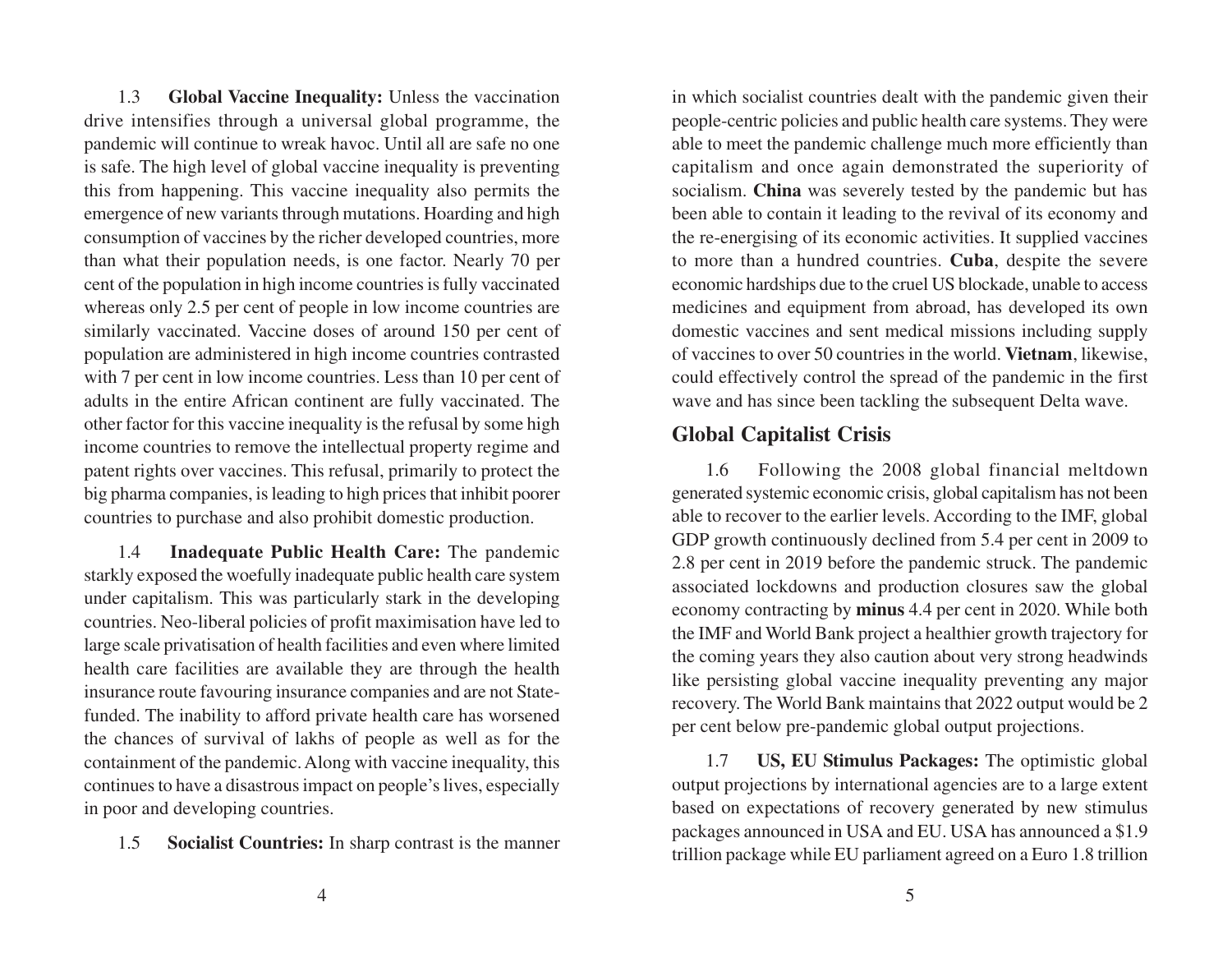(\$2.2 trillion) package directly financed by its budget. These packages provide very limited direct benefit to the working people and the middle classes while it is the big business and finance capital that got a bonanza, furthering neo-liberalism's profit maximisation agenda. The IMF estimates that global fiscal stimulus from all sources since the onset of the pandemic was to the tune of \$16.9 trillion. Nearly 86 per cent of this global spending was cornered by the advanced countries. Much of this stimulus is earmarked for advances and loans from the financial system with very little going as direct benefit to the people. The main route for raising the resources for these packages was through government bonds and other instruments traded mainly in the stock markets. This inflated the stock market leading to unprecedented booms.

1.8 **Rising Inequalities:** The very nature of financing the stimulus packages triggering stock market booms has contributed to rising inequalities in an obscene manner. The total wealth of the world's billionaires reached a new peak of \$10.2 trillion in July 2020. The wealth of the 10 richest people increased by \$413 billion in the last year - enough to cover the entire UN humanitarian appeal for 2021 by more than 11 times. Nine new global billionaires were created by big pharma monopolies producing Covid vaccines. Such obscene levels of wealth concentration are in the very character of capitalist exploitation and accumulation. The Global Minimum Tax of 15 per cent for companies has been agreed to by 136 countries but there are serious doubts whether it will be effective and stop the big corporates and the super-rich from evading paying due taxes.

1.9 **Global Finance:** International finance capital led neoliberalism has consolidated the process of widening income and wealth inequalities. This is an indicator of the consolidation of neo-liberalism's objective of maximisation of profits. As noted

by the 22nd Congress, neo-liberalism has proven its bankruptcy in providing any solution for the economic crisis, that its policies and prescriptions caused in the first place. On the contrary, its singular focus on profit maximization is only further exacerbating the crisis. However, utilizing the situation created by the global pandemic, it is seeking its further consolidation. The stimulus packages it has designed continue to enrich the rich, creating conditions for strengthening the grip of global finance capital not only over the economy but also in shaping the political dispensations in many countries that favour aggressive neo-liberal policies.

# **Growing People's Miseries**

1.10 The combined effect of the pandemic and the global economic recession is having a disastrous impact on the vast majority of the people with intensified capitalist economic exploitation; growing levels of global hunger; rising poverty levels; galloping unemployment; and intense educational deprivation for the vast majority of the world's children.

1.11 **Growing Hunger**: The Oxfam estimates that 11 people are now dying of hunger each minute. The UNICEF estimates that a tenth of global population, around 811 million, are undernourished, 150 million children were stunted; and 45 million wasted in 2020. With around 180 million more facing chronic hunger last year, it is estimated that 30 per cent of the global population, 2.37 billion, lacked adequate access to food in 2020 – increase of 320 million in one year.

1.12 **Poverty:** People living in extreme poverty are projected to reach 745 million by the end of 2021, an increase of 100 million. Loss of employment among women around the world cost at least \$ 800 billion in lost income in 2020. An additional 47 million more women worldwide are expected to fall into extreme poverty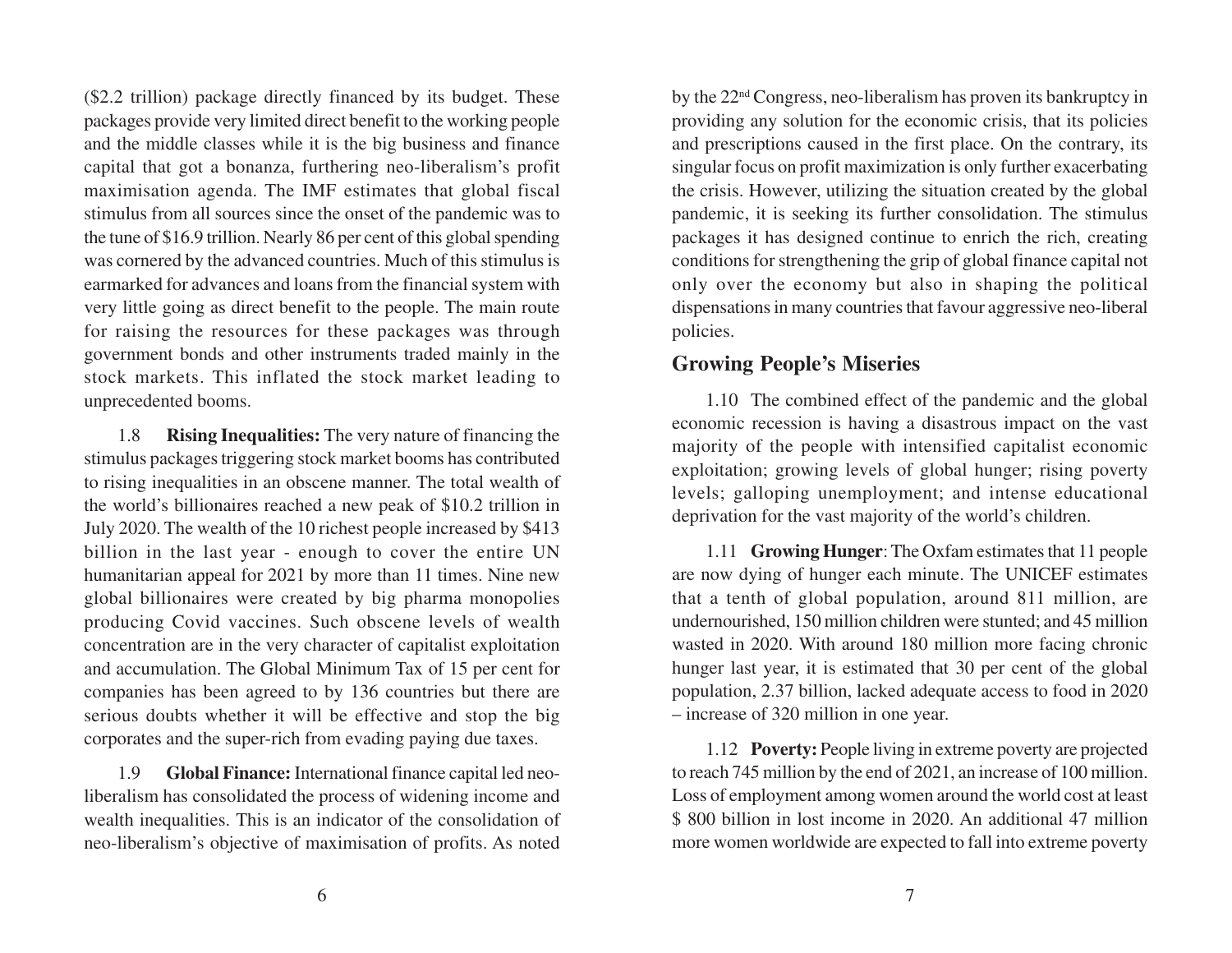in 2021.

1.13 **Unemployment:** Global unemployment is expected to reach 205 million in 2022, leaping from 187 million in 2019. ILO projects the global crisis induced jobs gap to reach 75 million in 2020. Global working hours declined by 8.8 per cent in 2020, equivalent to loss of 255 million full time jobs. Women employment declined by 5 per cent in 2020 compared to 3.9 per cent in 2019. Globally, youth employment fell 8.7 per cent in 2020 compared to 3.7 per cent for adults. This drastic fall in employment and in working hours comes on top of persistently high pre-Covid levels of unemployment, under-employment and poor working conditions.

1.14 **Intensified Exploitation:** Neo-liberalism's prescriptions for profit maximisation create conditions for a protracted capitalist crisis as they focus on intensifying the economic exploitation of the working people which, in turn, depresses domestic demand negatively impacting growth. A continuing crisis and slowdown since 2008 saw real wages declining in developed countries like UK, Italy, Japan etc. Labour productivity (21.8 per cent) increased more rapidly than real wages (14.3 per cent) in the first two decades of this century due to the austerity measures implemented post 2008. Nearly 70 per cent or 4 billion people, in terms of social security, are either not protected at all, or at best, partially protected. Between 2019 and 2020 with growing job losses there was a 10.7 per cent decline in global labour income, equivalent to \$3.5 trillion. This further worsened in 2021. Such intensified exploitation is in the very character of capitalism and its predatory nature.

1.15 **Educational Deprivation:** According to UNESCO, an estimated 90 per cent of the world's children have had their education disrupted during the pandemic. As of May 2021, schools in 26 countries were totally closed and in 55 others are partially

opened. Children have begun working, grown disillusioned with education, edged out of free or subsidised education as per their country's laws, thus ensuring that for millions of students this is not a temporary interference or a disruption in their education but an abrupt end to it. During the pandemic, online education further exposed the 'digital divide' in education.

# **Rightward Political Shift**

1.16 Since the 21st Party Congress, we noted the rise of reactionary forces and movements globally. In the 22<sup>nd</sup> Party Congress, we noted a further political rightward shift, globally. In today's conditions of further deepening economic crisis under the impact of the pandemic and associated health emergencies, this trend of rightward shift continues.

1.17 The 22nd Party Congress political resolution noted: "In times of intense global economic crisis, a political battle over who would marshal the rising popular discontent surfaces. The political right-wing advances by rallying popular discontent and in ensuring that the Left and progressive forces do not emerge as a major alternative political force." (Para 1.14)

1.18 Right-wing forces seek to disrupt the strengthening of organised united protests of the working people by whipping up emotional passions, fostering divisive appeals and promoting racism, xenophobia, religious sectarianism, fundamentalism, parochialism etc. in order to disrupt and divide people's unity against intensifying exploitation.

1.19 **Countervailing Trends:** However, countervailing trends to combat this rightward political shift are also growing. This can clearly be seen in Latin American countries, like **Bolivia, Venezuela, Nicaragua, Peru and Chile**. 'The Black Lives Matter' protest also contributed to Trump's defeat in the US. After 1959 all governments in the five Scandinavian countries today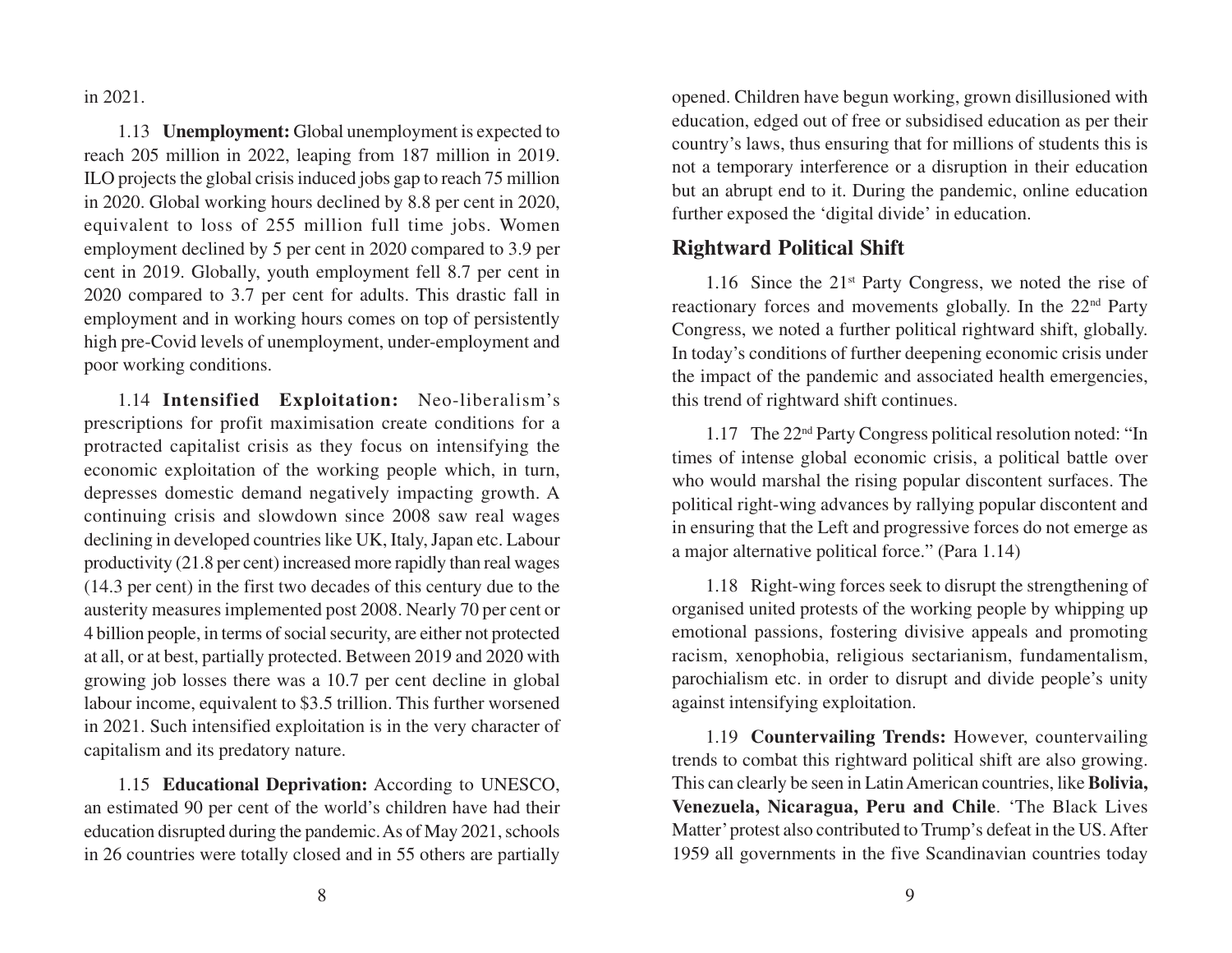are either Social Democratic or Centre-Left.

#### **Growing Protests**

1.20 The period since the 22nd Congress has seen the growth of resistance against the pre-pandemic economic crisis, the consequent austerity measures, the intensification of exploitation and against the miseries imposed during the pandemic, lockdowns and inadequate provisions for people's welfare. Despite the pandemic, strikes and protest demonstrations have occurred in many parts of the world. Such protests were more pronounced in **Latin America** where working people in many countries like **Argentina, Brazil, Columbia, Chile, Ecuador, Mexico, and Uruguay** organised strike actions and big demonstrations.

1.21 In **Europe**, a cross section of industrial workers and those working in services sectors like doctors, nurses, health workers, teachers and others went on strike. Employees of the global giant Amazon struck work in various countries, despite the corporation banning any unions. These protests in varying degrees demanded better working conditions, wages and other social welfare measures that were adversely affected due to austerity measures and for adequate protection against the pandemic. **France** saw the protests against the labour law reform and militant actions by the Yellow Vests against increased tax burden. Workers in many other countries are protesting against the changes in labour laws, cuts in wages, pensions and long working hours. Workers' struggles forced countries like **Portugal** to legislate on 'work from home' conditions. **Greece** saw big strike actions. A significant feature is that these struggles by the working people were actively supported and joined by the farmers, women, green activists, students and youth. In many countries the strength of such protest actions impacted on elections favouring progressive and non-right wing forces.

#### **China's Global Rise**

1.22 China was effective in containing the pandemic and reviving its economy. It has consolidated its global position of being the second largest economic power house in the world. During the centenary of the founding of the Communist Party of China in July 2021, it was announced that it has reached one of its two centennial goals: that of establishing a moderately prosperous society by 2020 with a healthy GDP growth rate, improvement in people's income, education, health and living standards.

1.23 In February 2021, China officially announced the elimination of absolute poverty in the country. According to the World Bank's international poverty rankings China is responsible for reduction of over 70 per cent of global poverty. In the first three quarters of 2021, China witnessed 9.89 per cent of GDP growth while its annual target is 6 per cent. China has accounted for more than 30 per cent of the world's economic growth, on average, every year since 2006.

1.24 **US-China Conflict**: The US is alarmed by the growing Chinese global influence which it considers as threatening its global hegemony. The steady growth of China as an economic power and its effective combating of the pandemic and its reopening of its economy are being increasingly seen by US imperialism as a threat that challenges US global dominance. The US has initiated a series of measures in order to not merely contain but to isolate China, categorising China as a strategic rival. It has undertaken economic and trade measures to weaken China's economy; raising issues of democracy with reference to the Hong Kong protests; raising issues of violation of human rights in Xinjiang province; US is militarily arming Taiwan to foil the 'One China policy'; it is seeking unfettered access to the South China Sea and hurling allegations of cyber warfare by China.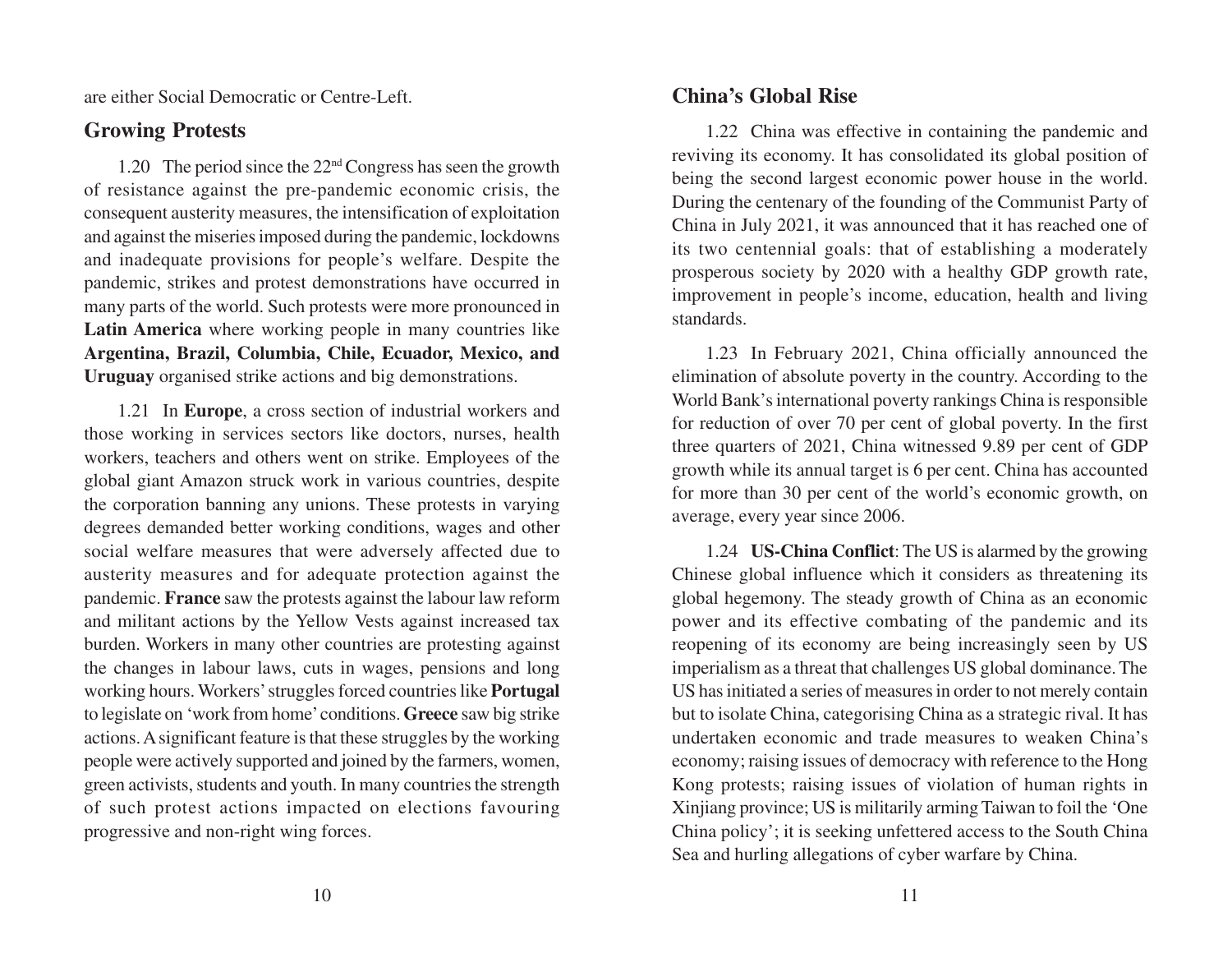1.25 Following the formation of the QUAD (USA, Japan, Australia and India) as a military and strategic alliance, the US has now initiated a new security partnership called AUKUS (Australia-UK-US) aimed at reducing China's influence and presence in the Indo-Pacific seas particularly in the Indian Ocean. With joint military presence of these countries, joint military exercises and a wide range of war games, US imperialism is seeking to isolate China.

1.26 The US, under the Biden administration, is continuing the sanctions imposed on China by the Trump administration. Consequently US goods imports from China and bilateral services trade have fallen between 2018 and 2020. However, in 2020, China was the largest US trading partner with trade worth \$ 659.5 billion. Given the intertwining of investments and debt, the US cannot do away with trade from China. In order to maintain its supremacy on scientific and technological innovations, the US is striving hard to limit China's expansion in this sector with steps like excluding China's involvement in 5G networks.

1.27 USA is mobilising its G7, EU and NATO allies in the global effort to isolate China. To counter China's Belt and Road Initiative, a major global infrastructural trade route in which more than 150 countries have joined, US initiated the G7 to declare a counter plan, 'Build Back Better World'. At the NATO summit, under US influence, a statement was issued mentioning China as a security threat. The EU, while acting in tandem with USA, Canada and Britain on the question of human rights in China and imposing sanctions on Chinese officials, is however not united to completely align with the USA on economic and commercial issues. Germany, France and Italy are not eager to 'decouple' with China. China's retaliation with sanctions against certain persons and institutions in EU in response to human rights sanctions imposed by EU alarmed the EU business council. At the US-

Russia summit meeting, US efforts to drive a wedge between Russia and China on their strategic partnership did not succeed.

1.28 This US-China conflict will have an impact on the central contradiction between imperialism and socialism.

#### **China-Russia Partnership**

1.29 The strategic partnership between China and Russia has deepened and strengthened in the recent years. The Xi Jinping-Putin virtual meeting in December 2021 came in the wake of the increased tensions between the US-NATO and Russia over Ukraine and the US thrust in the Asia-Pacific region to isolate China. In November 2021, the Defence Ministers of Russia and China signed a roadmap for closer military cooperation for the period 2021-25. The strengthening of the strategic ties between China and Russia will serve as a strategic counter-weight to the US-led hegemonic alliance.

#### **Conflict in Ukraine**

1.30 Ukraine has become a flashpoint between Russia and the western alliance, NATO. The west has been pushing for the eastward expansion of NATO since the fall of the Soviet Union. All the East European states are now part of the EU and NATO. Russia is strongly opposed to Ukraine, a former republic of the Soviet Union, being brought into the NATO orbit. The annexation of Crimea and the conflict in the Donbass region of eastern Ukraine was an outcome of this tussle. The moving of Russian troops on the border with Ukraine is a result of the renewed efforts to strengthen NATO ties with Ukraine. The G-7 and the European Union are threatening severe sanctions against Russia if it seeks to militarily move against Ukraine, while Russia has put out 'red lines' on the attempt to incorporate Ukraine into the western alliance.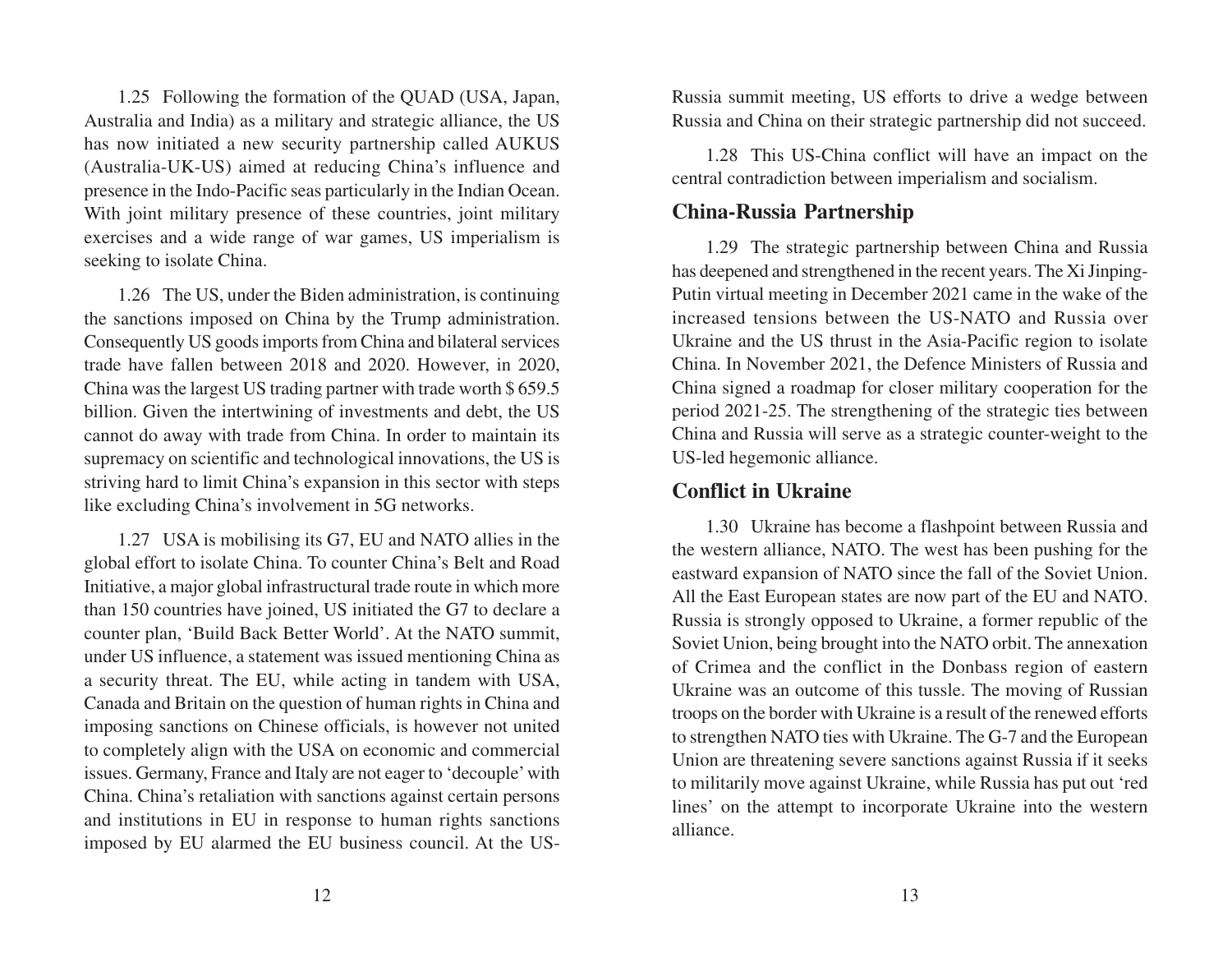# **Major World Social Contradictions**

1.31 The growing China-US conflict and the continuing aggressive posture of US imperialism towards Cuba and the DPRK have a bearing on the sharpening of the central contradiction between imperialism and socialism.

1.32 In the sphere of inter-imperialist contradictions, we had noted in the 22nd Congress that the cohesion of the imperialist alliance was adversely affected mainly due to the Trump administration's policies. Though concerted efforts to rally all the European and NATO allies against Russia and China are being made by the Biden administration, differences remain.

1.33 The contradiction between imperialism and developing countries is also growing with US imperialism's aggressive intrusion in Latin America, West Asia and Africa. The developing countries debt burden has become unsustainable and the rich countries are refusing to take the historical responsibility for global warming and are refusing to finance climate adaptation measures.

1.34 The basic contradiction of capitalism between **Labour and Capital** is intensifying with greater assaults on the rights of the working class and the working people accompanied by intensified exploitation through austerity measures, job losses and replacement of labour with new technologies. The working class resistance to these onslaughts has also grown.

# **US Imperialism's Aggressiveness**

1.35 In various parts of the world, US imperialism continues to aggressively intervene in order to maintain its global hegemony. In 2020, US military expenditure reached an estimated \$778 billion which is an increase of 4.4 per cent over 2019; this was the third consecutive year of growth of US military expenditure. But, in many parts, the resistance against imperialist-backed

governments is also growing and US imperialism's hegemony is being challenged.

# **Latin America**

1.36 Latin America witnessed a rightwing counter-offensive in the period after the 22nd Congress. In **Brazil**, Jair Bolsonaro, a far-right candidate won the Presidential election in 2018 and proceeded to institute a rightwing authoritarian regime. In **Bolivia**, a US-backed coup took place after the elections in 2019, which was won by Evo Morales of the MAS. Morales had to leave the country. In **Honduras,** the US intervened to see that the incumbent President was reinstalled despite large-scale charges of rigging. The US-backed rightwing forces have been making serious attempts to topple the government of Nicolas Maduro in **Venezuela**.

1.37 As against this, the popular and Left forces have been in relentless struggle against authoritarianism and the rightwing economic policies. This has led to the Left regaining ground and making advances. In **Argentina**, the rightwing incumbent President was defeated by a Peronist candidate in 2019. The most significant fight back was in **Bolivia**, where in October 2020, the MAS candidate won the Presidential election with a landslide victory and the new government has rolled back the reactionary policies of the putschist regime. Since then, the Left and Centre-Left candidates have won in **Peru** and **Honduras** (both countries which have a history of authoritarian regimes and coups).

1.38 In December 2021, the victory of the Left alliance candidate, Gabriel Boric, in **Chile**'s Presidential election is an important landmark, coming in the wake of the successful movement to change the Constitution and the election of a Constituent Assembly dominated by Left and progressive forces. The only exception to these progressive results was in **Ecuador**,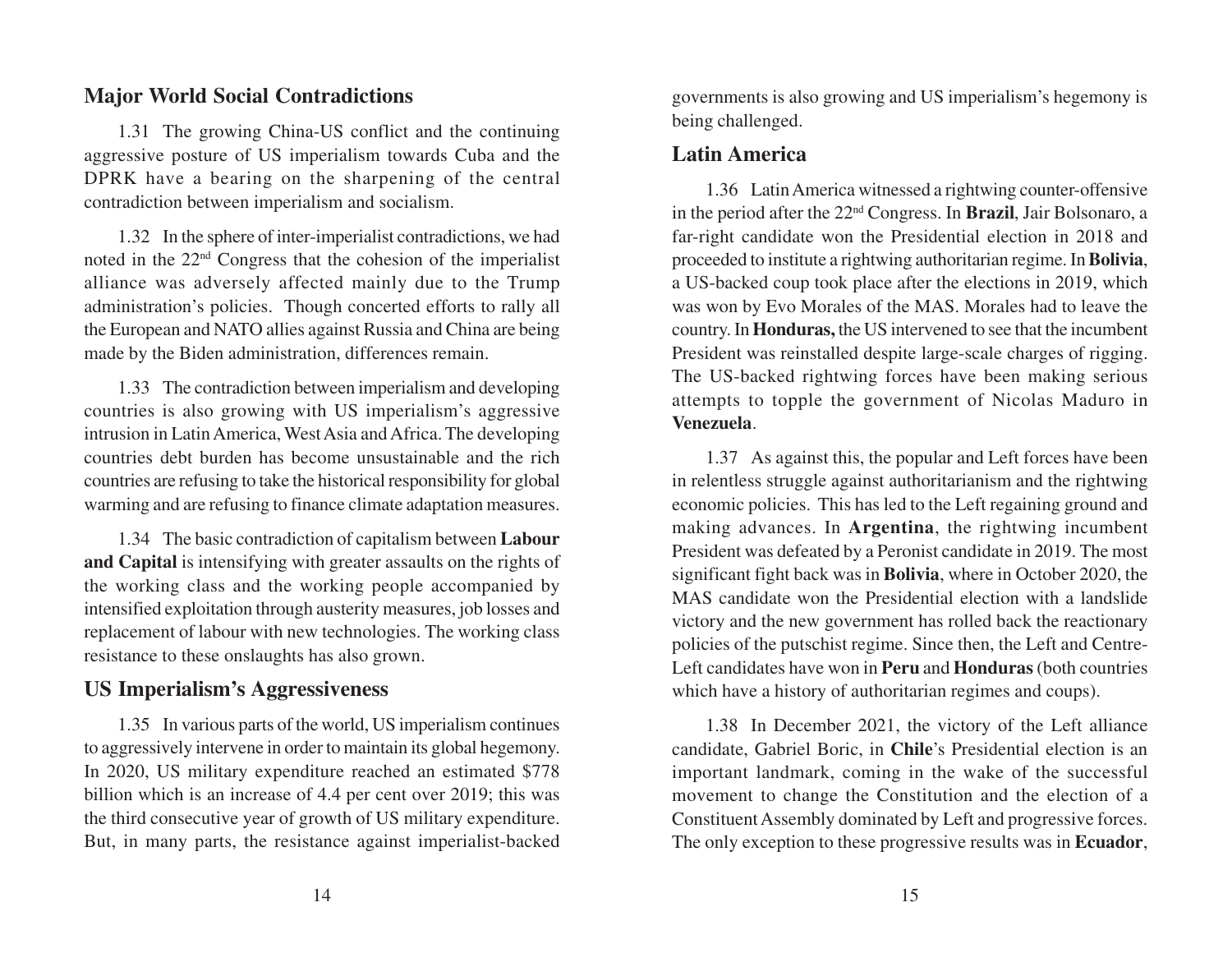where the rightwing won the Presidentship.

1.39 In **Brazil**, the disastrous regime of Bolsonaro is faced with growing popular protests. With former President Lula cleared of the trumped up charges of corruption, the Presidential elections in 2022 will see Bolsonaro facing a formidable challenge from Lula. The success of the latter will have a big impact on the ongoing struggle against the US-backed rightwing forces. **Columbia**, which has long been the bastion of the US-backed rightwing forces, is witnessing big working class actions led by the Left which will pose a big challenge in the 2022 Presidential election.

1.40 **Venezuela** has valiantly resisted the hybrid war launched by the US and the rightwing forces to destabilize the Maduro government through sanctions, seizure of its assets abroad, promoting armed groups and efforts to create social and economic unrest. Despite the acute shortages of food, fuel and essential commodities, the popular forces have remained united and thwarted all attempts to promote unrest. In the provincial election held in November 2021, the ruling United Socialist Party (PSUV) won 19 of the 23 Governorships.

#### **West Asia**

1.41 The main feature in West Asia is the continuing aggressive posture of Israel vis-à-vis the Palestinians and towards Iran. Emboldened by the Trump administration's recognition of Jerusalem as the capital of Israel and its approval of the illegal settlements in the West Bank, Israel under Netanyahu embarked on fresh provocations in East Jerusalem and the Al-Aqsa mosque. There was another record of aggression against the Gaza strip. The US facilitated another diplomatic success for Israel by getting four Arab countries – UAE, Morocco, Bahrain and Sudan – to establish diplomatic relations with Israel.

1.42 Iran saw renewed sanctions imposed by the US after Trump unilaterally withdrew from the nuclear agreement. After Biden assuming the Presidency, talks are on to revive the nuclear pact, but no progress has been made so far, given the reluctance of the US to first withdraw sanctions. Iran, under a new President, Ebrahim Raisi, is facing severe economic difficulties. It has signed a 25-year strategic pact with China to deepen strategic and economic relations.

1.43 West Asia has been the region which saw the worst forms of imperialist aggression and occupation in the last two decades. First Iraq, followed by Libya and Syria. After the US troops' withdrawal, Iraq is still struggling to stabilize amidst sectarian strife and the long struggle against Al Qaeda and ISIS. Libya, after years of civil war, is engaged in a precarious effort to establish peace and create a unified State where rival armed factions hold sway. In Syria, after the failure of the effort to effect regime change and seven years of destructive civil war, the Assad government has consolidated its hold with only one province, bordering Turkey, still with the extremist rebels.

1.44 All these three countries and others in the region are facing serious economic crisis with Lebanon undergoing an economic collapse.

# **Africa**

1.45 In the name of fighting the armed Islamist extremist groups operating in parts of Africa and to counter the wide Chinese influence in the African continent, the United States has increased its military footprint through *Africom*. There are military bases and special forces stationed in 29 locations in 15 countries concentrated in the Sahelian region in the west and the Horn of Africa in the east. This is apart from the French troops who are deployed in various countries of West Africa.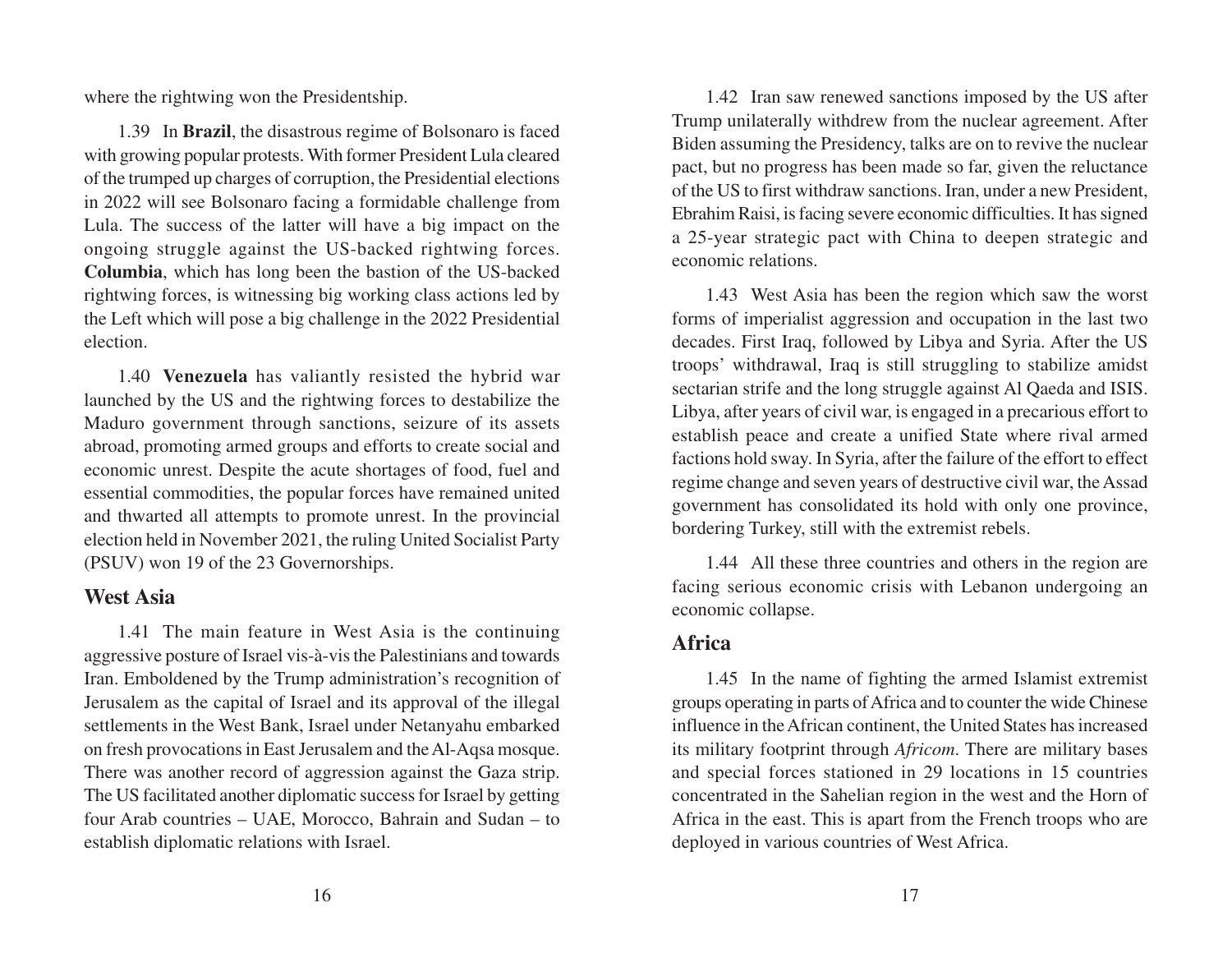# **Socialist Countries – US Imperialism's Hostile Moves**

1.46 Using the pandemic crisis as an opportunity, US imperialism is seeking to destabilise socialist Cuba. It has tightened the six decade old economic blockade. Threatening imposition of sanctions on any country in the world maintaining economic relations with Cuba, the US instigated sections of Cuban people to revolt against the Communist Party and Socialism. Economic hardship faced by Cuba due to the US imposed blockade was sought to be exploited by USA using counter revolutionary forces. However, these efforts have failed. Cuba and DPRK have once again been categorised by USA as states sponsoring terrorism. USA continues to carry out provocative military exercises in the nuclearized Korean peninsula. US-DPRK talks have failed as the US refuses to lift economic sanctions on DPRK.

#### **South Asian Countries**

1.47 The most important development in the region with global implications is the ignominious withdrawal of the US forces from Afghanistan, ending the 20 year long war. This is a setback for US imperialism. The withdrawal of the US-NATO troops led to the collapse of the Ashraf Ghani government and the takeover by the Taliban in August 2021. The formation of the Taliban government, given the experience of its earlier regime, has raised serious concerns. Russia, China, Iran and the Central Asian countries sharing borders with Afghanistan have had different levels of interaction with the Taliban. Pakistan, having been a consistent supporter of the Taliban is now playing a key role in facilitating the Taliban regime's international relations. India, which was isolated over these developments in Afghanistan, is now seeking ways to re-connect with the country by providing humanitarian assistance.

1.48 India's isolation in the developments in South Asia found another expression when 5 out of the 8 SAARC members joined the China initiated South Asia Forum - Afghanistan, Bangladesh, Nepal, Pakistan and Sri Lanka. No summit meeting of the SAARC has been held since 2014. India refused to participate in the SAARC summit in 2016. There is an impression that India is not keen on reviving the SAARC and is more interested in the Bay of Bengal Initiative for Multi-Sectoral, Technical and Economic Cooperation (BIMSTEC) consisting of seven countries that share the Bay of Bengal coast.

# **India's Neighbours**

1.49 A marked feature of the period after the 22nd Congress is the rise of authoritarianism and further growth of communalism and fundamentalism in the South Asian countries. In most countries in the neighbourhood, religious and ethnic minorities are under attack from majoritarian forces.

1.50 **Bangladesh:** In recent years, Bangladesh's economic performance and GDP growth rate has been higher than all other South Asian countries. Its Human Development Indicators have improved substantially and it stands ahead of India. The recent attacks on the Hindu minorities during the *Durga Puja* celebrations are an indication of how the fundamentalist forces are continuing to create trouble.

1.51 **Pakistan**: The Imran Khan government is faced with popular discontent due to the grim economic situation. The pandemic has only deepened the crisis. High food prices (averaging 18 per cent increase in the first nine months of 2021) and unemployment is the source of people's disenchantment. The close liaison between the Prime Minister and the Army Chief also came under strain. The country is plagued by terrorist attacks launched by the Pakistani Taliban in the frontier tribal areas. The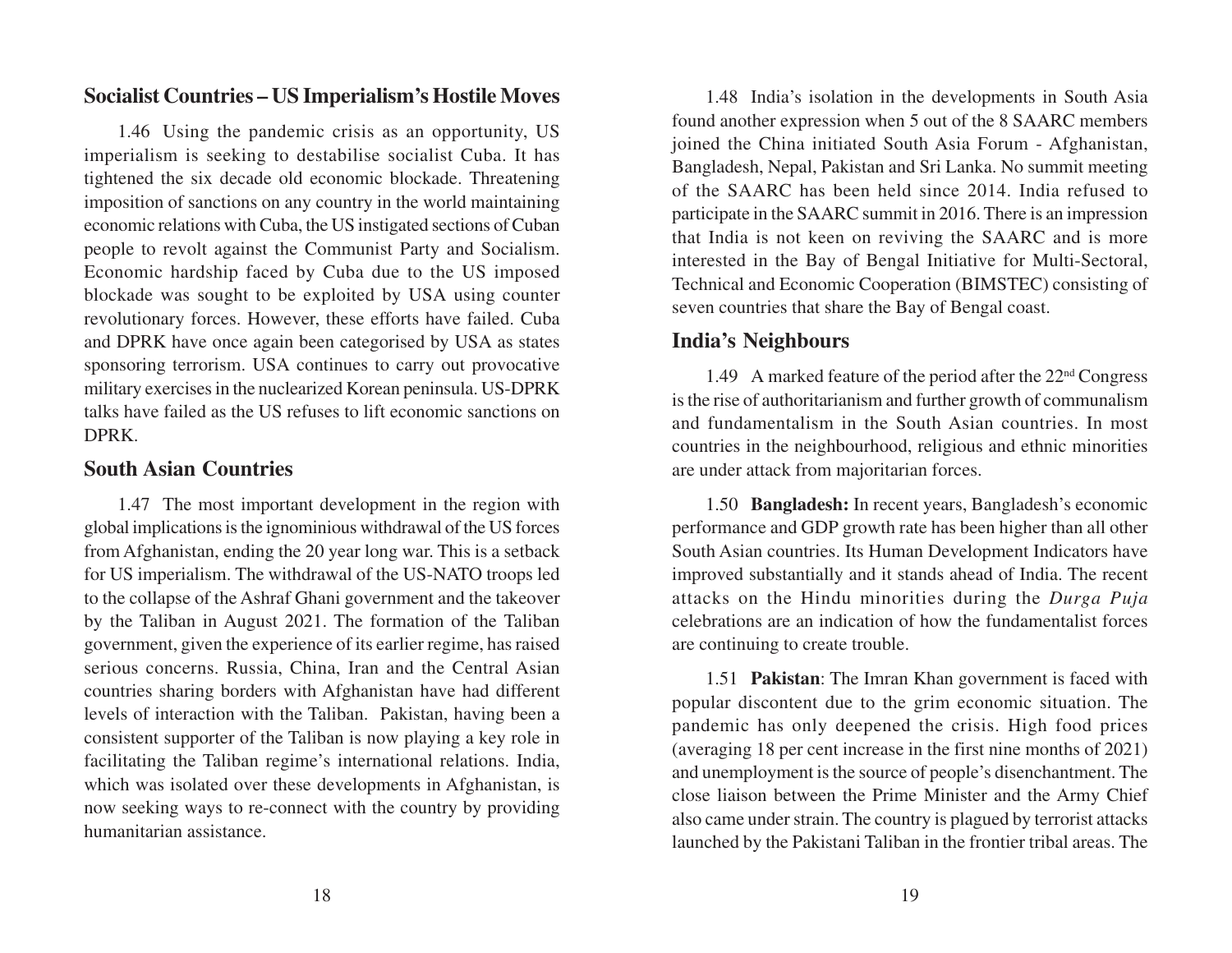extremist Islamist Tehreek-e-Labbaik, is able to mount virulent protests and force the government to accede to its demands. The activities of extremist groups are directed against India. Though Pakistan itself suffers from the vicious cycle of fundamentalism and terrorism, the authorities continue to shelter those extremist outfits who are conducting attacks against India. The overbearing role of the army continues to limit the democratic system and fosters authoritarianism.

1.52 **Sri Lanka:** The landslide victory of the Mahinda Rajapaksa-led Sri Lanka People's Freedom Alliance in the November 2020 Parliament election has consolidated the hold of the Rajapaksa family with all four brothers holding government posts. Under President Rajapaksa, an authoritarian regime with military personnel in government has been instituted. The regime banks on Sinhala Buddhist nationalism, which is hostile to both the Tamil and Muslim minorities. The economic policies of the Rajapaksa regime have resulted in an economic crisis with agricultural production plummeting and a serious foreign exchange crisis. Food shortages and inflation have badly affected the living conditions of the people.

1.53 The government has refused to proceed with an independent investigation of war crimes during the civil war. It is not showing any signs of implementing the measures for devolution of powers to the North and Eastern provinces. The Indian government has to continue efforts to see that Article 13A of the Sri Lankan Constitution is implemented in letter and spirit.

1.54 **Nepal:** The two Communist parties – Communist Party of Nepal (Unified Marxist-Leninist) and the Communist Party of Nepal (Maoist Centre) – united to form a merged party, the Nepal Communist Party (NCP). The NCP won a landslide victory in the Parliament elections held in 2019 and formed the government.

However, the government was soon affected by the factional struggles within the party. The faction led by Prime Minister K P Oli was reduced to a minority and when a section of the NCP MPs withdrew support he was forced to resign consequent to the Supreme Court decreeing the dissolution of the Parliament as unconstitutional. Another government headed by the Nepali Congress Party leader Sher Bahadur Deuba was formed with the support of a section of members belonging to the CPN-UML faction.

1.55 The split in the NCP and the fall of the Oli government is a setback for the Left movement in Nepal. This has opened the way for the rightwing forces to intervene and there is a growing tendency to mix religion and politics which bodes ill for the secular principles enshrined in the democratically adopted Constitution of Nepal.

1.56 **Myanmar:** The brutal military coup, in February 2021, toppling the popularly-elected government led to mass protests by tens and thousands of people across the country. The military regime has unleashed brutal repression killing hundreds of peaceful protestors. Hundreds more were jailed. Aung San Suu Kyi has been sentenced to two years in prison in a sham trial in an obvious ploy to disqualify her from contesting elections in future.

1.57 The higher echelons of the military have built up a powerful network of patronage and business interests and to protect these vested interests, it wants to exercise complete control over the State. Religious and ethnic groups promote the interests of the majority Buddhist population. Massacre of the Rohingyas led to a massive distress migration into neighbouring countries, including India.

1.58 Facing severe repression, some of the young protestors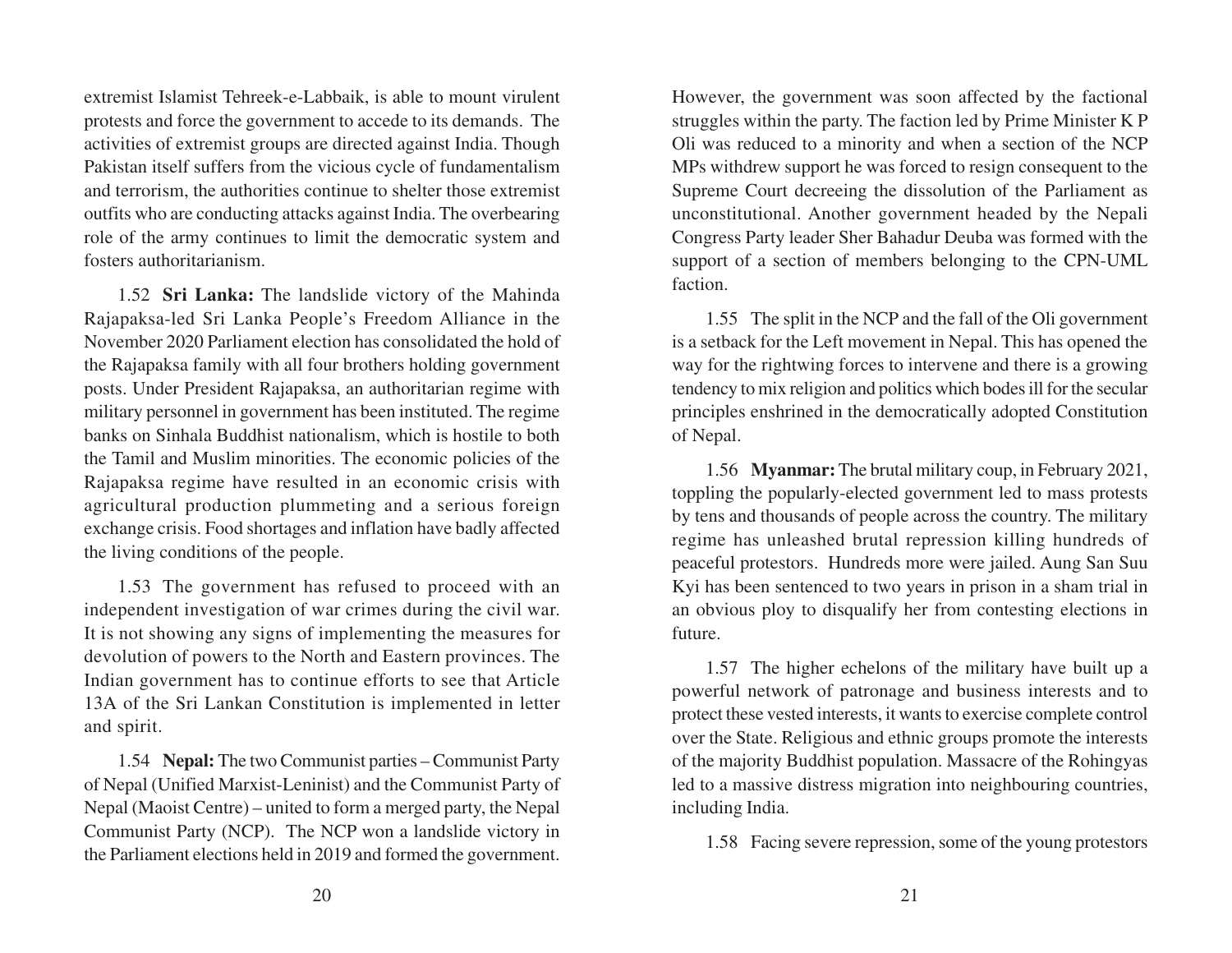have joined with the insurgent ethnic groups in the northern part of the country and are receiving armed training. So far the efforts of ASEAN and the United Nations have evoked no positive response from the military junta. It is important to express solidarity with the people of Myanmar who are struggling for the restoration of democracy and an end to military rule.

#### **Perils of Climate Change**

1.59 The period since the 22nd Congress is characterized by the rapid increase of global warming and climate change. Climate change is a class issue, as it is the uncontrolled plunder of natural resources by capitalism that has led to the present catastrophic situation. The latest (Sixth) Assessment Report by the Intergovernmental Panel on Climate Change (IPCC) in August 2021 has for the first time stated that the increased atmospheric greenhouse gas (GHG) concentrations leading to the climate crisis are "unequivocally caused by human activities." The Report says that global average temperatures are already about 1.1 degrees C higher than in the industrial era. Hence, there is very little margin left to meet the global target of 1.5C fixed at COP26 in Glasgow. Thus, the world seems headed for frighteningly higher temperature rises.

1.60 Even at present levels of global warming, severe climate impacts noted for their ferocity and scale have been witnessed all over the world this year, notably in the northern hemisphere, conveying the horrors in store at 1.5C or 2C temperature rise. Extreme weather events in the summer of 2021 came as a rude shock to Europe and North America who usually viewed climate impacts as mostly affecting developing nations in tropical regions. India saw annual extreme rainfall events triggering landslips, mudslides, floods and urban flooding.

1.61 These sharp reminders of the gravity of the climate

crisis, however, did not produce any substantive shift at COP26 in Glasgow. Global emissions which should have come down by 50 per cent by 2030 are estimated to actually increase by 16 per cent. Instead of addressing this, the US shifted the goalposts and aggressively pushed for a commitment by all countries, both developed and developing, to "net zero" emissions by 2050 i.e. emissions being equal to absorption by sinks such as forests and oceans. The US focus on this uncertain longer-term target, adopted by many countries, diverted from the crucial 2030 targets, and once more undermined the equity principle of Common but Differentiated Responsibility (CBDR).

1.62 The disappointing outcome of COP26 was ensured by the US and its allies in other ways too. The much-touted 100 billion dollars annually, promised at Copenhagen twelve years ago by developed countries to vulnerable nations to assist with climate impacts, was casually postponed by three more years. The US and other developed countries are pushing to move climate finance to the private sector. While a lot of noise was generated at the Summit on phasing out coal, the Statement was silent on petroleum except for a mild mention of doing away with "inefficient subsidies". Clearly, advanced capitalist countries led by the US, believe they can afford to buy time for the transition to a decarbonized economy, while heaping pressure on developing countries to take up more of the burden of emissions reduction.

1.63 The crisis of the productive forces that global warming represents must be resolved on the basis of equity if the wellbeing of billions in the global South is not to be endangered. COP26 marks the intensification of this struggle for global equity that will be a long-drawn out one.

#### **International Communist Cooperation**

1.64 The rightward shift and the growth of reactionary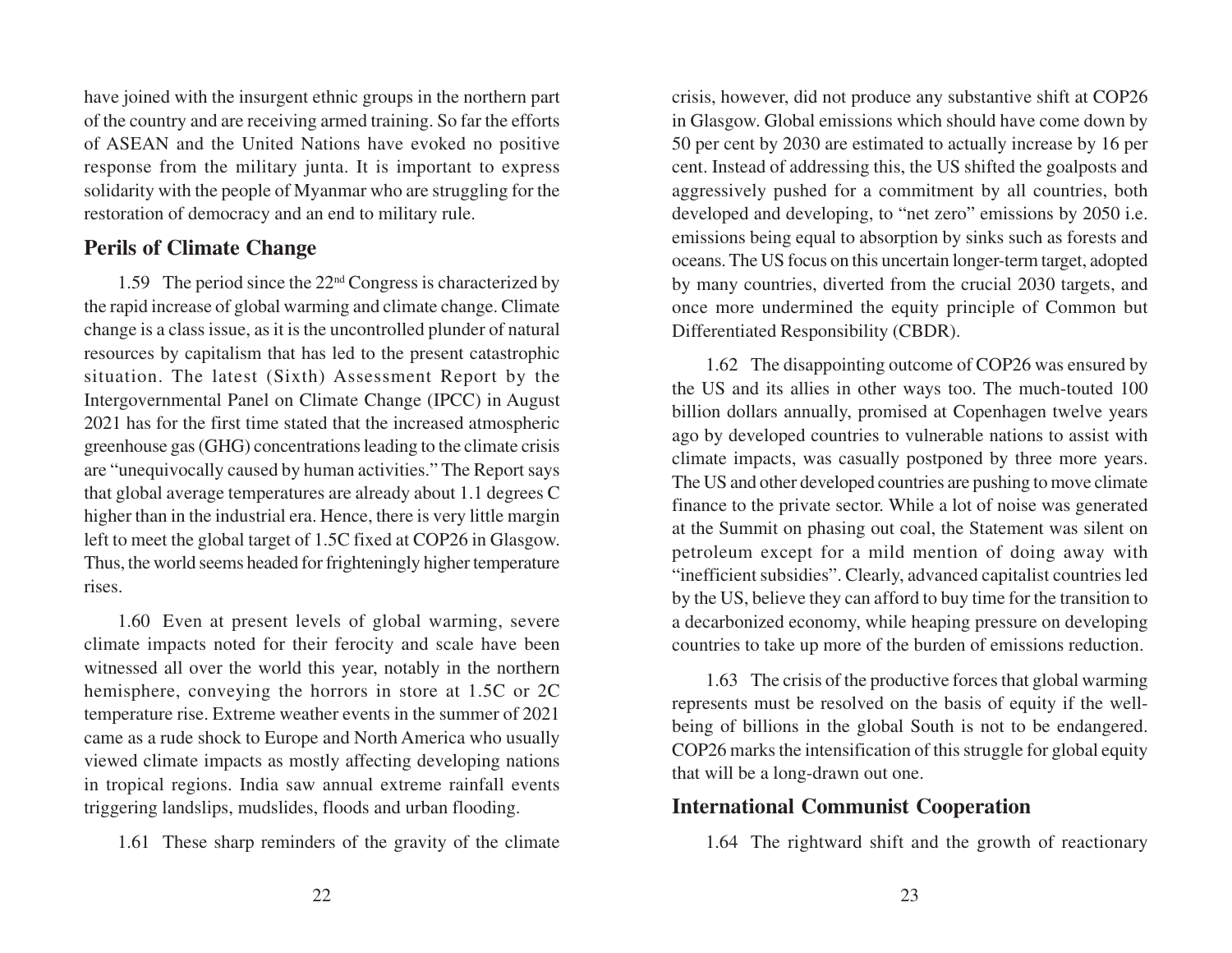ideologies and ethno-nationalisms require the increasing cooperation of the Communist, Left and progressive forces around the world. The regular meetings of the Communist and Workers Parties provided an opportunity to exchange experiences and work out a common understanding on how to tackle major socioeconomic challenges. However, it is necessary to step up these collaborative and cooperative efforts especially in a situation of deepening economic crisis and the manner in which the Covid pandemic has been utilized to mount further attacks on the working people all across the world.

#### **Strengthen Anti-Imperialist Solidarity**

1.65 The CPI(M) will conduct a vibrant campaign amongst the people and mobilise against the abject surrender of this BJP government to US imperialism in all its manifestations.

1.66 The CPI(M) will strengthen struggles against US imperialism globally and against its interference in aggressively pursuing its strategic interests in South Asia.

1.67 The CPI(M) reiterates its complete solidarity and support to the Palestinian people's struggle against Israeli aggressiveness and illegal occupation of Palestinian lands. The right of the Palestinians to their homeland with East Jerusalem as a capital, as declared by several UN Security Council resolutions must be implemented.

1.68 The CPI(M) shall strongly oppose the growing USA-Israel-India axis being furthered by the present BJP government.

1.69 The CPI(M) expresses its solidarity with all socialist countries – China, Vietnam, DPRK, Cuba and Laos. It fully supports their efforts to strengthen socialism in their respective countries. It upholds its solidarity with them in defeating the imperialist machinations against them.

1.70 The CPI(M) expresses its solidarity with the antiimperialist struggles in Latin America, particularly with Venezuela, in its struggle against US imperialism.

1.71 The CPI(M) continues to firmly oppose terrorism – state sponsored and sponsored by individual groups – of all forms and varieties.

1.72 The CPI(M) expresses solidarity with all forces combating neo-fascist forces, fundamentalism, religious fanaticism, ethnic sectarianism, obscurantism and reactionary forces.

1.73 The CPI(M) shall consolidate its relations with Left revolutionary movements all over the world.

1.74 At the global level, CPI(M) will extend solidarity with all struggles against imperialism in all its manifestations, against neo-liberalism, against the dangerous degradation of the world's environment and for universal climate justice.

1.75 The CPI(M) shall endeavour to contribute its efforts to bring together various streams of people's struggles to forge an all-embracing anti-imperialist movement across the world.

# **National Situation**

2.1 The 22nd Party Congress Political Resolution assessed the then prevailing national political situation as follows:

"The nearly four years of the Modi Government has led to the onset of a right-wing authoritarian-communal regime. This regime is characterised by an intensified pursuit of neo-liberal policies, resulting in all round attacks on the working people; the concerted effort to implement the RSS's Hindutva agenda which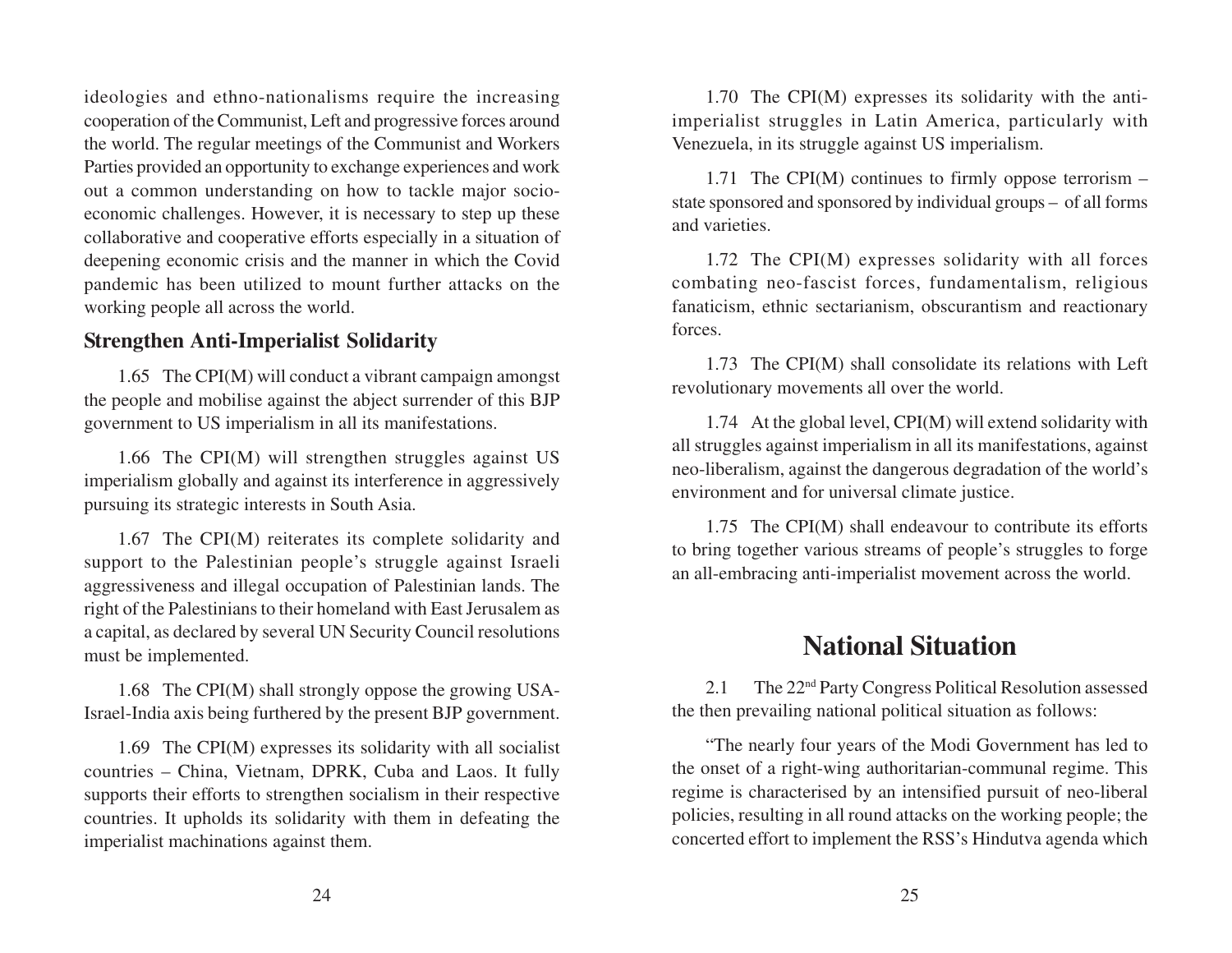threatens the secular democratic framework of the State, accompanied by attacks on the minorities and dalits; a reinforcement of the strategic alliance with the United States and playing the role of a subordinate ally; and building the architecture of authoritarianism by curbing parliamentary democracy, subverting constitutional institutions and democratic rights." (2.1)

2.2 Since then, there has been the intensification of the above right wing offensive. However, with the return of the Modi government with a larger number of seats and vote share began the aggressive furthering of the Hindutva agenda of the fascistic RSS. What is unfolding, particularly, in the post 2019 period is on the lines laid down in our Party Programme:

"The Bharatiya Janata Party is a reactionary party with a divisive and communal platform, the reactionary content of which is based on hatred against other religions, intolerance and ultra-nationalist chauvinism. The BJP is no ordinary bourgeois party as the fascistic Rashtriya Swayamsevak Sangh guides and dominates it. When the BJP is in power, the RSS gets access to the instruments of State power and the State machinery. The Hindutva ideology promotes revivalism and rejects the composite culture of India with the objective of establishing a Hindu rashtra." (7.14)

"The threat to the secular foundations has become menacing with the rise of the communal and fascistic RSSled combine and its assuming power at the Centre. Systematic efforts are on to communalise the institutions of the State, the administration, the educational system and the media. The growth of majority communalism will strengthen the forces of minority communalism and endanger national unity. The support of sections of the big bourgeoisie for the BJP and its communal platform is fraught with serious consequences for democracy and secularism in the country." (5.7)

"Party should fight against all forms of intrusion of religion in the economic, political and administrative life of the nation and uphold secular and democratic values in culture, education and society. The danger of fascist trends gaining ground, based on religious communalism must be firmly fought at all levels." (5.8)

2.3 The BJP succeeded in scripting a narrative that was built around communal nationalist jingoism. It was successful in shifting the poll narrative away from people's livelihood issues and the then growing popular struggles, utilising the Pulwama terrorist attack and the subsequent Balakot airstrike.

2.4 The BJP succeeded in creating an overarching 'Hindu Identity' cutting across social-ethnic divides to a significant extent, accompanied by crass micro level caste based mobilisations. Massive money power and control over the media and social media by the RSS-BJP influenced the results significantly. The BJP's money power accumulated in multiple ways, including the instrument of electoral bonds, deprives a level playing field, an imperative for free and fair elections.

2.5 The 2019 election results marked the further consolidation of the rightward political shift and growing fascistic trends in India.

# **Post 2019 BJP Government**

2.6 Soon after assuming office for the second time, the government dissolved the state of Jammu and Kashmir, abrogated Articles 370 and 35A of the Constitution that provided a special status for J&K and created two Union Territories. While elections to the Lok Sabha were held in J&K, the state then under President's rule, did not hold the assembly elections. This facilitated the BJP's subterfuge in Parliament.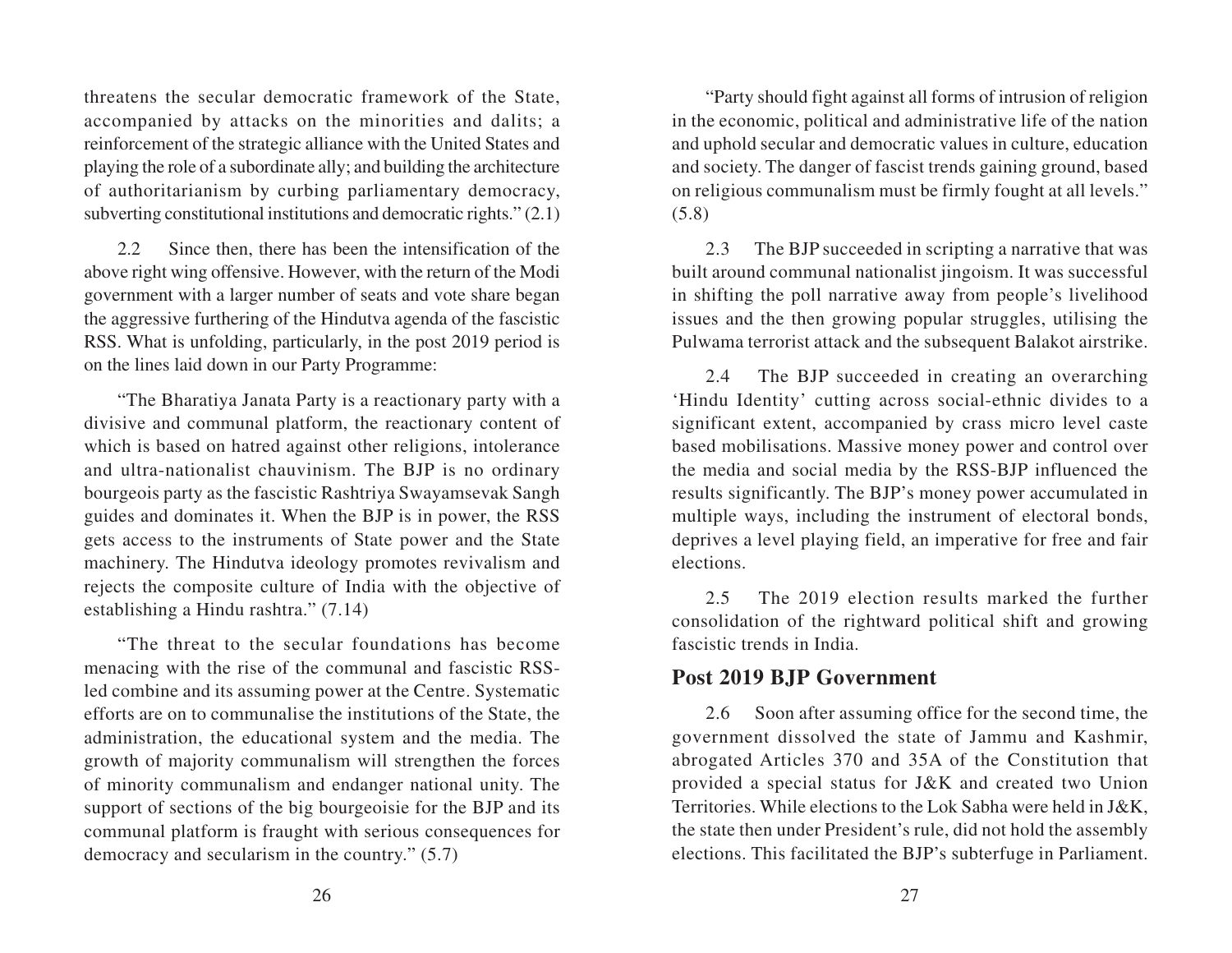In the absence of an elected state assembly the Governor's concurrence was taken as a substitute for the concurrence of the elected assembly.

2.7 Following this the government enacted the Citizenship Amendment Act (CAA) and announced the sequence of National Population Register (NPR) to be followed up by National Register of Citizens (NRC). This is a blatant violation of the Constitution which does not link citizenship with religion. The CAA excludes the Muslims while fasttracking granting of citizenship to all others. The challenges to this blatant anti-Constitutional Act remain pending before the Supreme Court for nearly three years now.

2.8 Systematic efforts are on to change the character of the Indian Republic. The Four fundamental pillars of the Indian Constitution – Secular Democracy, Federalism, Social Justice and Economic Sovereignty – are being assaulted.

#### **Undermining Economic Sovereignty**

2.9 Neo-liberal economic reforms gained feverish momentum after the formation of the government in 2019. The destruction of India's economic sovereignty is happening in a multi-dimensional manner going beyond the usual privatisation and tax concessions for the corporates. The foundations of India's self-reliance in terms of the public sector, particularly in the fields of defence production are all being undermined leading to a dangerous direction for the Indian economy of being reduced to dependency.

2.10 This destruction and loot of our national assets and economy is having a very big impact ruining the livelihoods of crores of people and at the same time pushing the economy into a perpetual slowdown and crisis.

2.11 **Economic Recession:** India's economy, which had been slowing down well before the pandemic, is now steeped in recession. In the first half of the financial year 2020-21, the economy contracted by 16 per cent. Over the first half of this financial year (2021-22), growth was a positive 14 per cent, implying that the economy is not back to where it was before the pandemic. In absolute terms, GDP in the first half of the prepandemic year 2019-20 was Rs. 71,28,238 crore, in the first half of 2021-22 it was Rs. 68,11,471 crore, i.e., 4.4 per cent lower two years later.

2.12 India had been losing economic ground with growth slowing sharply over 9 quarters from 8.2 per cent in the fourth quarter of 2017-18 to 3.1 per cent in the fourth quarter of 2019- 20.

2.13 The pre-pandemic deceleration in growth was driven by both medium and short-term factors. Among the medium-term factors two stood out. One was the unwillingness of the government to use the fiscal lever to drive growth. Its neoliberal fiscal policy, involving tax "reform" aimed at incentivising private investors, resulted in stagnation or even decline in tax revenues. Yet, the fiscal deficit was reined in to appease finance capital. The consequence was a weak or near absent fiscal stimulus.

2.14 The consequent **Expenditure Contraction** aggravated GDP slowdown. Private final consumption expenditure that declined by 19 per cent in the first half of 2020-21, rose by just 14 per cent in 2021-22. Gross Capital Formation that had declined by 28 per cent in 2020-21, just managed to cover that loss. And underlying all this was the fact that government expenditure fell by 6 per cent in the first half of 2020-21 and rose by just 1 per cent over the first six months of 2021-22.

2.15 In 2020-21, when the pandemic was at its peak and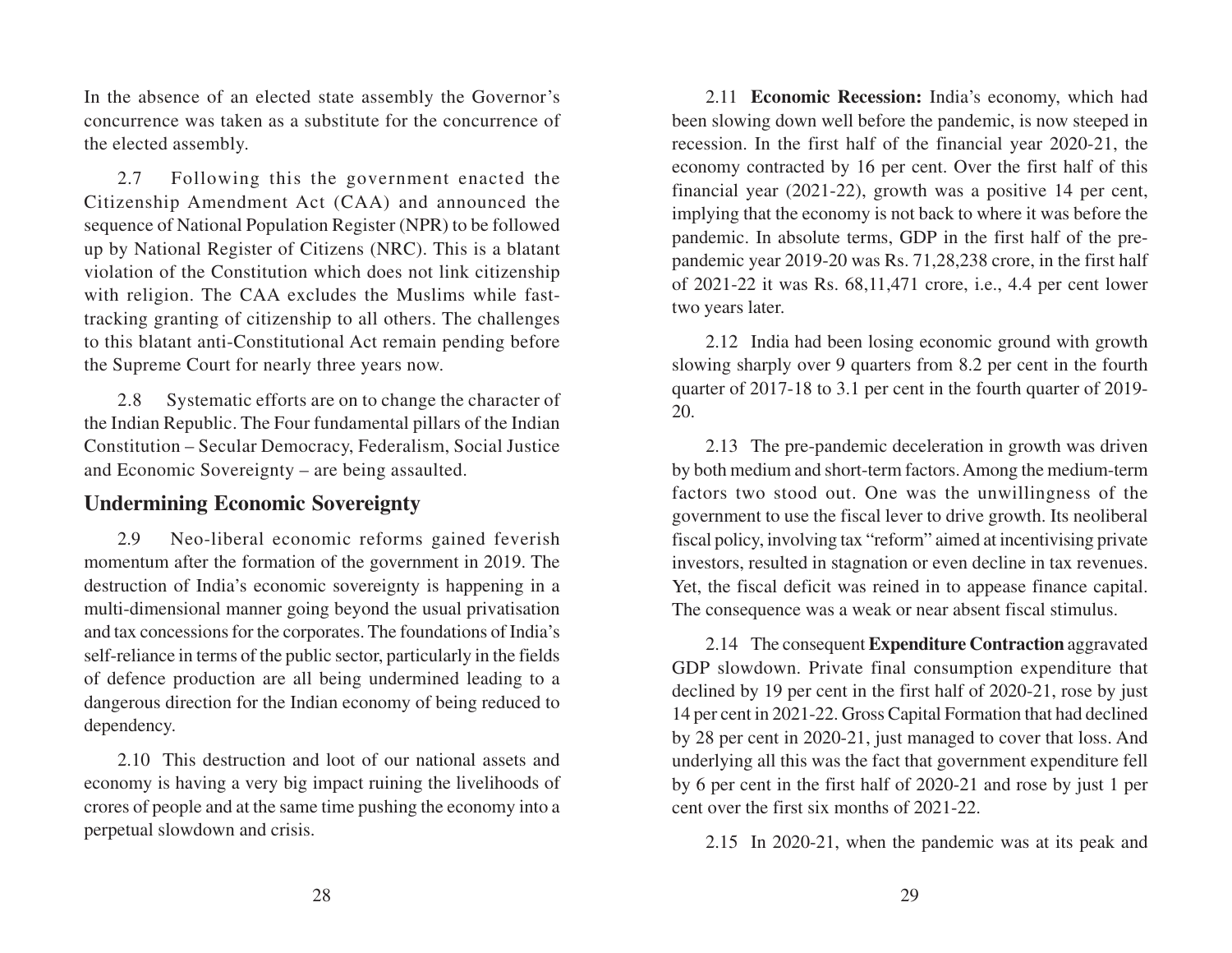called for enhanced health expenditure, direct cash transfers to those devastated by the contagion and lockdown, and a proactive fiscal policy to accelerate the recovery, Budget 2021-22 reflected the government's persisting fiscal conservatism, with total expenditure projected to rise by just 9.5 per cent in a year when nominal GDP was projected to rise by 14.4 per cent.

2.16 The burden of this fell disproportionately on the allocations for the agricultural and rural sectors and for the provision of basic social services and social protection. Employment schemes, the provision for integrated child development services, food security measures, education and health, all suffered with much lower than promised allocations, despite resort to large scale privatisation and disinvestment. This only worsened the hardship and deprivation of poor people.

2.17 **Agricultural Distress:** The sector worst hit was agriculture. This was not because of low output levels but because of low prices resulting from a combination of constrained demand, un-remunerative minimum support prices (MSPs), and inadequate procurement at even the declared MSPs. With costs rising because of enhanced user charges and reduced subsidies on a range of inputs adopted as part of reform, the sector has been rendered unviable, leading to mounting rural indebtedness, increased farmers' suicides and widespread protests by farmers.

2.18 **More Burdens on People:** The casualty has been spending aimed at supporting the poor. The Rural Employment Guarantee Scheme (MGNREGS) expenditure in 2020-21 as per revised estimate was in excess of Rs. 1,10,000 crore as compared with a budgeted Rs. 61,500 crore and an actual expenditure of Rs. 71,687 crore in 2019-20. Workers deprived of their livelihoods, including return migrants to rural areas, had turned to the MGNREGS, resulting in the spike in allocations for the demand-driven scheme. Though the damaging effects of the pandemic continued to be felt, the budgetary allocation for the

MGNREGS for 2021-22 was just Rs. 73,000 crore, with the promise that more would be provided if the demand for work was higher than estimated. By early December, the sums allocated had been utilized. In fact, more than 27 states and Union Territories had utilized more than 100 per cent of funds earmarked for them. Yet, the supplementary demand for grants of December 2021 provides for only an additional Rs. 25,000 crore for the programme, whereas what is needed is at least double that sum.

2.19 Despite the alarming rise in unemployment, growing poverty and sharply **widening inequalities,** the government's response to the growth slowdown only served to worsen the inequalities in income and wealth. Huge volumes of bad loans taken by large crony corporate groups have been written off and banks recapitalised using tax payers' money. This bonanza to defaulting business groups has continued. In the last 7 years of the Modi government, loans taken by corporates worth Rs. 10.72 lakh crore have been written off. Wilful debt defaults have been legalised invoking the Insolvency Bankruptcy Code procedures.

2.20 An additional nearly Rs. 4.5 lakh crore of bad loans taken by 13 companies have been "settled" with heavy "haircuts" of 64 per cent, i.e., Rs. 4.5 lakh crore settled for Rs. 1.61 lakh crore with banks losing Rs. 2.85 lakh crore. People's savings in bank deposits are used to provide bonanza for cronies.

2.21 Further, corporates have been favoured with tax concessions. Net direct tax collection declined from Rs. 11.36 lakh crore in 2018-19 to Rs 10.49 lakh crore in 2019-20, i.e., close to 8 per cent. This decline, in the midst of a demand recession, was due to tax concessions announced in September 2019.

2.22 That '**stimulus'** took the form of a huge reduction in the corporate tax rate from 30 per cent to 22 per cent for domestic companies that do not avail of tax incentives or exemptions. New domestic manufacturing companies incorporated on or after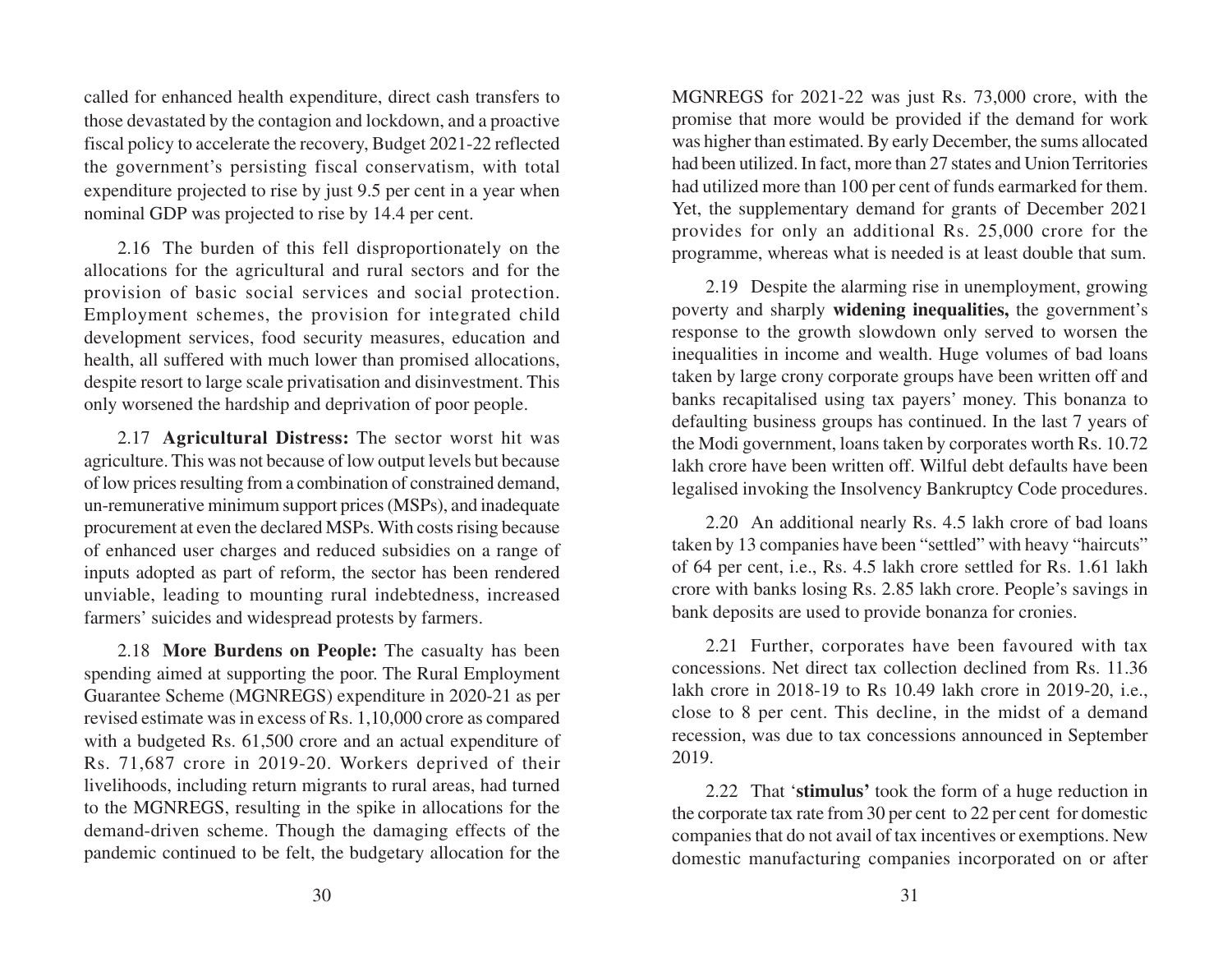October 1, 2019 will pay corporation tax at the reduced rate of 15 per cent so long as they do not avail of incentives and exemptions. And the minimum alternative tax (MAT) applicable to companies that do avail of incentives and exemptions has been reduced from 18.5 per cent to 15 per cent. That was a huge bonanza, which held back the growth in direct tax revenues.

2.23 **Communal Corporate Nexus:** A distinguishing feature of the Modi years is a visible collaboration between select sections of big business and the State.

2.24 The result has been an engineered transfer of incomes to a few at the top of the pyramid. According to *The Economist,* Mukesh Ambani's net worth increased by 350 per cent between 2016 and 2020; Gautam Adani's net worth increased by 750 per cent during the same period. In 2020-2021 Mukesh Ambani's net worth was Rs. 7.18 lakh crore; Gautam Adani's net worth was Rs 5.06 lakh crore. Other super-rich individuals and families have also seen quick increases in the wealth they hold. According to *Oxfam India* report, top ten people in India hold 57 per cent of the country's wealth; share of bottom half is 13 per cent.

2.25 **Loot of National Assets:** Even the limited spending the Centre has undertaken has been financed by selling State assets. New investment is to be largely financed in two ways: disinvestment of public sector equity and monetization or sale of public assets. This reliance on sale of public assets to generate revenues has become an excuse to hand over valuable assets at a pittance to favoured corporates. With receipts from disinvestment budgeted at Rs. 1,75,000 crore in 2021-22, some of the best public sector firms and financial institutions are to be put up for sale. There are three elements here: disinvestment of equity, strategic sale, and privatisation of the public financial sector. Public sector banks and GIC are to be privatised along with disinvestment of shares in LIC. Added to this is the effort to "monetise assets". The National Monetisation Pipeline proposes to sell off Rs. 6

lakh crore of land, railway track, stations, airports, ports, fuel pipelines and other public sector assets and rely on that rather than resources from taxation to finance capital expenditure.

2.26 Clearly, therefore, this economic recession is due more to the aggressive pursuit of neo-liberal policies by the Modi government. The impact of the pandemic and lockdowns only aggravated the situation further.

#### **Criminal Covid Mishandling**

2.27 The Modi government's criminal mishandling of the Covid pandemic and its flawed unscientific approach led to a massive increase in suffering and casualties among the people. The hasty unplanned total lockdown in March 2020 disrupted economic life and forced lakhs of migrant workers to walk hundreds of miles to their villages. The government failed to prepare for procurement and large-scale production of vaccines which led to vaccine shortages; it refused to utilize the public sector drug companies to produce vaccines. It falsely announced victory over the Covid virus in January 2021 and left the country defenceless for the second wave in March 2021 resulting in oxygen and bed shortages and deaths of lakhs of people, many of which went unrecorded. Gory visuals of corpses floating on the Ganga were testimony to the total mishandling of the pandemic by the Modi government.

2.28 The Modi government obstinately refused to provide cash subsidies to support people in distress and the fiscal stimulus it announced was the lowest among the G-20 countries with meagre additional government expenditure. Altogether, the BJP government revealed its inhuman and callous approach to people in this public health emergency.

#### **Assaults on People's Lives and Livelihoods**

2.29 The assaults on people's livelihoods began long before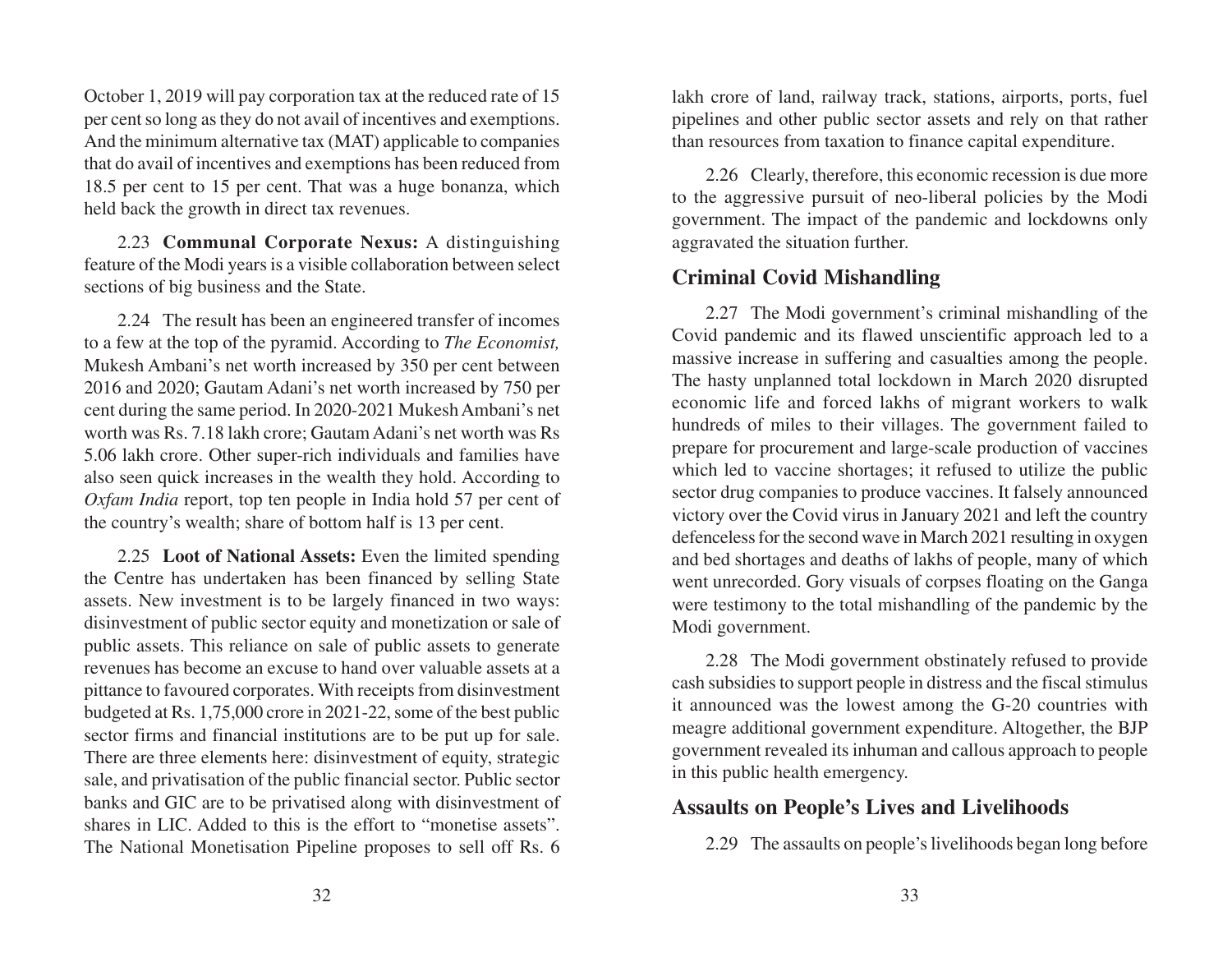the pandemic. The pandemic situation was utilised to intensify the assaults which have worsened since then.

2.30 **Rising Poverty:** India has not counted its poor since the Modi government assumed office. Pew Research Centre, using World Bank data, has estimated that the number of poor in India (with income of \$2 per day or less in purchasing power parity) has more than doubled to 134 million from 60 million in just a year due to the pandemic-induced recession. This means, India is back in a situation to be called a "country of mass poverty" after 45 years.

2.31 Further, it was estimated that 150 to 199 million additional people will fall into poverty by the end of 2021. During the pandemic, India accounted for nearly 60 per cent of the Global increase in poverty. The NITI Aayog Multidimensional Poverty Index report classifies **51.91 per cent** of the population in **Bihar** as poor, followed by **Jharkhand (42.16 per cent), Uttar Pradesh (37.79 per cent), Madhya Pradesh** (**36.65 per cent**) and both **Meghalaya & Assam** (**32.67 per cent**).

2.32 **Burgeoning Unemployment:** In the single month of November 2021, 68 lakh salaried people lost their jobs. Nearly 9 crore in urban India are unemployed. 23 per cent of youth in urban India are unemployed.

2.33 The total number of Indians in jobs shrank from 44 crore in 2013 to 41 crore in 2016. It further shrank to 40 crores in 2017 and to 38 crore in 2021. However, the working age population grew from 79 crore to 106 crore during the same period. Unable to find jobs, crores of people stopped looking for it and headed back to rural India for survival. Migrant workers forced to return due to lockdowns and closures suffered the most. The Labour Force Participation Rate has fallen from the pre-pandemic 43 per cent to 40 per cent. Women in the work force had fallen from 36 per cent in 2013 to 23 per cent by 2018 according to a

UNDP report. This fell further to 18 per cent in 2019 before the pandemic lockdowns. In February 2021, it was only 9.24 per cent.

2.34 **Growing Hunger:** The 2021 Global Hunger Index, ranks India at 101 out of 116 countries. Last year the rank was 94. India is now categorised as a country with a 'serious level of hunger'. This data also shows that India has the highest child wasting (low weight for height) of all countries covered by this index. Our National Family Health Survey-5 shows alarming growth of malnutrition among children and infant mortality. Yet, even the meagre allocation for the mid-day meal scheme, studies have shown, was reduced by a staggering 32.3 per cent between 2014 and 2021. Only 44 per cent of the allocated funds to the Integrated Child Development Services were utilised in 2018- 19. 40 crore of eligible people are left out entirely from the Public Distribution System. The PDS is wilfully being destroyed.

2.35 **Backbreaking Price Rise:** All through the Covid period when people's misery was exponentially rising, petrol and diesel prices were hiked almost on a daily basis. The government continuously raised the levels of excise duties, surcharges and cess on petroleum products until both petrol and diesel rose to an unprecedented Rs. 100 per litre. The Finance Minister informed Parliament that during the last three years the Centre had through this earned a whopping Rs. 8.02 lakh crore between 2018 and 2021. Under public pressure, finally, in November 2021, the duties on petrol and diesel were slightly reduced. However, this will not contain the escalating prices. The Centre must scrap the cess and surcharges on petroleum products and roll back excise duties of petroleum products.

2.36 At the same time, prices of cooking gas cylinders have shot up enormously to between Rs. 900 and Rs. 1000 per cylinder. Since January 1, 2021 the price of subsidised gas cylinders was hiked by Rs. 205. Government has stopped subsidising gas cylinders. Prices of piped gas and CNG have also increased.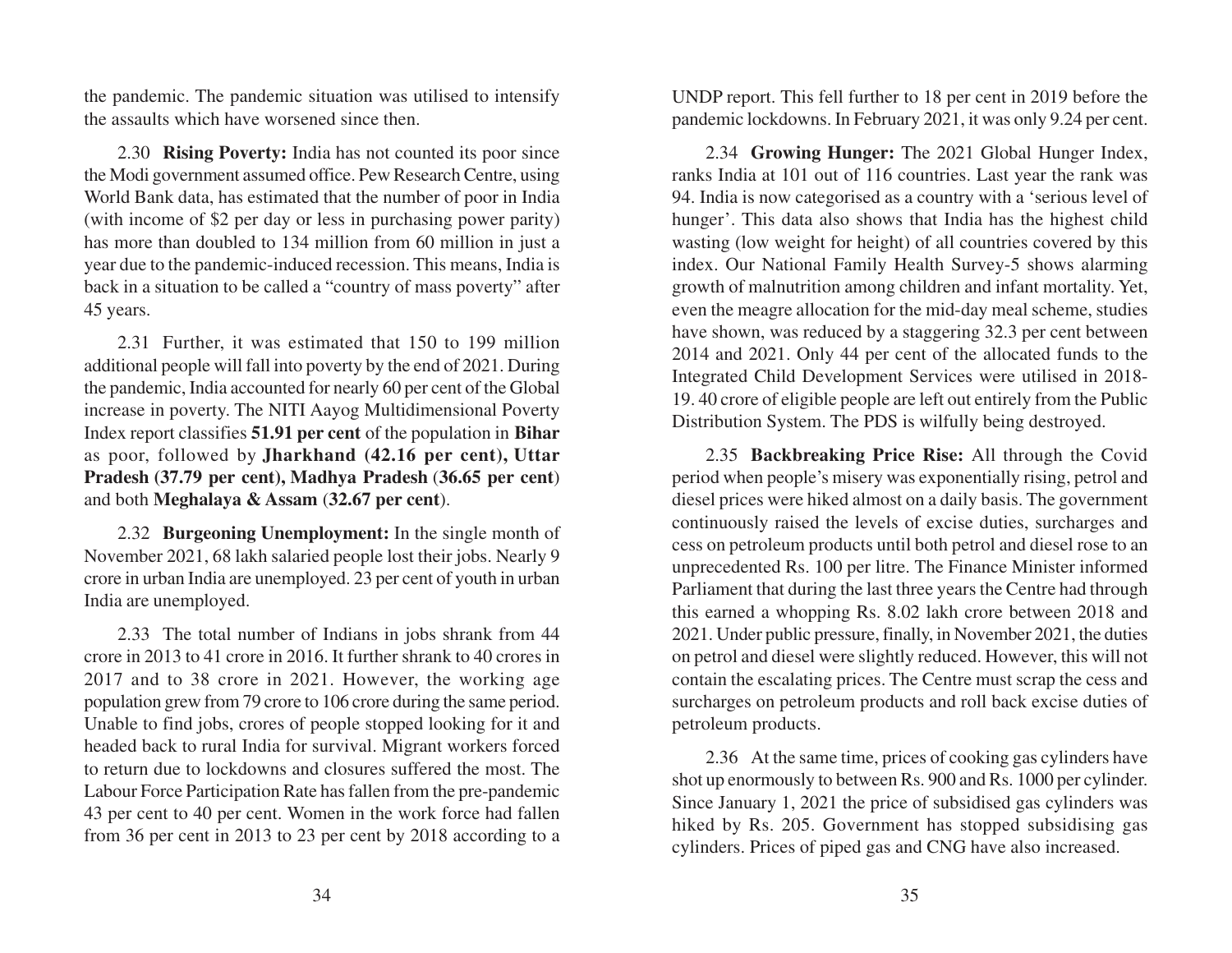2.37 This triggered an inflationary spiral due to rise in transportation and other input costs. The Wholesale Price Index inflation scaled a 30 year high in November 2021. Food, vegetables and other essentials saw a price hike of 14.2 per cent, scaling a 12 year record.

# **Assaulting Secularism**

2.38 The secular principles as enshrined in our Constitution are under severe assault. The national telecast, also covering the Indian diaspora globally, of the functions marking the beginning of the construction of the temple at Ayodhya and the Kashi Vishwanath Ganga corridor have been projected as State sponsored events. The principle that the State should stay away from any religious activity have been given a complete go by. This signals the growing reality that the Modi government is moving India towards a Hindutva State.

2.39 Vicious campaigns of hate and violence targeting the Muslim minority community are rapidly growing under the patronage of BJP state governments. Armed mobs are encouraged to carry out communal attacks. The communal violence in Delhi unleashed in February 2020 was an organised pre-planned assault. No legal actions have been taken against the perpetrators of this violence or against those, including Union Cabinet Ministers, who gave incendiary speeches. Far from the delivery of justice, many victims of this violence are being prosecuted. The so-called Dharam Sansad at Haridwar gave the shocking call for large scale genocide of Muslims.

2.40 BJP state governments have been enacting laws aimed at sharpening communal polarisation. A series of laws have been passed by BJP ruled states imposing a total ban on slaughter of cows and other cattle which is used to target Muslims in the cattle trade and meat selling. This has been followed by laws against conversion and so-called love jihad in states like Uttar Pradesh,

Madhya Pradesh, Himachal Pradesh and recently Karnataka.

2.41 These laws are routinely used to target innocent people from the minority communities and to physically attack them or legally prosecute them. Sedition is invoked on the flimsiest of charges. Campaigns of hate and violence have been normalised and procured legal sanctions.

# **Growing Authoritarianism**

2.42 **Democratic Rights and Civil Liberties**: The UAPA/ Sedition/NSA are indiscriminately used to detain hundreds of people without even proper charges being framed. These draconian provisions are invoked not only against the minorities who are specifically targeted but also against journalists and others who disagree or express dissent against the government. Dissent is treated as being anti-national. Anti-CAA activists, particularly the youth, victims of the Delhi communal violence and those who expressed solidarity and supported them are booked under draconian laws. In the manufactured Bhima-Koregaon case 16 intellectuals and social activists were put in jail under UAPA. Father Stan Swamy died in detention while others except two are still languishing in prison. Between 2015 and 2019, UAPA cases rose 72 per cent though the conviction rate was a mere 2 per cent.

2.43 Overall there has been a consolidation of authoritarianism resulting in undermining of the Constitutional guarantees and attacks on democratic rights and civil liberties.

# **Architecture of a Surveillance State**

2.44 The Modi government has developed the framework of a surveillance State which involves constant intrusion into the privacy of citizens.

2.45 In India, a number of law enforcement agencies have access to our digital data through the existing digital surveillance infrastructure. This infrastructure consists of the Central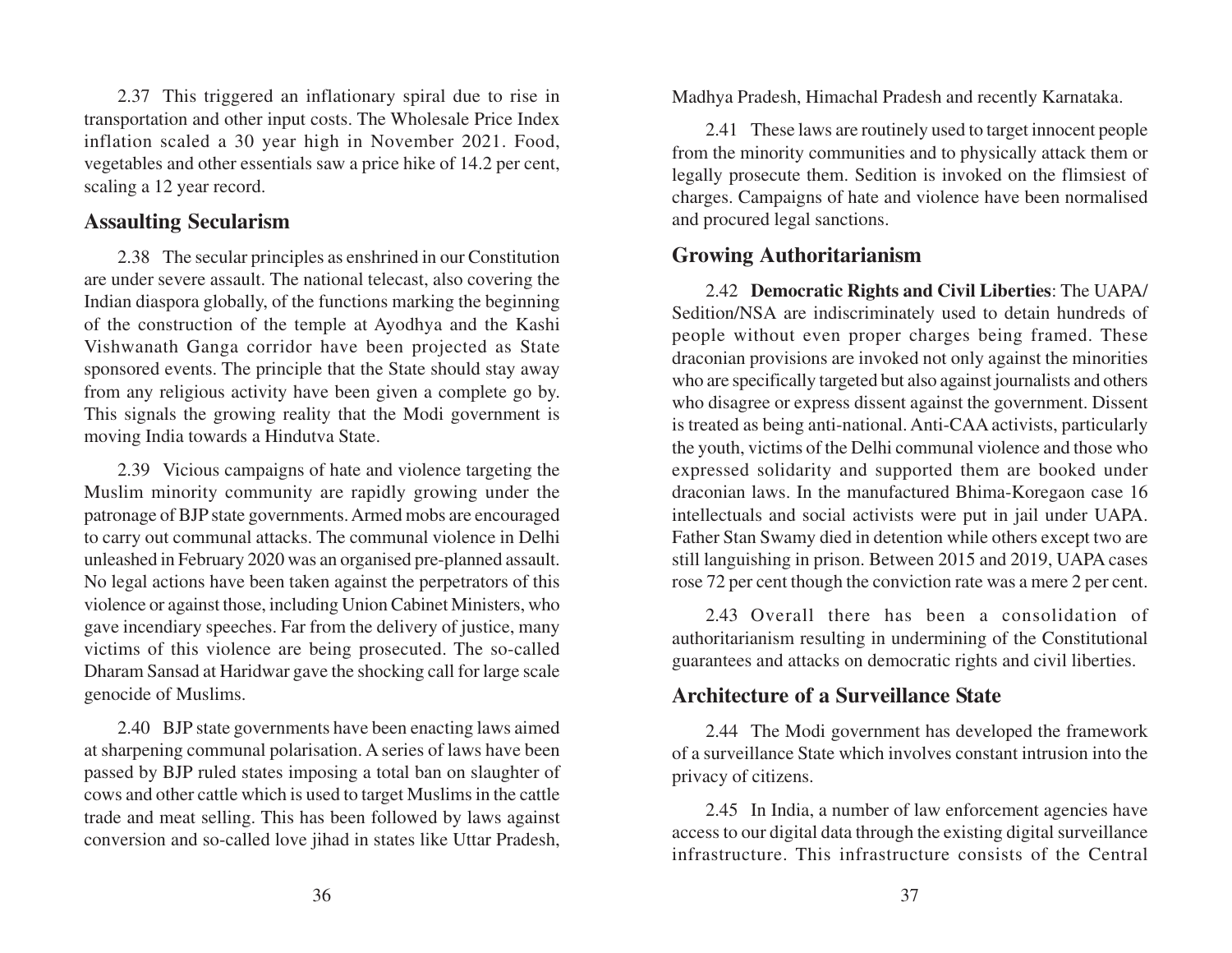Monitoring System for telecom surveillance, NEtwork TRaffic Analysis (NETRA) for analysis of the internet, NATGRID: a National Grid of Surveillance Databases, and the Integrated Criminal Justice System (ICJS) which has DNA, Facial Recognition, Biometrics and Identity Data.

2.46 The government also collects people's data through various Apps and digital platforms for its services like filing taxes, providing rations through ration cards linked to digital identities like Aadhaar. This is being done without safeguards to see that the data it collects is lawful, limited to what is required and not misused. On the contrary, the government's plan is to get private players to access the data the government is collecting and use it for their business ends. Combining the data of such digital platforms and Apps with the existing digital surveillance infrastructure represents a significant threat to individual privacy and to the civil liberties of citizens. Though the Supreme Court held that privacy is a fundamental right, the draft Personal Data Protection Bill 2019, which has been processed by the Joint Parliamentary Committee, does not protect citizens from illegal surveillance and wrongful use of data. Disregarding the Srikrishna Commission Report regarding a legal framework to protect citizens from government over-reach, the Bill provides sweeping powers for government agencies which are exempted from all the provisions of the proposed Act.

2.47 The dangers posed to fundamental rights of citizens and privacy was highlighted by the exposure of the use of the Pegasus spyware. The spyware was used to hack the phones of opposition leaders, journalists and social activists. The government has refused to acknowledge the use of Pegasus in the Supreme Court even though the NSO, the Israeli company, which supplied Pegasus has repeatedly stated that it is only provided to government agencies. The Supreme Court has set up a committee to inquire whether Pegasus spyware has been used in India.

2.48 The proposed exemptions to State agencies in the draft Personal Data Protection Law will only embolden the government to institute a surveillance regime which will threaten the basic rights of citizens. In the coming days, the struggle to ensure a full-fledged Personal Data Protection Privacy law and to end illegal government surveillance must be carried forward.

#### **Undermining Federalism**

2.49 These years saw relentless all-round attacks on federalism in all spheres – educational, political, fiscal, social and cultural.

2.50 The role of Governors and Lt. Governors transgresses all Constitutional proprieties. They function as an extension of the BJP's political agenda in opposition ruled states.

2.51 The Centre continuously encroaches on the state rights by legislating on subjects the Constitution puts under the State List and the Concurrent List. Education is in the Concurrent List, but the National Education Policy (NEP) is announced unilaterally by the Centre without any consultations with the state governments. The three retrograde Farm Laws were enacted again without any consultation with states. Various centrally sponsored schemes coming under rural development are likewise centrally enacted. The creation of a ministry of Cooperatives at the Centre is a brazen encroachment on state rights as cooperatives are a state subject.

2.52 In the cultural field, the autonomy of the state governments is constantly being squeezed. The Central government is consciously promoting Hindi while denying equal status to all national languages listed in the 8<sup>th</sup> Schedule of the Constitution.

2.53 **Fiscal Federalism:** Under the BJP regime the fiscal space for the states has been severely squeezed with the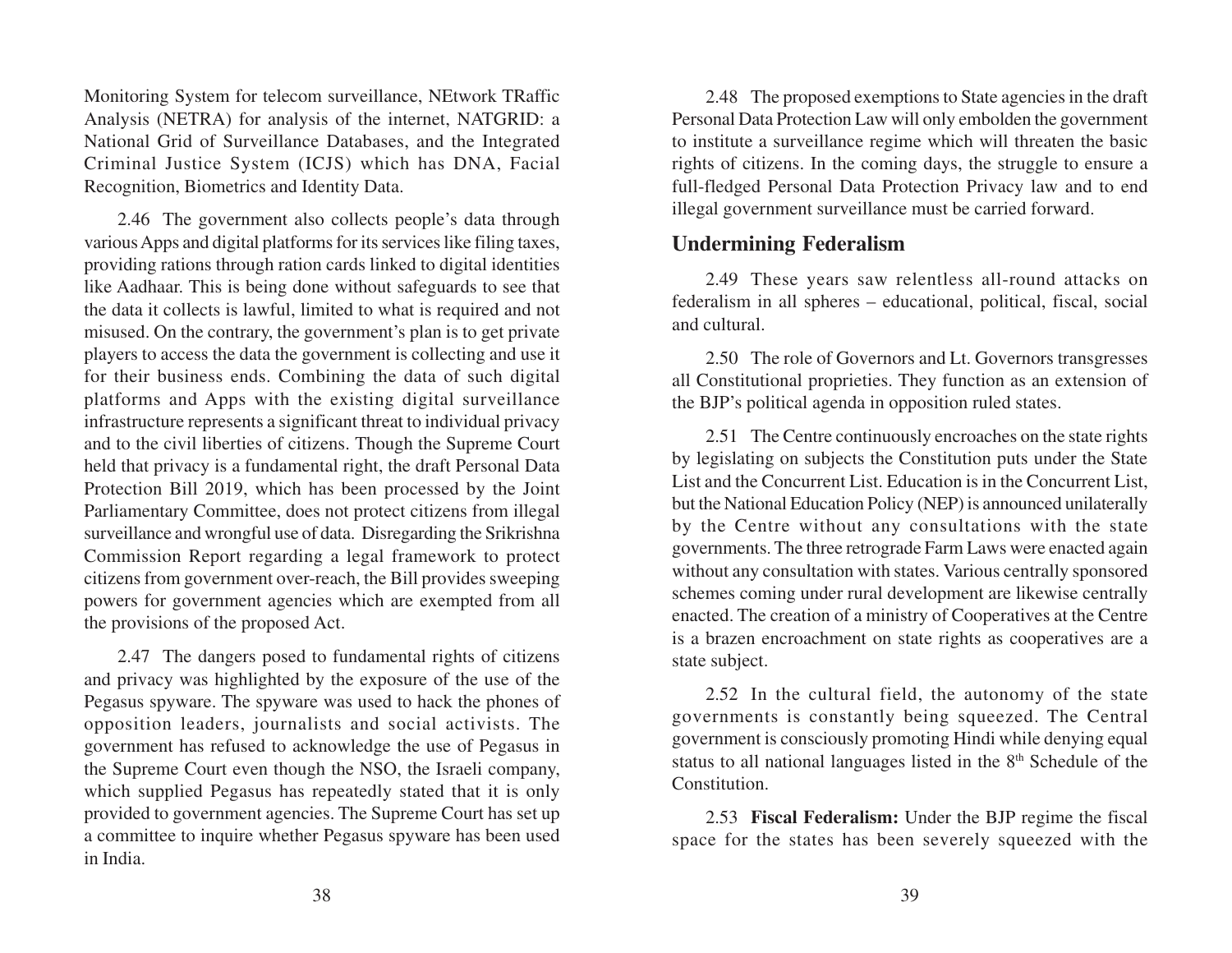implementation of GST. Not only have the states lost the taxation powers but are also facing huge revenue loss because of lack of buoyancy of GST. On the eve of the last round of state elections, the GST rates were slashed drastically to sub revenue neutral levels. The GST compensation to states has been delayed and is often in arrears. The compensation five-year period is going to end in 2022, and the Centre is refusing to extend it. Many states are facing an imminent revenue collapse.

2.54 In addition, states are being deprived of a fair share of centrally collected indirect taxes, as the Centre relies on cesses and surcharges. The revenues from these are kept out of the divisible pool of taxes, from which states receive a 42 per cent share. This process of depriving the states of a share of tax revenues is not acceptable.

2.55 The dismantling of the Planning Commission has placed huge outlay of expenditure on new projects entirely at the discretion of the central finance department, raising serious issues related to lack of planning and equity. The Central government is also signing international treaties like free trade regions on subjects which are in the domain of the states without any federal consultation.

2.56 The non-BJP state governments along with all democratic forces should come together to resist such assaults on federalism and in defence of states' rights. Safeguarding federalism, the basic feature of our Constitution, is part of the struggle against authoritarian centralisation.

#### **Worsening Status of Women**

2.57 Women are facing the brunt of economic distress. A higher percentage of women suffered loss of income avenues in the unorganised sector where majority of women work. The cuts in MNREGA have especially hit poor rural women for whom it was a lifeline. India has one of the worst gender gap indices in the world. Lack of employment avenues is pushing women out of the workforce at a time when they require waged and salaried employment desperately. On the contrary the burden of unpaid work, both domestic work and in family enterprises saw a huge increase. Women, mandated by patriarchal norms to take the main responsibility for household management were badly hit by rising prices, by higher user charges on water and electricity, often cutting down on their own needs to ensure family survival. In particular the plight of single women and female headed families is much worse, with no specific help from Central government policies for these sections. Women have been forced to mortgage their meagre belongings, being the main agency for borrowing to run households from predatory moneylenders and MFIs at high interest rates.

2.58 Sexual violence against women and children has seen a big increase in this period with the most barbaric acts of extreme cruelty in a number of cases. During the period of the pandemic domestic violence against women has also increased. Victim blaming and shaming has marked many of the cases in which highly objectionable statements of leaders of the BJP in particular traumatize the victim while justifying the crime. The poor investigation processes in most States where BJP rules and low rates of conviction are notorious. Shockingly, funds meant for rehabilitation of victims are misused or allowed to lapse.

2.59 Retrograde Manuvadi ideologies that promote patriarchal, communal and casteist practices, and imprison women in domestic roles are actively promoted by the BJP-RSS and their affiliates. These approaches are directly reflected in policies which seek to impose coercive population policies denying women their rights over their own bodies, weakening secular laws such as Section 498A which protect women, eliminating women's choice by running the most violent campaigns against self choice marriages and providing patronage to cultures which justify so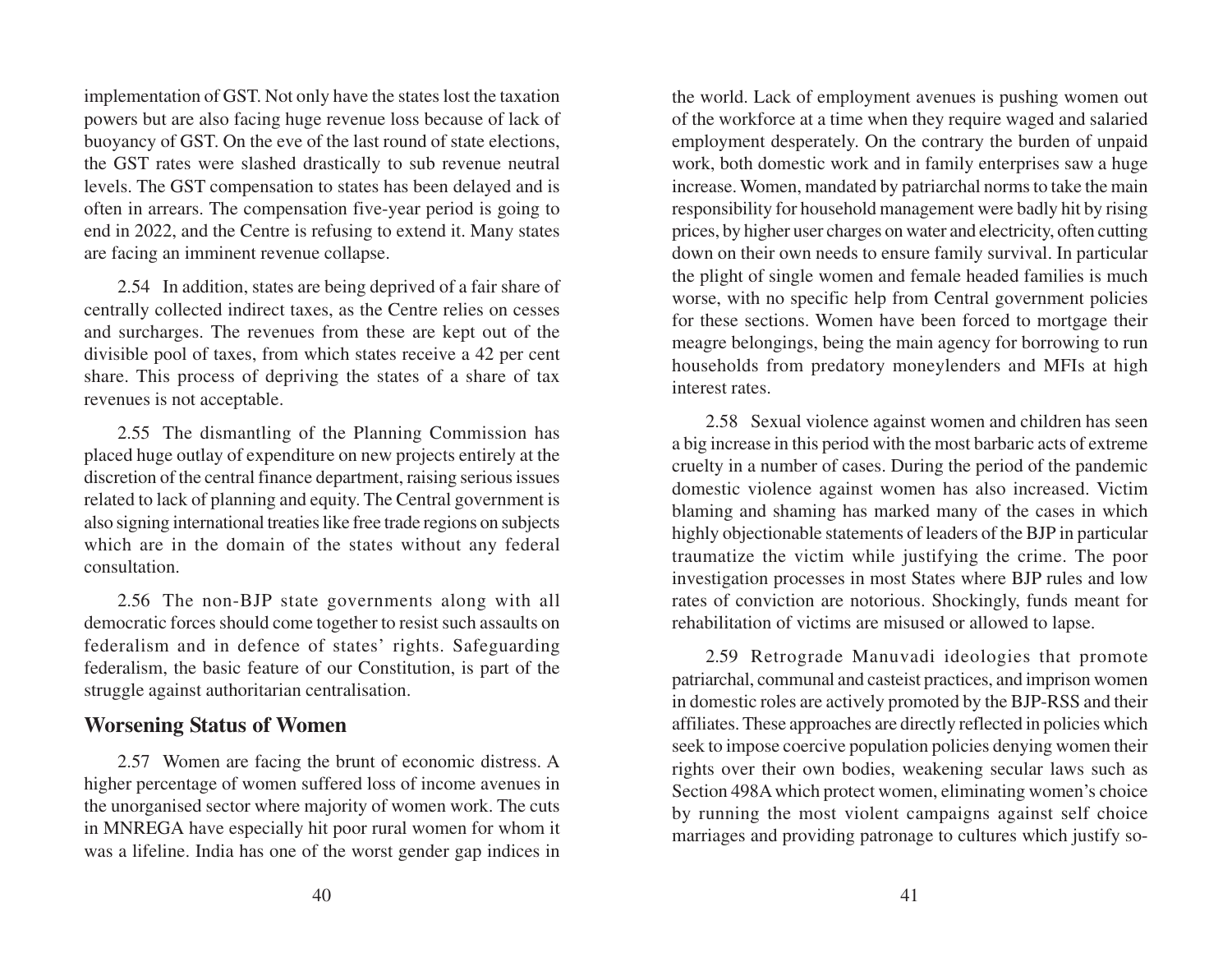called honour killings. Minority and dalit women in particular have been severely victimized in this period. The fight for women's equality today is thus directly linked to the fight against the BJP-RSS theory and practices concerning gender equality.

# **Attacks on Social Justice**

2.60 Instead of moving toward the Constitutional guarantee of equality, and realising the objective of social justice, the socially oppressed sections of people are subjected to greater injustices and discrimination.

2.61 **Dalits:** Due to the aggressive pursuit of the anticonstitutional, Manuvadi agenda by various BJP governments, the condition of dalits has worsened since the last Party Congress. Dalits continue to be deprived of educational, employment and livelihood opportunities. The central government has absolved itself from the responsibility of sharing with states its finances for scholarships to SC students. Privatisation of the public sector, ban on recruitment in government departments have curtailed employment opportunities. There are no efforts to legislate on reservations in private sector.

2.62 Attacks on dalits have increased manifold, particularly in those states which are ruled by the BJP. Violence against dalit women and girls, signified by the horrific Hathras incident, where the BJP government did all in its power to suppress the incident and the victim's family, depict the reality. While the number of attacks on dalits is witnessing an increase every year, conviction rates have not. Due to the struggle and resistance of various dalit groups, the government was forced to legislate and undo the Supreme Court's judgment diluting the SC/ST Prevention of Atrocities Act.

2.63 **Adivasis:** The RSS is carrying out its efforts to assimilate adivasis under a homogenous Hindu identity. Christians in adivasi areas are increasingly being attacked in BJP ruled states.

The BJP government diluted the provisions of the Forest Rights Act and is denying adivasis their rightful share. Claims of adivasis under the Forest Rights Act are unjustly rejected. Through the stripping of adivasis' right to express their views in gram sabhas, corporate exploitation is being permitted. Forests are being commercialised, privatised and even militarised. Thousands of hectares of forest land are being diverted in the name of projects. Private corporates are given permission to exploit the abundant mineral resources found in forests. As a result of these policies, displacement of adivasis has increased exponentially. Adivasi farmers do not get the benefit of any Government schemes for farmers and the funds for payment of MSP for minor forest produce are shamefully inadequate.

2.64 The failure of the BJP government to address the concerns of migrant workers during the pandemic had a devastating impact on adivasis, as they constitute a substantial section of migrant workers. Over 95 per cent of adivasi students did not have the means to study online and except for the LDF Government in Kerala, no other government made arrangements for the protection of tribal students' legal right to education. Central government failed to ensure regular disbursal of scholarships for tribal students. Due to neoliberal policies, educated adivasi youth are denied employment opportunities, backlog posts are not filled and promotion in Government jobs is denied because of discrimination.

2.65 **OBCs:** The BJP government is refusing to accept the demand for a caste census to be conducted along with the 2021 general census for its partisan interests. Given the fact that there is no data on the OBCs, it is necessary to have an accurate number of various categories of OBCs. The central government enacted a law empowering the President of India to determine which community can be classified as OBC. This is an attack on our country's federal structure and takes away the rights of the states to identify OBCs for the purpose of reservations. Due to popular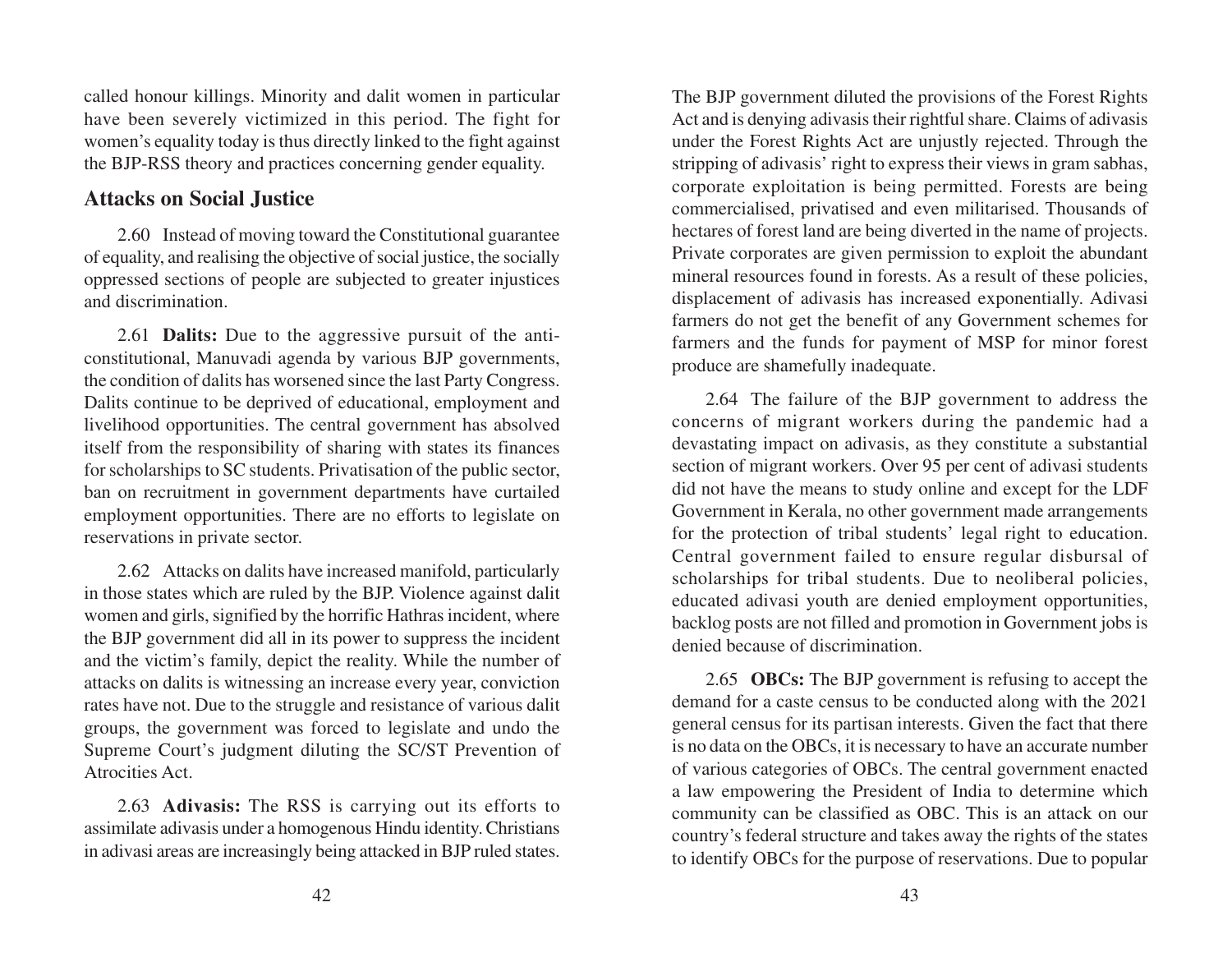pressure and also the intervention of the Supreme Court, the government was forced to rescind its decision.

2.66 **Persons with Disabilities:** Covid-19 has had a disastrous impact on the lives of people with disabilities. Accessing food, regular life-sustaining healthcare, loss of employment etc. have been big challenges. Sizeable sections of children with disabilities were unable to access quality education. Women and girls with disabilities were subjected to increased violence and abuse. Even the meagre one-time ex-gratia of Rs. 1000 announced by the Central Government was targeted at a mere 3.8 per cent of the disabled population.

2.67 The proposal to dilute penal provisions contained in the Rights of Persons with Disabilities Act, 2016 met with stiff resistance and forced the government to hastily retreat. However, the move to merge/cluster various institutions catering to the disabled, will adversely affect rehabilitation services. The continued cut in allocations further hinders the process of making the rights enshrined in the RPD Act a reality. This lack of budgetary support is also an impediment in the case of the Mental Health Care Act, 2017.

2.68 **Sexual Minorities:** The Transgender Persons (Protection of Rights) Act 2020 needs to be amended to reflect the aspirations of the community. The proposal to provide them reservations from within the OBC quota is misplaced. They have to be provided horizontal reservations. The Surrogacy (Regulation) Act, 2020, and the Assistive Reproduction Technology (Regulation) Bill, 2021 discriminates against persons from LGBTQI communities as it denies them the right to become parents. Despite decriminalisation of same sex relations by the Supreme Court, violence against sexual minorities continues.

# **Undermining Constitutional Authorities**

2.69 **Parliament** is increasingly being reduced to a platform

for the BJP to exercise its 'tyranny of the majority'. Legislations are enacted bypassing all parliamentary procedures and practices like scrutiny by Parliamentary committees. Most laws are adopted during disruption without any discussion or debate. 12 opposition MPs of the Rajya Sabha were suspended for the 2021 winter session on flimsy grounds. This ensured a comfortable majority for the BJP in the Upper House. Opposition MPs are sought to be silenced through punitive actions. No issues of public importance or people's concerns are allowed to be discussed and debated in the Parliament.

2.70 The Modi government is escaping from its accountability to Parliament. Parliament is the crucial link in our Constitutional scheme of things enforcing people's sovereignty. The executive (government) is accountable to Parliament and the legislature (MPs) are accountable to the people. When the Parliament does not discharge its duties, this link gets disrupted undermining the centrality of people' sovereignty.

2.71 **Judiciary:** On many occasions judicial pronouncements have been more in favour of the government than in favour of the delivery of justice. The Supreme Court pronounced a verdict on the Ayodhya dispute but did not deliver justice. Crucial issues including petitions challenging the Constitutional validity of legislations abrogating Articles 370, 35A and dissolution of the state Jammu and Kashmir; the enacting of CAA; electoral bonds and many others remain pending for nearly 3 years.

2.72 **Election Commission:** The Election Commission (EC) is constitutionally mandated to conduct 'free and fair elections' by ensuring a level playing field for all contestants. However, the functioning of the EC increasingly gives the impression that it is unfairly giving advantage to the ruling party. After initially raising serious objections to the electoral bonds diluting transparency of electoral funding, the EC has subsequently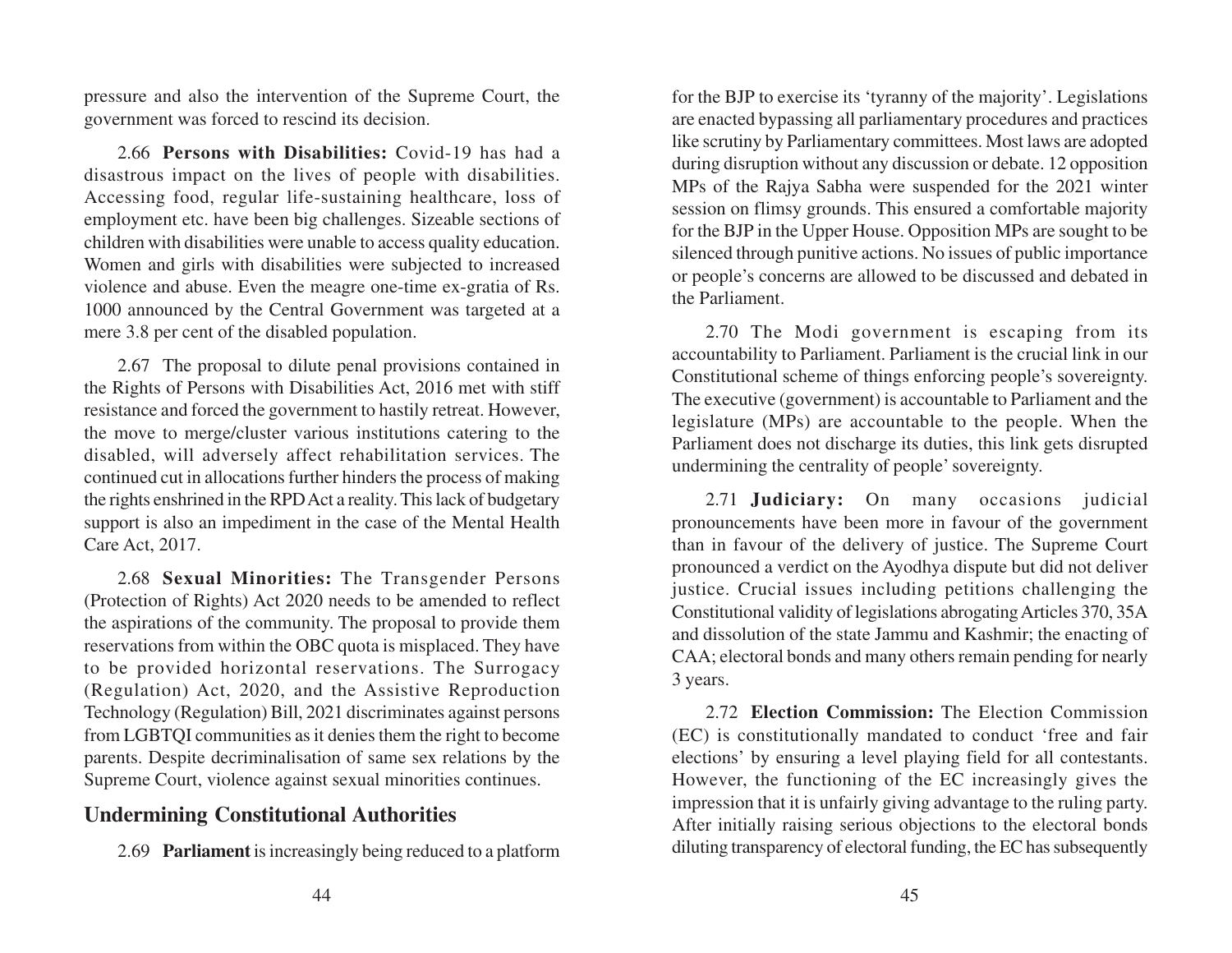diluted its position. Nearly 80 per cent of these are encashed by the BJP to display immense money power, distorting the level playing field, so important for free and fair elections and our democracy. The recent measure to link Aadhaar with the voter ID has implications infringing upon the rights of the voters to a secret ballot.

2.73 **Independent Investigating Agencies:** Both the Central Bureau of Investigation (CBI) and the Enforcement Directorate (ED) function as political arms of the ruling party targeting opposition leaders.

2.74 For instance, the ED raids (officially termed as 'search and seizure') increased from 62 in 2013, by more than ten times to 670 in 2019. Between March 2011 and January 2020, ED conducted 17,000 raids in connection with 1569 investigations. However, it managed a mere 9 convictions, mostly in low profile cases. Clearly, it is an instrument to harass and browbeat those opposing or dissenting against the government.

2.75 The CBI's role against opposition party leaders and activists has reached such levels that 9 states – Andhra Pradesh, Punjab, West Bengal, Rajasthan, Jharkhand, Maharashtra, Kerala, Chhattisgarh and Mizoram - withdrew their general consent for CBI probing in their states without obtaining the consent of the state governments.

2.76 **Media:** During these years, the BJP and its government have tightened their control over the media, largely owned by corporate houses, to control and doctor the flow of news and information to the people. Such is the situation that the media, save honourable exceptions, is generally referred to in public perception as 'Godi media'.

2.77 Various methods including intimidation are used to ensure the propagation of the BJP and the government agenda, to obfuscate the realities of people's sufferings and projecting a larger than life image of PM Modi.

2.78 All dissent and contrary opinions that reflect the real issues concerning people, their livelihood and their agonies are treated as anti-national and journalists arrested indiscriminately under draconian laws like UAPA/Sedition.

2.79 **Legalising Political Corruption:** The electoral bond scheme has led to a large scale opaque non-transparent electoral funding of political parties. Close to 80 per cent of these bonds have been encashed by the BJP. In 2018-19, the BJP received Rs.1450 crore. In 2019-20 the BJP received Rs. 2,555 crores, 76 per cent of the total electoral bonds sold. The total value of electoral bonds sold so far is Rs.7380.64 crore.

2.80 Soon after the pandemic arrived, a new fund was established called PM Cares. This was declared as a private trust despite the trustees being the Prime Minister and other senior ministers and despite using the entire government machinery. Official orders were given to government employees to contribute a day's salary. Government decided to exempt donations from any taxes. Corporates were allowed to donate to this fund from their legal Corporate Social Responsibility funds. PSUs were directed to donate handsomely. Despite such government directives it remains a private trust. It is neither auditable, accountable nor transparent. How much money is being collected, where it is going, remains a secret.

2.81 Concessions to corporates in return for political funding are the highlight of crony capitalism under the Modi government. During the last 7 years of this government Rs.10.72 lakh crore of loans taken by its crony corporates have been written off. The consequent money power in the hands of the BJP is completely distorting a level playing field for all contestants to ensure free and fair elections.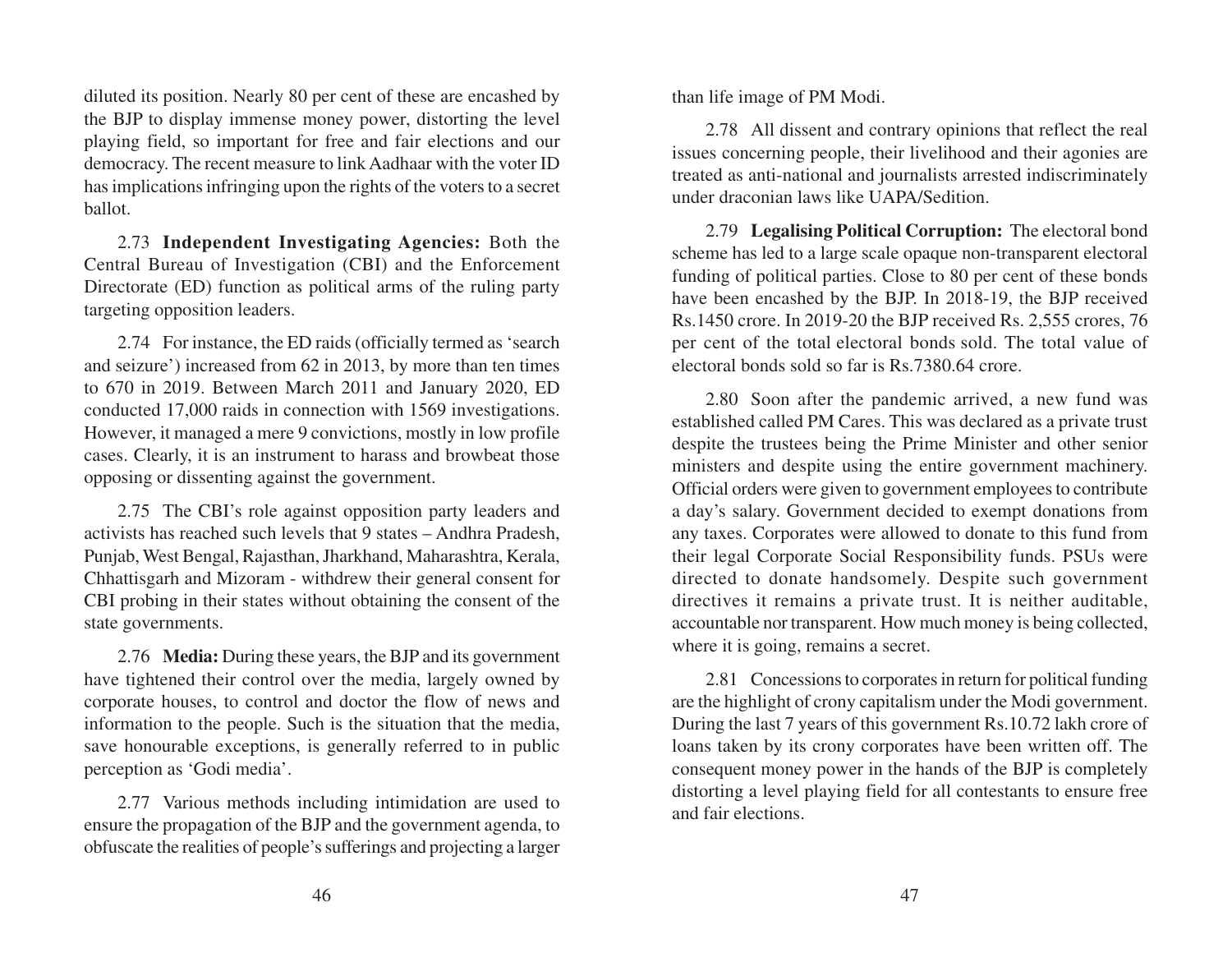#### **Jammu and Kashmir**

2.82 Post 2019 election, the first step taken by the Modi government was the abrogation of Articles 370 and 35 A of the Indian Constitution, dissolution of the state of Jammu and Kashmir and replacing it with two Union Territories. Thus, it implemented the RSS Hindutva agenda of targeting the only Muslim majority state and implementing its long standing demand for abolishing the special status accorded by the Indian Constitution to this state, as part of the instrument of accession. In 2019, Jammu and Kashmir held Parliament elections but, elections to the dissolved state assembly were not held. This facilitated the bypassing of the Constitutional requirement of obtaining the concurrence of the state assembly on any change of the state borders by substituting it with the concurrence of the Governor in the absence of the assembly. This was done by putting the state under massive security lockdown detaining thousands of people under draconian laws of UAPA/NSA/PSA, including former Chief Ministers and leaders of political parties. There was complete blackout of communication and internet.

2.83 The strict security lockdown ensured that all day to day activities came to a standstill including public transportation. The economy of the state was devastated. Curfew was imposed for a long time. These measures further alienated the people of the state. The recent spate of killing of innocent people due to militancy and the excessive brutal force and arbitrary detention have created further alienation.

2.84 Most unfortunately, judicial challenges to the Constitutional validity of the abrogation of Articles 370 and 35A, dissolution of the state through the 'J&K Reorganisation Act' continue to remain unheard by the Supreme Court since August 2019. In the meanwhile the Central Government is continuously taking irreversible decisions like amendment of the J&K Development Act allowing non-permanent residents to buy land; amending domicile laws; and winding up state level statutory commissions.

2.85 The Central government constituted a J&K Delimitation Commission whose recommendations are patently unjustified and illogical. They have proposed to increase 6 seats in the Jammu region while only 1 in the Kashmir valley. According to the 2011 census, Kashmir population is 68.8 lakhs while Jammu is 53.5 lakhs. A fair delimitation should have given 51 seats to Kashmir and 39 to Jammu in the 90 member assembly. Instead, the proposal is 47 and 43 respectively. This proposal is clearly politically motivated aiming at changing the demographic character and composition of J&K.

2.86 The erstwhile state of Jammu & Kashmir and its special status must be restored; all political detainees should be released; curbs on media and other form of communications and internet shutdown should end; indiscriminate arrests should stop, particularly of the youth.

# **North East**

2.87 The BJP-RSS have utilized their hold over the Assam government in the past few years to extend their influence in the North East region. All the governments in the various states are run by the BJP or with it in coalition, with the exception of Mizoram. In Assam, under the BJP government, systematic efforts were made to communalise the situation by targeting the large Muslim minority. The CAA-NRC was utilized for this purpose. Evictions of Bengali-speaking Muslim peasants from the lands they cultivate have taken place. The BJP is using the border disputes between states to tighten its grip.

2.88 The Armed Forces Special Powers Act (AFSPA) has been in force in several states for decades. In Nagaland, where the framework agreement announced in 2016 has not been implemented, the army killed 14 innocent civilians illustrating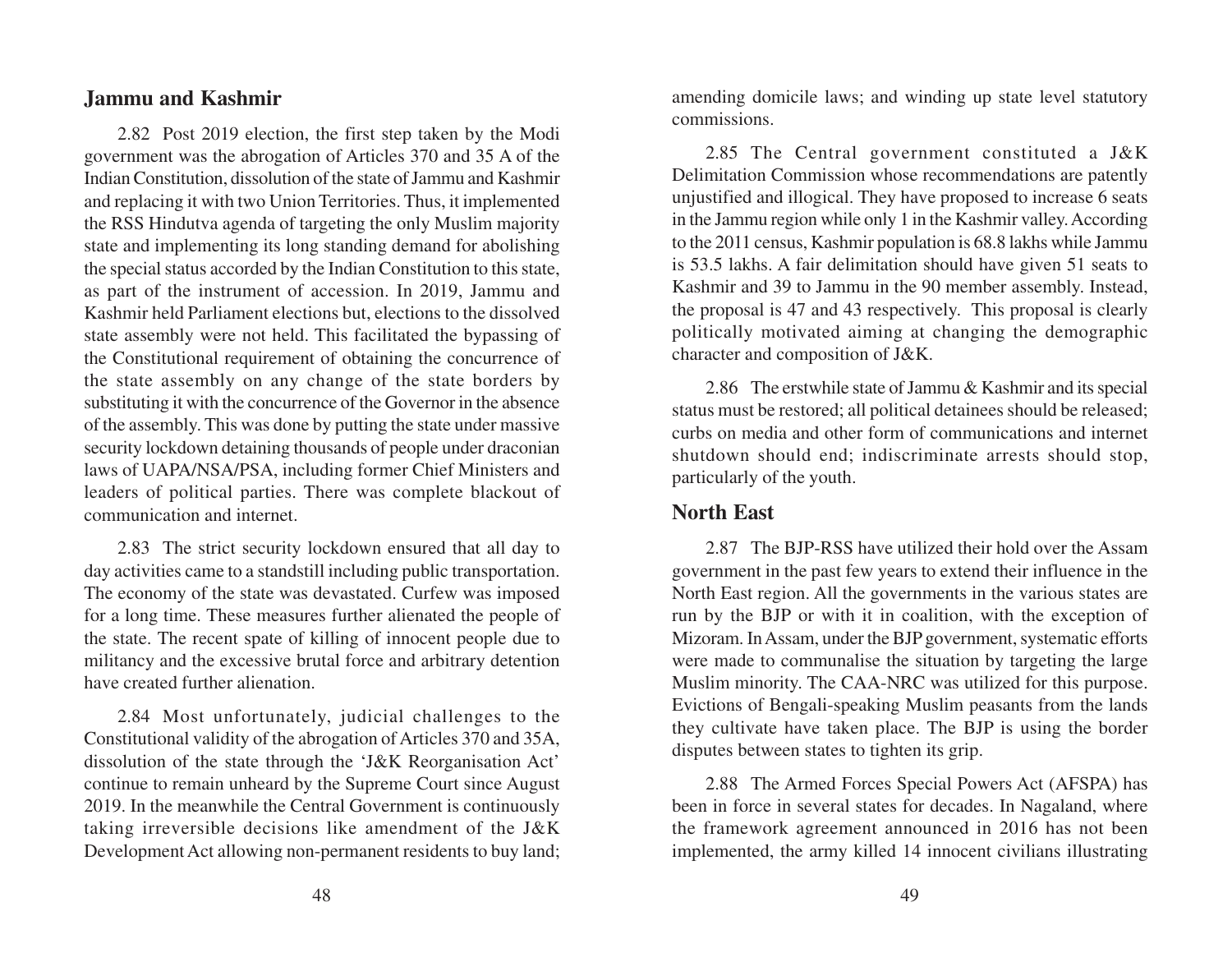the impunity given by this draconian law. AFSPA must be repealed.

# **New Education Policy**

2.89 The National Education Policy 2020 was adopted without the needed process of consultation and debate and the constitutionally mandated discussions with state governments. A government appointed committee which included a large number of RSS functionaries and organisations finalised the draft document. This draft, instead of being subjected to widespread consultation and debate was unilaterally adopted and announced.

2.90 The running thread of the new policy is to advance the Hindutva agenda in education shaping a consciousness amongst the country's youth favourable to it. The curriculum, syllabus and methods of teaching are all tweaked to achieve this objective. In the process, reputed universities and institutions of higher education are attacked with impunity.

2.91 The thrust is on the Commercialisation, Centralisation and Communalisation of education. The pursuit of these objectives strikes at the roots of the principles of universalisation and democratic and scientific education. The move towards online education mostly provided by private corporates has led to a large sections of students dropping out of the system altogether. The wide digital divide in India is compounding this situation. The NEP abandons the scientific concept of early childhood care and schooling for children under six years. Private universities, institutions, tutorial and skill development centres are mushrooming, converting education into a commodity whose access is out of reach for a vast majority of people. The NEET, in its present form, is iniquitous and works against the interests of the States, rural students, regional linguistic groups and deprived sections.

2.92 Undermining the role of the state governments and autonomous bodies, including universities, the central government will directly control and regulate institutions. The Constitutional rights of the state government to decide the conduct, regulate and run schools and state level institutions is being encroached upon.

2.93 The content of education under this policy deliberately undermines the urge for knowledge based on rationality and reason. Scientific temper is edged out giving precedence to obscurantism, blind faith, irrationality and unreason. Instead of strengthening consciousness of the youth on the principles and values laid down in our Constitution, the focus is to advance the ideas of the communal Hindutva agenda, replacing the teaching of India's rich history with Hindu mythology and replacing the various streams of syncretic Indian philosophies by Hindu theology.

2.94 Consequently, the balance between quantity, quality and equity in Indian education which was always fragile, will now be virtually destroyed.

2.95 A broad based struggle uniting all sections involved with education and intellectuals must be strengthened to resist such far reaching changes in our education policy.

2.96 **Attacks on Reason and Rationality:** The Hindutva ideology being unscientific and ahistorical assaults both rationality and reason. The spread of obscurantism, superstition and backwardness helps the easier assimilation of Hindu mythology which can increasingly then be passed off as real history. Promotion of blind faith amongst people makes them more receptive to unscientific and irrational discourses. This assaults scientific temper and rationality.

2.97 Along with promoting such line of thinking in the New Education Policy all cultural and research institutions in India are being controlled by the RSS elements and increasingly used to rewrite Indian history to advance the Hindutva agenda. The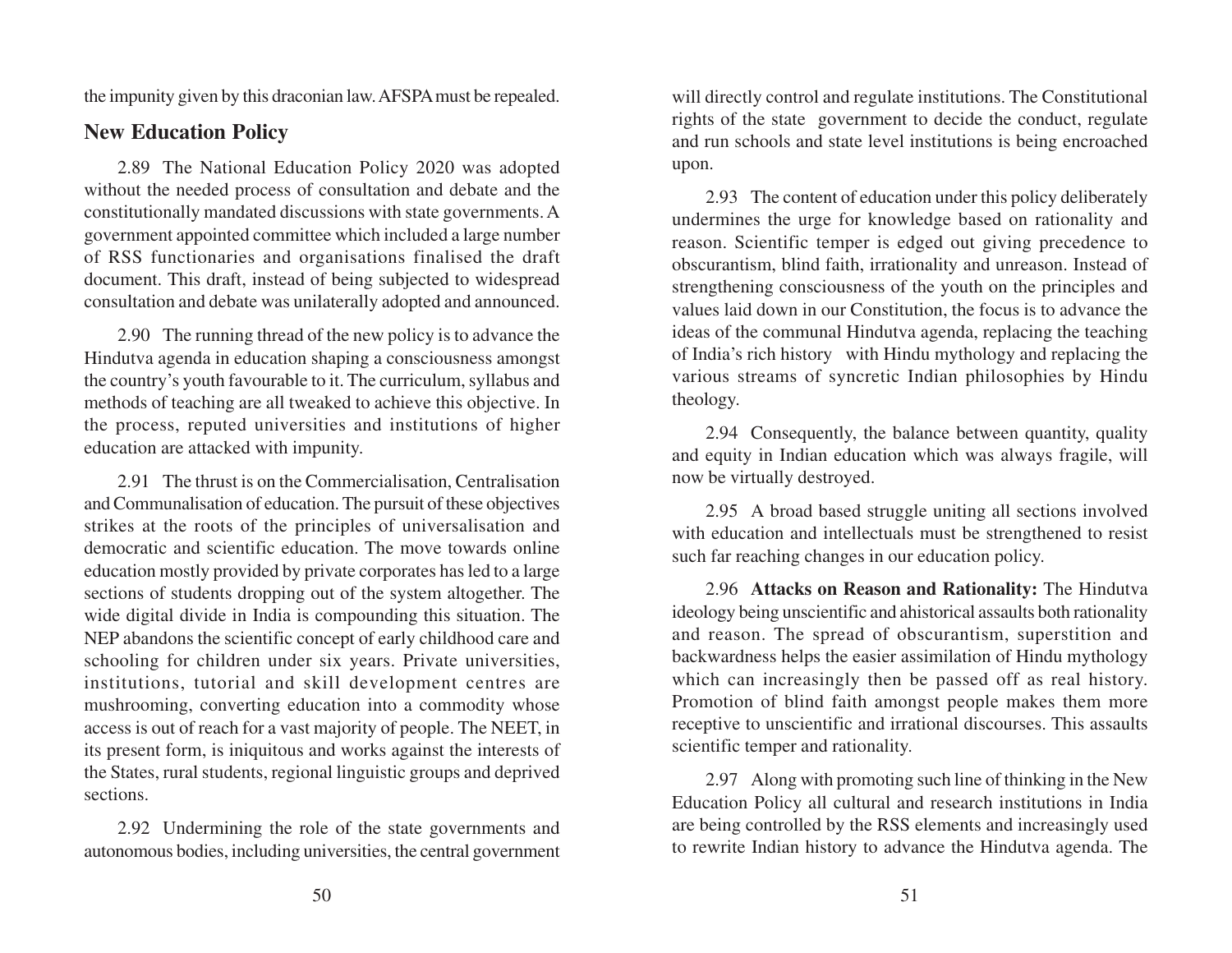homogenisation of culture is essential for the spread of Hindutva ideology and thinking. The efforts to replace reason with unreason and rationality with irrationality are pernicious exercises that rob people of a scientific outlook and discourse.

#### **Environment and Climate Change**

2.98 The country has been witnessing extreme climate impacts due to global climate change. Extreme rainfall has led to flooding in large areas causing huge damage to crops and infrastructure; urban flooding has also become a common feature. Coastal erosion and sea level rise are seriously affecting coastal regions and lives and livelihoods of fisher folk and farmers. This is compounded by the damage done to the fragile Himalayan region due to badly planned and implemented infrastructure projects.

2.99 The government has been doing nothing to deal with the various adverse impacts of climate change. On the contrary, the government has diluted and subverted the laws related to environmental protection. The dilution of the Environmental Impact Assessment, the proposed amendment to the Indian Forest Act and the earlier amendment to the Mines and Mineral Act are all directed towards commercialization and privatization of India's forests and allowing mining and infrastructure projects indiscriminately. This is going to prove detrimental to the environment and the lives and livelihoods of tribals and other forest dwellers. This retrograde approach to forests is what led India not to join over a hundred countries in planning to end deforestation by 2030 at the COP26. Given the gravity of the situation, it is necessary to form a representative national body, which includes state governments, political parties, experts and other stakeholders to formulate plans, programmes and financial allocations to urgently tackle climate impacts.

#### **Foreign Policy**

2.100 **Subordinate Ally of US Imperialism:** The Modi government has abandoned India's time tested independent foreign policy. India has now been reduced to a subordinate ally and surrogate of US imperialism in all global matters.

2.101 After Modi became the PM he did not attend successive Non Alignment Movement summit meetings. India has cemented strategic ties with Israel and diluted our traditional historical support and solidarity with the Palestinian cause and struggles. For the first time an Indian Prime Minister paid a state visit to Israel without visiting Palestine. The US-Israel-India nexus is consolidated.

2.102 Since the  $22<sup>nd</sup>$  Party Congress, India further cemented strategic and military ties with the USA. The Quadrilateral Alliance (QUAD) of USA, Japan, Australia and India began with secretary level meetings in 2018. In 2019 this was upgraded to foreign ministers' level, and later India joined US imperialism's efforts to convert QUAD into an active strategic and military alliance in the Indo-Pacific region aiming to isolate China.

2.103 The 2+2 format which consists of regular meetings between the foreign and defence ministers of India and USA began in 2018. In 2019 the 2+2 meeting came up with the Industrial Security Annexe (ISA) agreement which facilitates transfer of sophisticated US military technology to India. Out of the three foundational agreements of Strategic Military cooperation, two were signed during the first Modi government - LEMOA in 2016 and COMCASA in 2018. The third and final agreement, Basic Exchange Cooperation Agreement (BECA) was signed on October 27, 2020 sealing a framework of long-term military and strategic cooperation.

2.104 The BECA has very disturbing features detrimental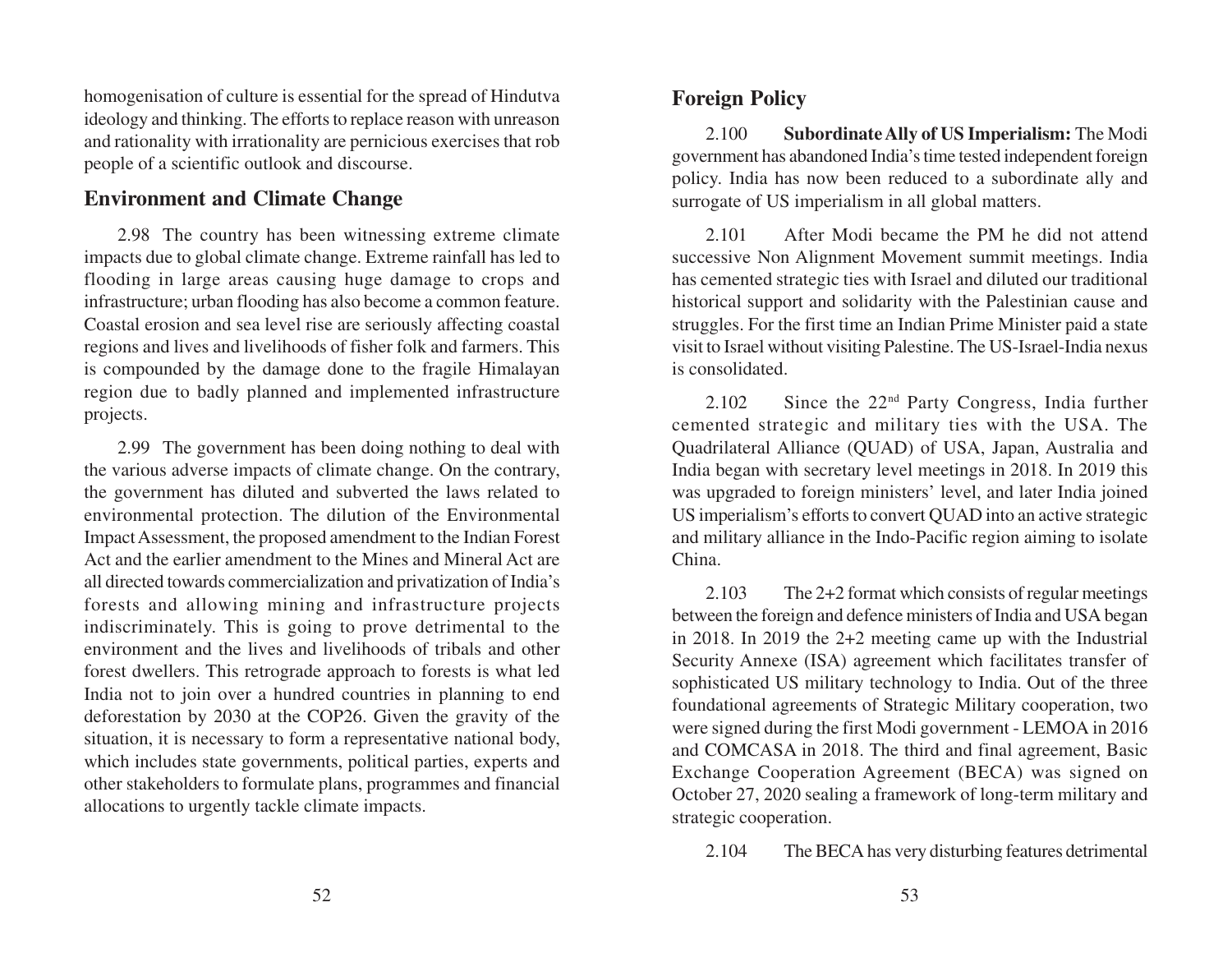to our country's security. It provides sharing of geopolitical intelligence between both the militaries. It also establishes a permanent link of India navy headquarters at Delhi with the US Asia Pacific command headquarters at Hawaii.

2.105 India has also agreed to more purchases of US military equipment including aircrafts and helicopters. India is becoming totally dependent on the US and Israel for military equipment.

2.106 **India-China Relations:** The Indo-China military standoff has led to a physical clash with casualties on both sides, in which 20 Indian soldiers lost their lives on June 15, 2020. Such a violent clash with loss of life occurred on the Indo-China Line of Actual Control after 45 years. This incident in the Galwan valley in Ladakh was a serious breach of peace and tranquillity.

2.107 Party extended support to the approach and stand adopted by the government of India. The statement issued by India said it was agreed that the overall situation would be handled in a responsible manner, and both sides would implement the disengagement understanding sincerely. Neither side would take any action to escalate matters and instead, ensure peace and tranquillity as per bilateral agreements and protocols.

2.108 The lack of clarity on LAC demarcation has been leading to such disputes and standoff situations. It is necessary to agree on a clear demarcation of the LAC by both India and China to maintain peace and tranquillity on the border.

2.109 Party must be conscious of and vigilant to counter the anti-communist campaigns mounted by rabid right-wing forces against our Party and Communists as being 'Pro-China'. Such campaigns earlier on the social media have all been proven to be

fake news using morphed photographs and outright lies.

# **Growing Struggles**

2.110 The highlight of the period since our 22nd Congress is the massive organised and spontaneous people's struggles. Party actively supported and expressed solidarity with these struggles – anti-CAA, Kisan struggle, TU strikes and actions. There was large women's participation in these struggles, the highlight being the anti-CAA Shaheen Bagh protest.

2.111 **Anti-CAA Struggle:** Soon after the enactment of the CAA, spontaneous struggles emerged in protest against this brazen violation of the Constitutional definition of citizenship. The CAA was rightly seen as targeting the Muslim minority community and destroying the foundations of the principle of secularism and communal harmony. The youth were in the forefront of these struggles resisting the offensive onslaughts of the Hindutva brigade. The police brazenly sided with the Hindutva communal gangs, when they launched violent physical attacks in many campuses. These protests spread all across the country rapidly with the involvement of people's movements, a large cross section of women, intellectuals, academicians and NGOs. In this sustained struggle, the highlight was the long day-night protest in Shaheen Bagh in Delhi. Similar peaceful sit in protests emerged in hundreds of sites all over the country.

2.112 The anti-CAA movement got halted with the pandemic and the national lockdown that was declared in March 2020. However this was the first serious mass movement against the Modi government's Hindutva agenda.

2.113 **Historic Kisan Struggle:** The year-long historic struggle of the peasantry led by the Samyukta Kisan Morcha emerged victorious by forcing the Modi government to repeal the three retrograde Farm Laws that were designed by the ruling classes to acquire corporate control over agriculture for profit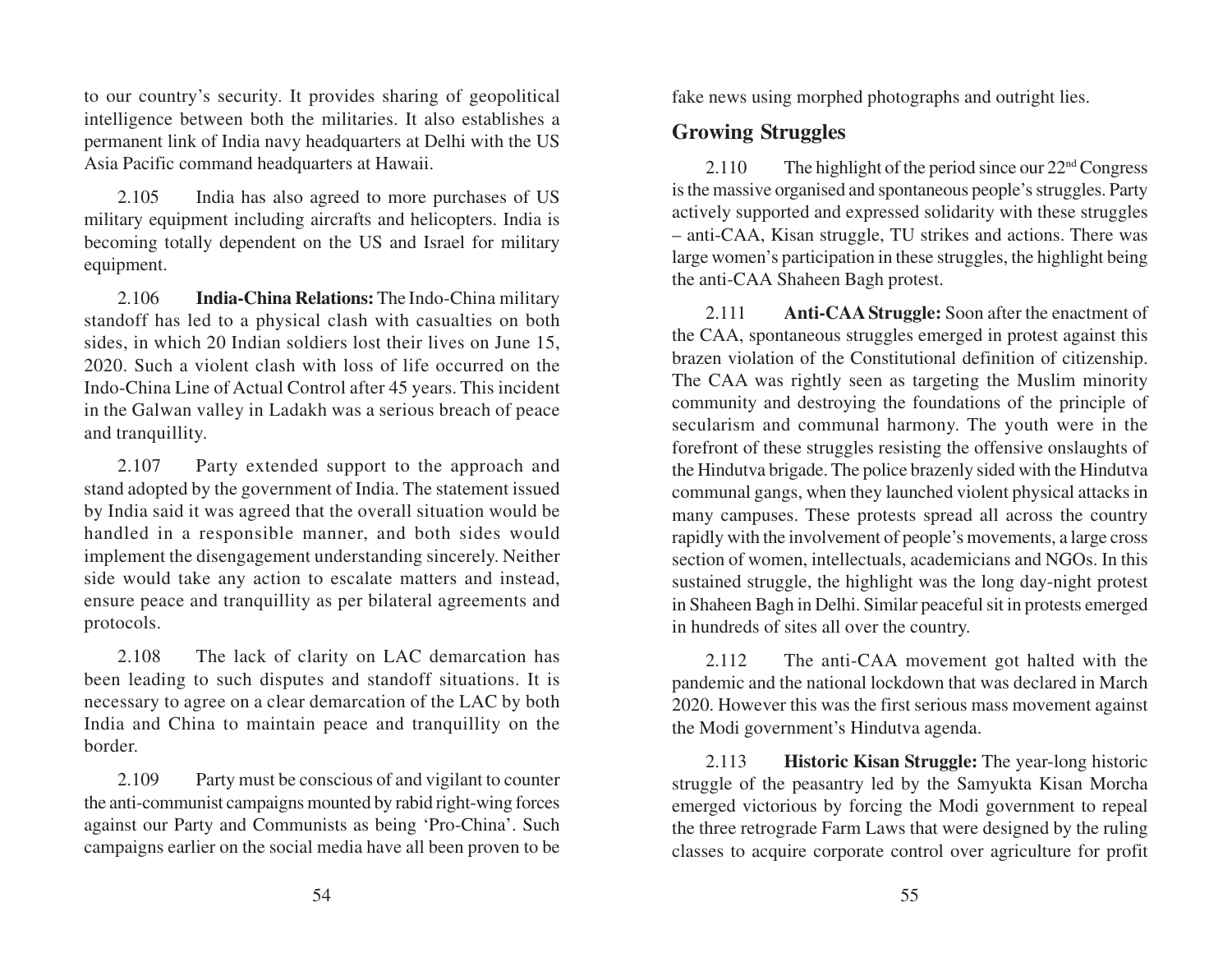maximisation.

2.114 From November 26, 2020 tens of thousands of farmers, men and women, sat on dharna at five different points of highways on the borders of Delhi. They braved police repression in reaching the borders. This unique form of struggle drew lakhs of farmers mainly from Punjab, Haryana and UP and mobilizations from Uttarakhand, Rajasthan and Madhya Pradesh. There were mass protests and solidarity actions in other states. This struggle lasted for over a year. 715 farmers died during this struggle due to the severe cold, disease and accidents. The period saw three successful countrywide bandhs on December 8, 2020, March 26, 2021 and September 27, 2021. This struggle saw the development of joint worker-peasant actions. The first call for Delhi Chalo by the farmers organisation was given for November 26, 2020, the day the Central Trade Unions gave a call for general strike.

2.115 Though the laws have been repealed under pressure of this protracted struggle just before the round of assembly elections, the crucial issue of Minimum Support Price as a legal entitlement covering all crops and all farmers is yet to materialise. A committee has been promised to work out the details, but has not yet been formed.

2.116 This successful historic struggle inspires all other sections of the people in their struggles against the anti-people policies of the government and for a better life.

2.117 **Workers Struggles:** The BJP government led by Modi has, in Parliament, passed the four Labour Codes, annulling all existing labour laws, the law facilitating privatisation of general insurance, banning strikes in Defence sector including all industries related to defence production and has introduced the National Asset Monetisation Pipeline (NMP), meticulously designed to hand over the country's infrastructural assets under Government/PSUs and mineral resources virtually free to private hands.

2.118 The working class has consistently been opposing these policies through united struggles both at national and sectoral levels. The working class was in continuous struggle mode during the intervening period since the 22nd Party Congress, including the pandemic and the associated lockdowns and restrictions that were in force since March 2020.

2.119 Three country wide general strikes were held under the banner of the joint trade union platform comprising 10 central trade unions and almost all independent sectoral federations – on 8-9 January 2019, 8 January 2020 and 26 November 2020. The fourth is to be held on 28-29 March 2022.

2.120 In addition to the general strikes, coal, steel, bank and insurance employees, medical representatives, telecom, state and central government employees, scheme workers, construction workers, workers in private organised sectors went on strikestruggles during this period, including during the pandemic. The steel workers of Visakhapatnam steel plant have been on a long struggle opposing privatisation. They have been able to mobilise wide public opinion compelling most of the non-Left ruling class parties, who have been pro-privatisation all through, to openly support their struggle and oppose privatisation.

2.121 **Joint Worker-Peasant Struggles:** This period witnessed the coming together of the workers' and peasants' movements and the increasing convergence of joint actions. A huge Mazdoor Kisan Sangharsh Rally was held at Delhi on 5 September 2018 with the participation of around 2 lakh workers, peasants and agricultural workers. This was preceded by a 10 lakh strong nationwide Jail Bharo struggle on 9 August 2018.

2.122 The joint trade union platform raised the demands of repeal of farm laws, MSP and withdrawal of the Electricity Amendment Bill and SKM raised the demands of the working class including scrapping of the labour codes and stopping of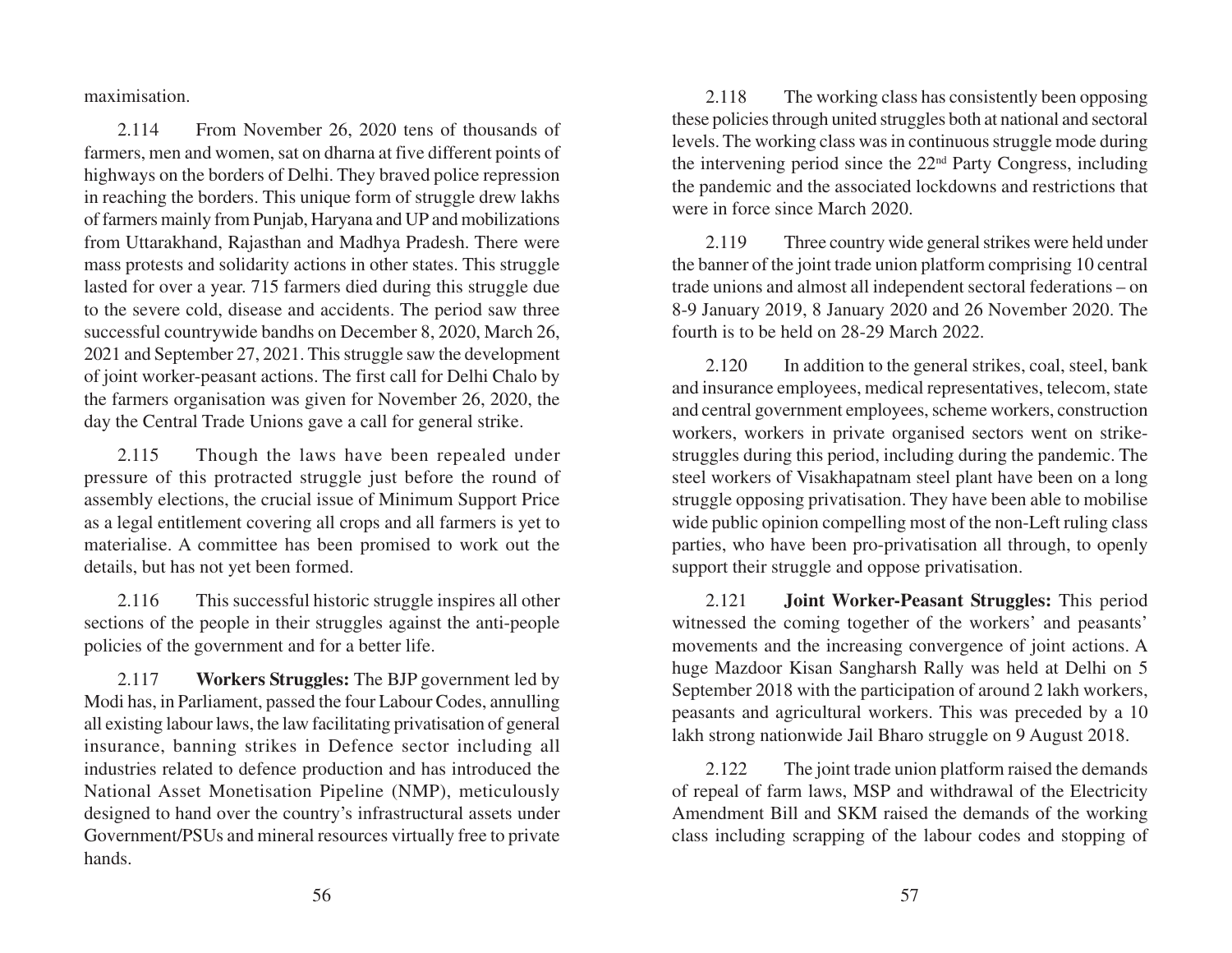privatisation. This created an atmosphere for strengthening unity between the workers and peasants.

2.123 **Class Implications:** New class conflicts have emerged during the course of this struggle, between the big bourgeoisie in collaboration with international finance capital and the entire peasantry, including sections of the rich peasants.

2.124 Secondly, conflicts amongst the ruling class partners are also emerging between the big bourgeoisie, on the one hand, and the non-big bourgeoisie, particularly those belonging to the MSME sector, on the other.

2.125 Thirdly, BJP's drive to establish its complete political hegemony in the country by destroying the federal structure of our Constitution and, in its place, erect a unitary State structure is creating conflicts between the Central government and elected state governments. Some regional parties, who head state governments, who were supporters of the BJP in Parliament and those who vacillated and remained largely neutral in their support to the BJP in Parliament, are being forced by this hegemonic drive of the BJP to come out in opposition, particularly during this Kisan struggle.

2.126 The emergence of such conflicts amongst the ruling class partners creates possibilities that must be utilised by the exploited classes, particularly the working class, poor peasantry and agricultural labour, to intensify the class battles against the bourgeois-landlord order.

2.127 Such possibilities for advancing the class struggle have emerged with the growing coordination between the working class trade union movement, the peasantry and the agricultural labour. Such developments began much earlier and since 2018 made significant advances through joint movements of these sections. This growing unity in struggles must be strengthened further in the coming period.

# **Summing Up**

2.128 To **sum up**, the period since the last Party Congress has seen the BJP consolidating its position. Functioning as the political arm of the fascistic RSS, the BJP is aggressively seeking to implement its Hindutva agenda. It is feverishly pursuing neoliberal reforms and strengthening authoritarianism. There is a systematic effort to undermine the Constitution and the independence of authorities established by the Constitution.

2.129 At the same time, popular discontent against the mishandling of the pandemic and the miseries imposed by the economic policies are growing. The historic and victorious farmers struggle against the Farm Laws, the joint actions of the central trade unions against privatisation and abrogation of labour laws and the emerging unity in struggles of the trade unions, farmers and agricultural labour organisations must be strengthened to effectively resist the overall onslaught. These must lead to the sharpening of class struggles.

2.130 During this period, the BJP central government has further consolidated India's status as a subordinate ally of US imperialism and entered into various military and strategic treaties and groupings. Party must rouse anti-imperialist consciousness amongst the Indian people.

# **Position of Political Parties**

2.131 **BJP:** The BJP has emerged as the principal political Party of the Indian ruling classes. It has spread its influence all over the country on the back of the RSS network that is rapidly expanding. It has emerged as the dominant political party in the country.

2.132 After forming the government in 2019, BJP has embarked on an aggressive pursuit of neo-liberal reforms consolidating the corporate-communal nexus; further cemented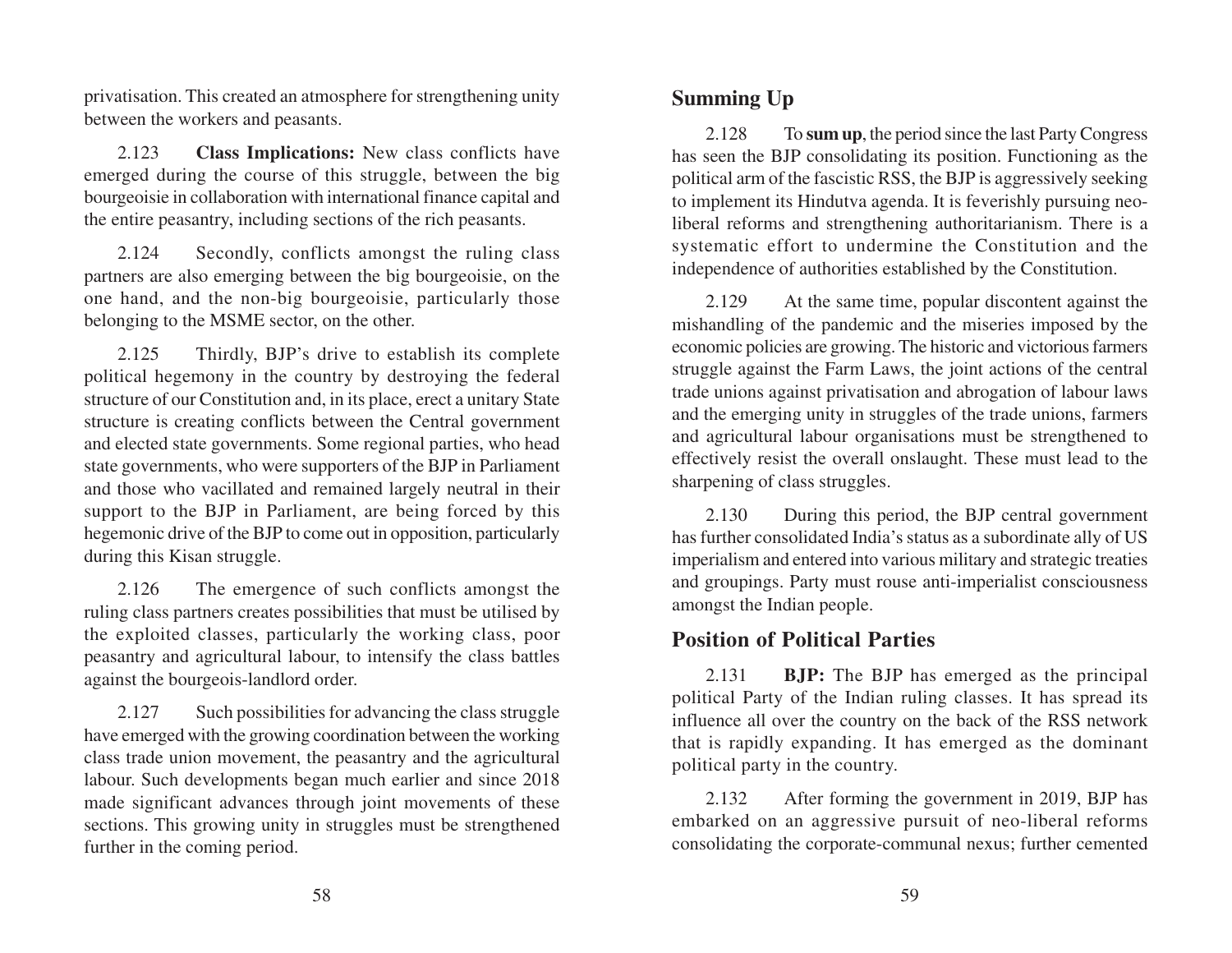subordinate ally status strengthening strategic and military relations with US imperialism; is speedily sharpening communal polarisation and assaulting democracy through growing authoritarianism.

2.133 BJP adopts completely anti-democratic unscrupulous methods in order to form governments in various states by engineering defections of the opposition MLAs using a three-pronged method, first, monetary allurement, along with offers of appointment to high office, second, threats and intimidation through the CBI/ED and other central agencies, and finally foisting cases and arresting opposition leaders.

2.134 In a number of state assembly elections the BJP suffered setbacks in achieving its objectives. In Jharkhand and Maharashtra it could not form governments. In Kerala it could not retain its lone MLA. Its bid to form the government in West Bengal was rejected by the people though its MLAs and vote share increased. In Tamilnadu, its efforts to retain the state government under its alliance partner, AIADMK was defeated. In Assam, it barely managed to retain its government with a narrow difference in vote share of 0.86 per cent.

2.135 It currently leads the governments in 12 states and is in coalition in 6 others. It controls both the Houses of Parliament.

2.136 **Congress:** The Congress party represents the interests of the Indian ruling classes – bourgeoisie and landlords led by the big bourgeoisie. In states where it heads governments it continues to pursue neo-liberal policies.

2.137 Its political influence and organisational strength has been declining and currently it is plunged in a series of crises with defections of several leaders to the BJP in various states. While it proclaims secularism, it is unable to effectively mount an ideological challenge to Hindutva forces and often adopts a compromising approach. A weakened Congress is unable to rally

all the secular opposition parties.

2.138 The Political Resolution of the 22nd Congress had stated (Para 2.89) that with the BJP in power and given its basic link to the RSS, it is the main threat. So both the BJP and Congress cannot be treated as equal dangers. However, there cannot be a political alliance with the Congress party.

2.139 **Regional Parties:** Initially establishing themselves as championing the interests of the regional bourgeoislandlord classes, regional parties, have subsequently, by and large, embraced the neo-liberal trajectory. Keeping their own interests in their region paramount they have often shifted political positions displaying political opportunism. However, with the growing attacks on federalism many regional parties leading state governments find conflicts with the BJP sharpening.

2.140 The DMK led secular front defeated the BJP-AIADMK alliance and formed the government in Tamilnadu. The RJD in Bihar and the SP in Uttar Pradesh are the main regional parties that are playing the leading role against the BJP in their states. The NCP played a role in preventing the BJP government in Maharashtra by entering into an alliance, along with the Congress and Shiv Sena to form the government. The NCP is a constituent of the LDF in Kerala. In some states, there are smaller regional parties championing issues of social oppression like VCK in Tamilnadu who take secular democratic positions against the BJP.

2.141 At the same time, some regional parties are under pressure, with threats, intimidation and fear of the BJP's gross misuse of central agencies. Parties like YSR Congress and BJD are maintaining neutrality while supporting the ruling party to a large extent in Parliament. The TRS is currently taking some anti-BJP positions. BJP's traditional allies like the Shiv Sena and Akali Dal have parted ways due to conflicts in their respective states. The JD(U) and AIADMK are in alliance with the BJP. The TMC,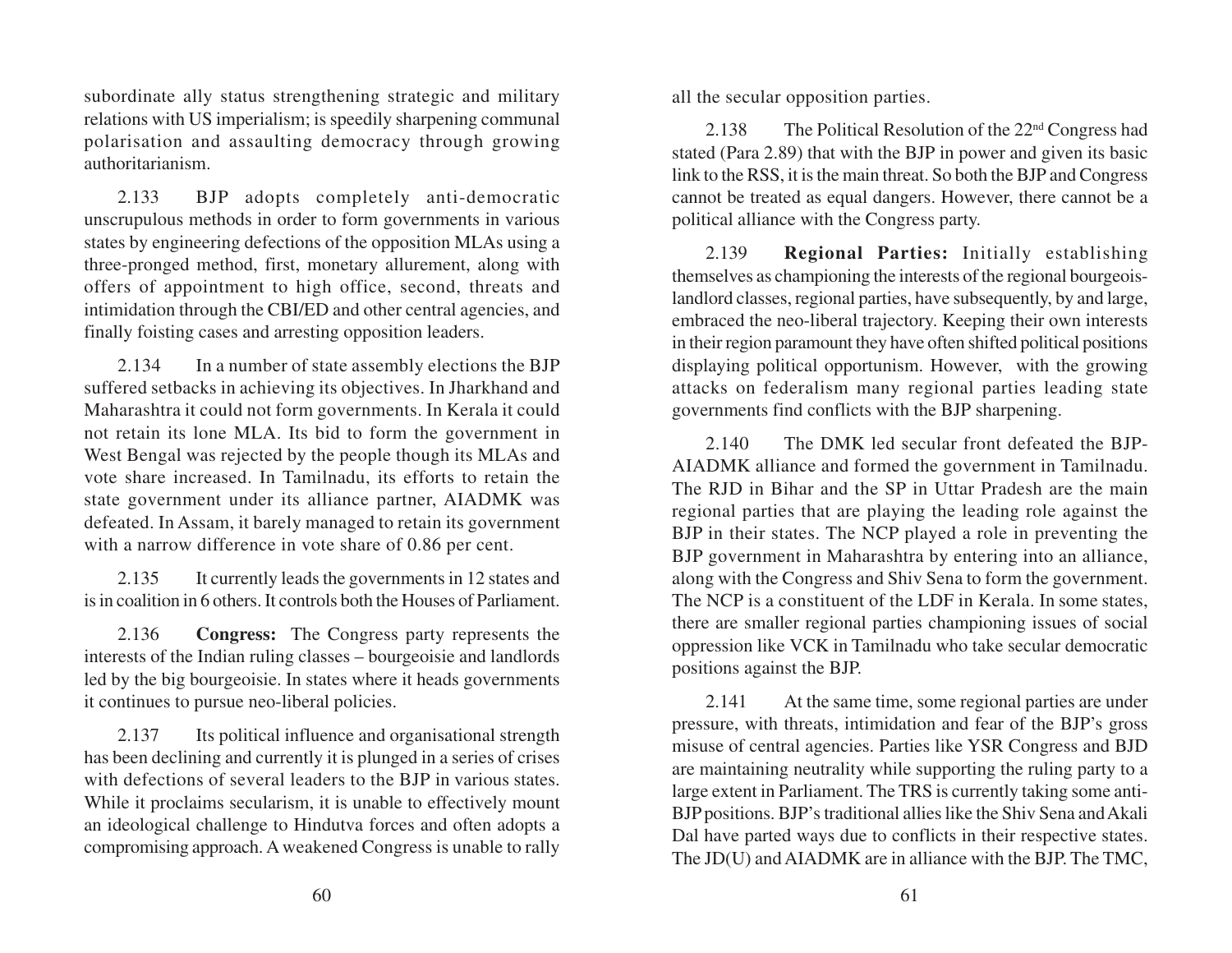having been part of the BJP-led NDA, is today ranged against the BJP. It continues with its anti-CPI(M), anti-Left offensive and is today aspiring to be the leader of the anti-BJP forces at the national level. Former ruling party in Andhra Pradesh, the TDP is inclined mostly towards the BJP.

2.142 While we seek to cooperate with the regional parties when they are willing to join common struggles against the anti-people policies of the central government and in defence of secularism against the communal forces, their political positions in the state should be taken into account while working out our tactical approach towards them.

2.143 In states where the regional parties are heading governments, on the policies which we oppose, we should mobilise the people against such policies independently and jointly with Left parties. However, we do not equate these governments with the BJP led central governments.

2.144 There are Muslim extremist and fundamentalist organisations like the Jamaat-e-Islami and Popular Front of India and their political fronts which are trying to utilize the alienation and insecurities among the minority community in the background of vicious targeting by the Hindutva forces. However, their activities only help the Hindutva communal forces. It is of utmost importance that the democratic and secular forces firmly defend the rights of minorities and rally them to the secular platform.

2.145 **Left Parties**: At the national level five left parties have given joint calls for action and struggles on various issues. Effective action programmes and large mobilisations were not possible due to the pandemic. Joint efforts by the Left are essential to rouse confidence amongst people about the Left Alternative. These efforts must continue in order to strengthen Left unity. The Party must take the needed initiative for this.

2.146 Left could make an advance electorally in Bihar.

However, divergent political positions exist. RSP and AIFB are with Congress-led UDF in Kerala and with the Left Front in Bengal. CPI(ML) adopted different electoral tactics in Bengal. Nevertheless, efforts must be made to arrive at a common understanding to strengthen Left unity.

2.147 **CPI(M):** In this period when the BJP emerged as the dominant political party in the country and the RSS network expanded rapidly, there has been a further erosion of our Party's independent strength and our political intervention capacity.

2.148 During this period the Party has played an active role in supporting the joint struggles - first, in opposition to CAA/ NPR/NRC and later in support of the historic victorious Kisan struggle. The Party conducted various movements and struggles against the impact of neo-liberal policies; sharpening of communal polarisation with the spread of hate and violence; with the struggles to defend democratic rights and civil liberties of the people and in support of the various strikes/protest actions called by the trade unions and other mass organisations. In many parts of the country the Party was active in providing relief during the continuing pandemic period.

2.149 Given their anti-Communist ideological position, the RSS-BJP have been targeting the Left, particularly, the CPI(M). They have specifically targeted our strongholds in West Bengal, Tripura and Kerala with physical attacks against our cadre and Party offices.

2.150 **Kerala:** In Kerala, the RSS-BJP attacks and murders of our cadres continue. The BJP has indulged in gross misuse of central agencies in its efforts to destabilise the LDF government. The Congress party led UDF supports the BJP in these efforts and has carried out physical attacks on and killings of our cadres.

2.151 The CPI(M) led LDF won the Kerala assembly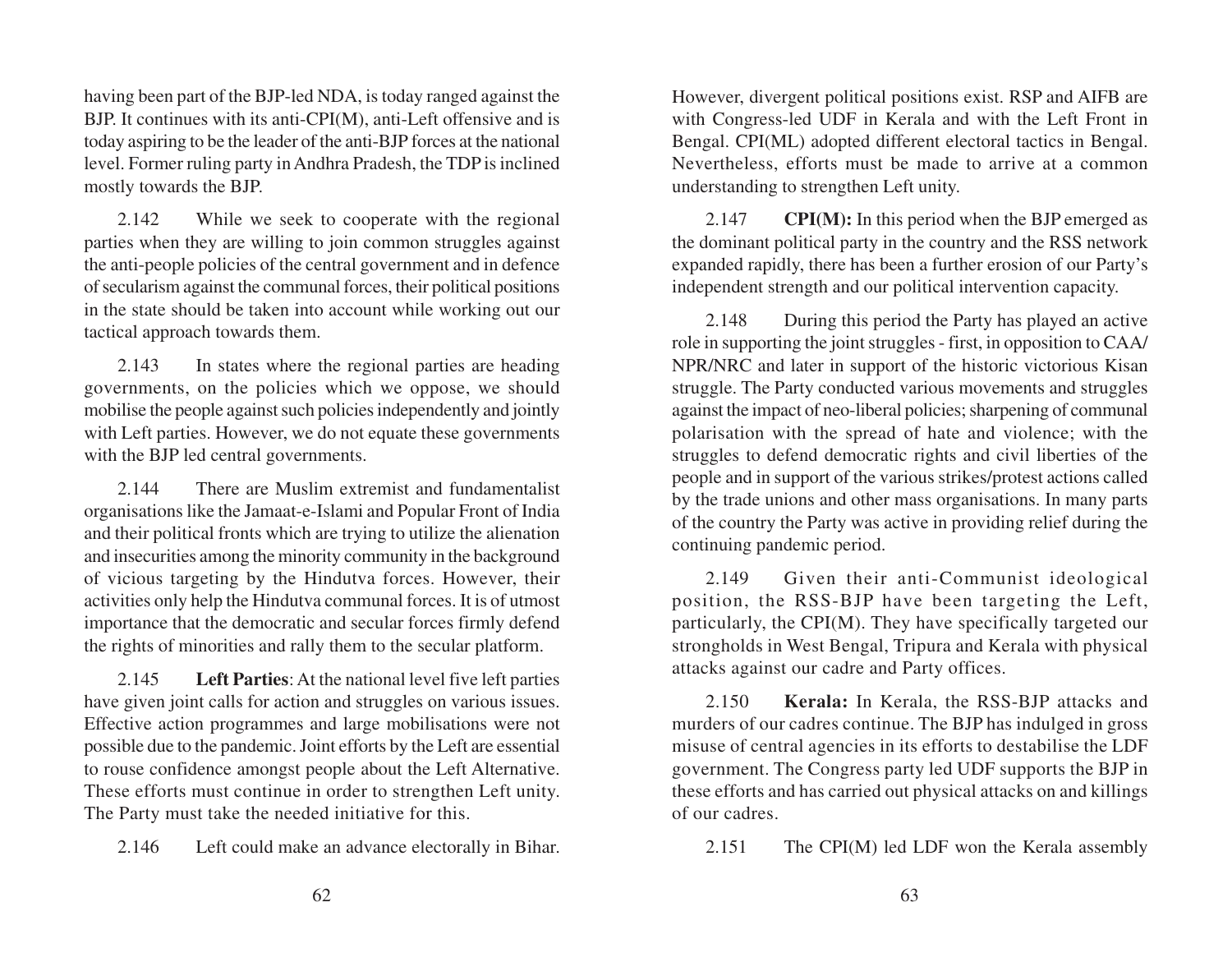elections once again in 2021. This is unprecedented as the Kerala electorate always changed the government every election in the last more than four decades. The performance of the earlier LDF government and this victory provided strength and prestige to our Party.

2.152 The exemplary work of the LDF government made qualitative changes in matters relating to people's lives. The earlier LDF government implemented and executed social security programmes in a proper manner. The alternative people centric policies showed what can be done by a state government within the limitations of a federal system. Based on the foundations of communal amity, protection was provided to all sections of the people. Importantly, the clear political line highlighting the fight against the RSS/BJP danger and exposure of the Congress led UDF's opportunistic collaborationist role with BJP contributed to this unprecedented victory in the 2021 assembly elections.

2.153 The Party and LDF's role in providing assistance to the people when a series of national disasters hit Kerala was highly appreciated. With its public health system, the outbreak of the Covid pandemic was most efficiently handled earning Kerala appreciation from all over the world. The subsequent Covid waves have been tackled effectively by the testing, tracing and treatment through the public health system and the involvement of the local bodies.

2.154 **West Bengal:** In West Bengal, our Party had to face severe repression through fascistic attacks. There was resistance against these attacks. Between 2011 and 2021, we have lost 229 comrades. During this period, more than 1,02,000 of our Party members and sympathisers were driven away from their homes and Party had to make arrangements for looking after them in the urban areas. More than 1,30,000 of our members and sympathisers are subjected to false cases filed against them and the consequent harassment and intimidation. Bravely facing this

repression, Party and mass organisations have conducted many struggles mobilising large number of people to observe central and state level calls and protest actions.

2.155 The defeat of the Party in the West Bengal assembly elections has been devastating. Party conducted a serious self-critical introspection and drew lessons. These need to be internalised by the Party and sincerely implemented.

2.156 **Tripura:** Our Party has been at the receiving end of fascistic attacks by the BJP under the protection of the state government. 22 Party members have lost their lives. Earlier, in response to our Party struggles and protests and those of our mass organisations on people's issues, the BJP unleashed widespread attacks and arson on 47 of our Party offices across the state, extensively damaging and vandalising them. Hundreds of homes of members and sympathisers including vehicles, books and furniture were destroyed. Many comrades were injured in these attacks, some had to be hospitalised.

2.157 Under the BJP state government all elections to the local bodies have been reduced to a farce with opposition candidates being prevented from filing nominations or voting. Elections are marked by large scale violence, terror and near total rigging.

2.158 Earlier, in the elections to the tribal autonomous councils and later, to the 334 local body wards elections many of our comrades were prevented from filing nominations, those who succeeded were threatened to withdraw accompanied by largescale violence. The BJP won 112 wards uncontested and in the remaining 222, except 5 it won all the seats through large scale rigging. The Left Front polled nearly 20 per cent of the votes even under these circumstances.

# **Left and Democratic Front**

2.159 Party must prioritise the efforts for the formation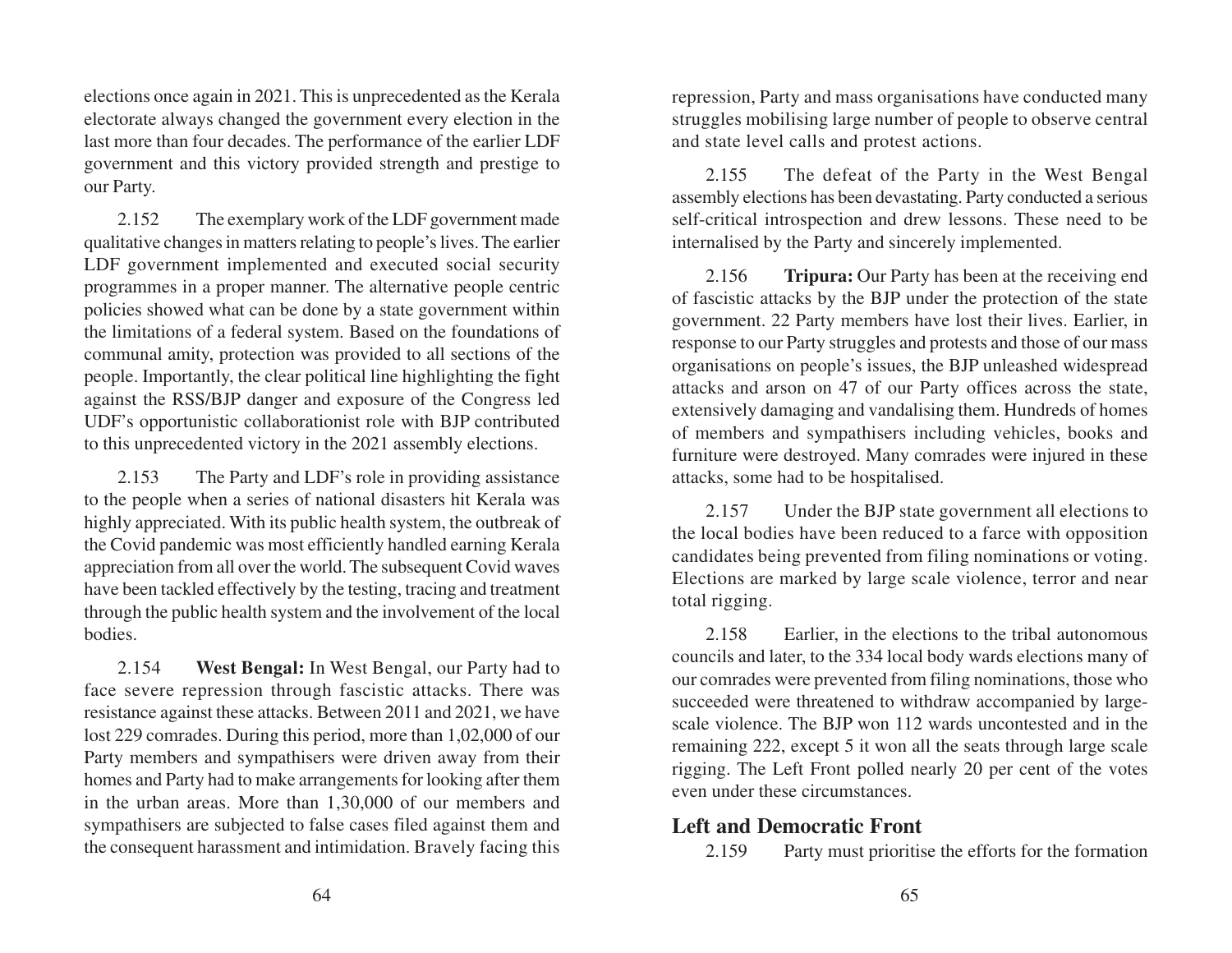of the Left and Democratic Front. The 21st Party Congress political resolution spelt out the contours by stating:

"A step in this direction would be to build a common platform of the various class and mass organisations with a common charter of demands. Special emphasis must be given to joint struggles of workers and peasants." (Para 2.87 of 21<sup>st</sup> Congress Political Resolution)

"At present, the nucleus of the forces that can be drawn into the Left and Democratic Front are of the Left parties and their class and mass organisations; Left groups and intellectuals; socialists scattered in various parties and democratic sections within the secular bourgeois parties; democratic organisations of the adivasis, dalits, women and minorities and social movements which are taking up the issues of the oppressed sections. Only by drawing all these forces on to a joint platform based on a programme that is distinct and opposed to the policies of the bourgeois-landlord parties can the movement towards the Left and Democratic Front take a concrete shape".(Para 2.110 of 22nd Congress Political Resolution)

2.160 Carrying this understanding forward, efforts were made to form a joint platform of Left mass organisations - Jan Ekta Jan Adhikar Andolan (JEJAA). This however, could not take off in the manner that was envisaged for various reasons. Efforts to forge effective joint platforms must continue.

2.161 Joint struggles of class and mass organisations were organised, the highlight being the stronger unity in struggles amongst the trade unions, kisans and agricultural labour organisations. Broader unity of kisan organisations was forged on common demands emerging from the deepening agrarian distress. The All India Kisan Sangharsh Coordination Committee (AIKSCC) launched a nationwide campaign and held a national conference with over 500 Kisan organisations

from which emerged the Samyukta Kisan Morcha (SKM) that led the historic Kisan struggle to victory.

2.162 The solidarity expressed by various other mass organisations, social movements and intellectuals with the Kisan struggle must be consolidated. The identification of forces in each state that can be part of a Left and Democratic Front has not been done in substantial measure. This must be pursued and urgently done. On this basis, unity in struggles must be strengthened to project the Left and Democratic programme as the only real alternative to bourgeois landlord policies.

#### **Left and Democratic Programme**

2.163 The outline of the alternative to bourgeois landlord policies in the Left and Democratic Programme must be based on the following:

- a) **Safeguarding Economic Sovereignty:** Reverse the privatisation of PSUs and government departments; ensure basic services like water, electricity, public transport, health and education; scrap National Monetisation Pipeline and Ordinance Factories corporatisation; end crony capitalism; promote the MSMEs; protection of the informal sector; taxing the super-rich; restore balanced development; hike public investment to build much needed infrastructure, generating jobs and boosting domestic demand; implement land reforms; development of agriculture through cooperative farming, production and marketing. Strengthen India's food security.
- b) **Defence of the Indian Constitution** and the Secular Democratic character of the Republic. Alternative policies to strengthen the fundamental pillars of the Constitutional order. The basic principle of secularism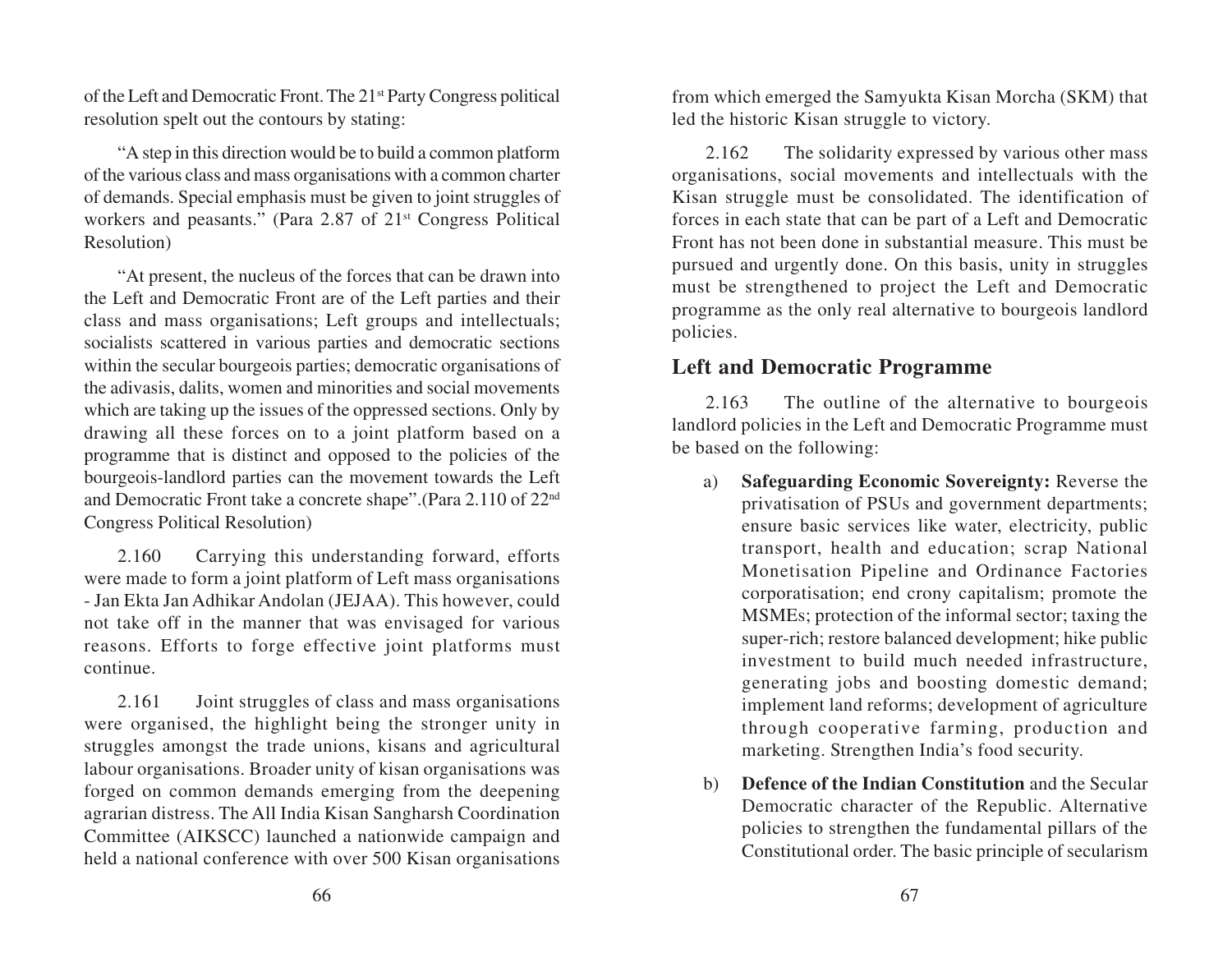i.e. separation of religion from the state and politics must be spelt out as a Constitutional tenet. Campaigns of hate and violence based on communal polarisation must be banned; the protection of life, liberties and rights of religious minorities; cleanse the system and state institutions of rabidly communal personnel; ban all illegal private armies and vigilante groups; enact law against lynching. Repeal CAA/NPR/NRC.

- c) **Safeguard Democratic Rights and Civil Liberties** as guaranteed by the Constitution. Repeal the UAPA in its present form which is grossly misused. Repeal the Sedition law, the AFSPA and the National Security Act (NSA); abolition of death penalty; ban the Electoral Bond Scheme; implement electoral reforms including introduction of proportional representation with partial list system; ensure mandatory social auditing and accountability; strict implementation of the Right to Information Act.
- d) **Federalism:** Restructure centre state relations with more powers to states; strengthen fiscal federalism by sharing central surcharges and cesses and make non tax revenues of central government part of the divisible pool; revive the Inter-State council, Planning Commission and National Development Council; revisit the institution of governors; replace Article 356 with suitable safeguards. Restore the full statehood of J&K with its autonomy; repeal abrogation of Articles 370/35A.
- e) **Working Class and Peasantry:** Ensure a statutory minimum wage for unskilled workers of not less than Rs. 21,000 per month linked with the Consumer Price Index; repeal four labour codes; ensure recognition of trade unions through secret ballot; guarantee of

social security and workers participation in management; legalise statutory payment of MSPs for all crops and all farmers on the basis of the C2+50 per cent formula; loan waiver by the central government to the peasantry; central legislation for agricultural workers on wages and social security.

f) **Social Justice:** Abolishing of the caste system and all forms of the caste oppression; special measures to ensure basic human rights to the SCs and STs; enactment of central legislation for special component plan for SCs and an ST sub-plan with an empowered committee to monitor its implementation; protection of Constitutional and legal provisions for adivasi rights to forest lands, livelihood and culture; enactment of law to provide reservations in the private sector; conduct a caste census; filling up of all backlogs of jobs in reserved categories. Strict implementation of the abolition of manual scavenging; strict punishment against practices of untouchability; strict implementation of the Forest Rights Act; Caste census to enumerate OBCs.

**Women:** Enact the Women's Reservation Bill; ensure equal rights and remuneration of women; stringent measures against horrific increase in violence against women and children; strict measures to prevent, curb and punish the culprits; law banning 'honour crimes'.

**Children:** Universalisation of the ICDS to cover all children; strict implementation of the Right to Education Act; ban all forms of child labour; penal action against child trafficking.

**LGBT:** Protect and advance the rights of transgender citizens; take strict action including legal measures to prevent crimes and harassments against LGBT citizens.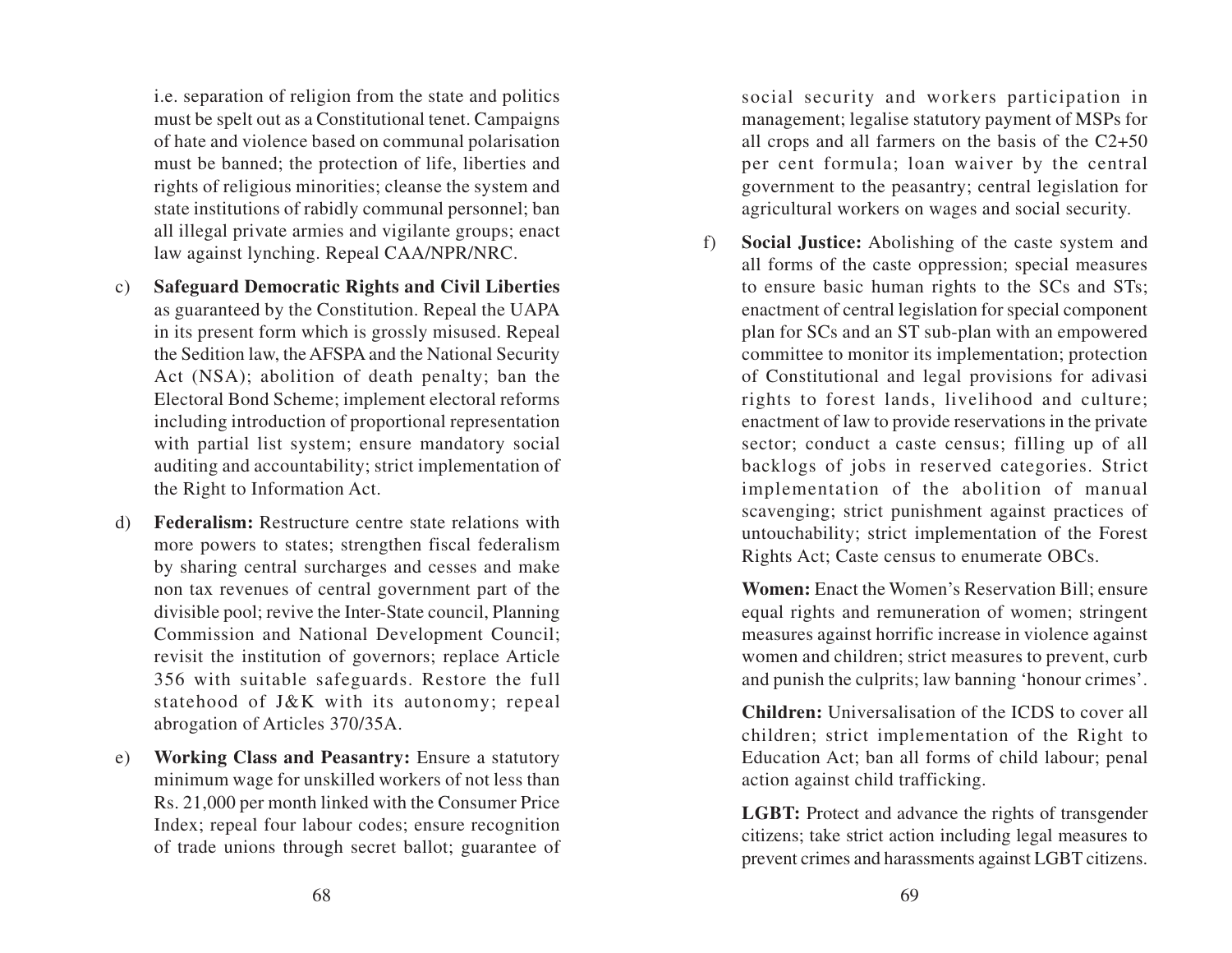**Disability:** Adequate budgetary allocation for the strict implementation of the Rights of Persons with Disabilities Act and the Mental Health Care Act; revamp National Disability Policy and amend other legislations in tune with the UN Convention on Rights of Persons with Disabilities; clear backlog of vacancies; make built infrastructure, transport and IT enabled services accessible.

#### g) **People's Welfar e**

- **i) Universalise Public Distribution System**; Supplying all essential commodities; universal pension benefit; safe drinking water, sanitisation and housing for urban and rural poor.
- **ii) Employment:** Expansion of work and increase of wages under MGNREGA; enact Urban Employment Guarantee Scheme. Provide unemployment allowance.
- **iii) Scrap the New Education Policy;** Revamp syllabus and curriculum to strengthen Constitutional values and to inculcate scientific temper; regulate private educational institutions; increase central allocations on education to 6 per cent of GDP. Eliminate digital divide in education.
- **iv) Universal Public Health Care System** with state funding; increase central expenditure on health to at least 5 per cent of GDP. Reduce prices of essential drugs; regulate private health facilities.
- **v) Environment:** Safeguard environment by reducing emission of toxic gases through regulation; promotion of renewable energy; ensuring energy equality for all; conserving forests and wet lands; checking pollution and ensure strict action against violators.

**vi) Culture and Media:** Developing secular and democratic culture, focusing on people's issues to curb the communal and obscurantist influences; nurturing the multiplicities of cultural forms and traditions including folk arts; all languages listed in 8<sup>th</sup> schedule of the Constitution be equally encouraged and developed. Firmly deal with attacks on cultural personalities and productions by communal forces; promote free software.

Protect the freedom of the press; strengthen public broadcasting services; curbing monopoly and prohibiting cross ownership of media; independent regulatory authority for media; ensure protection and security for media personnel.

**vii) Foreign Policy:** Strictly ensure the independent foreign policy of India; reverse the current status of India as a subordinate ally of US imperialism; revisit all strategic and defence agreements; disengage from regional and international alliances that promote US strategic interests and concerns.

# **Strengthening the Party**

2.164 Our mass base in West Bengal is severely eroded. In Tripura also the erosion is taking place. We polled the lowest ever votes in the 2019 Lok Sabha elections. Since the 16th Party Congress we have been noting the need to strengthen the Party's independent strength and influence.

2.165 The 17th Party Congress Political Resolution stated:

"While chalking out our future direction, the main concern should be how to strengthen the independent role and influence of the Party. It must be admitted that we have not made much advance in this regard over a considerable period." (2.80)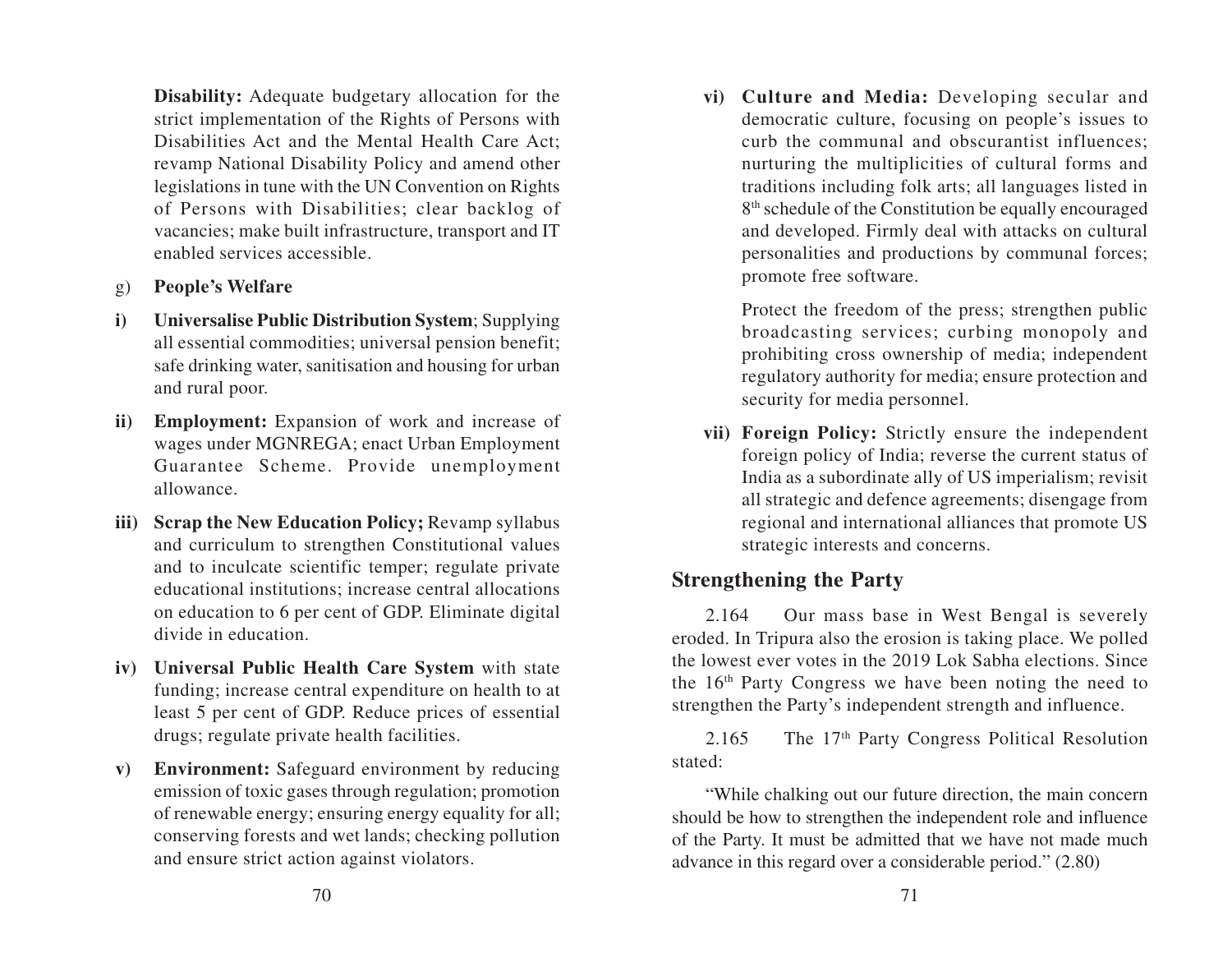2.166 The review of the election results during the period since the 22<sup>nd</sup> Party Congress has highlighted, amongst others, the basic issue of the need to strengthen our independent strength and political intervention capacities. This is imperative. Party has taken many political and organisational decisions in this regard in the past on many occasions. These have to be internalised by the Party and implemented urgently in right earnest.

2.167 It is imperative that this decline must be arrested and reversed. Unless this is done we cannot advance towards realising our revolutionary tasks. We should prioritise the following:

- a) Urgently strengthen the political, ideological and organisational work. An all sided and concentrated effort must be made to forge live links with the people and to develop sustained class and mass struggles and consolidate these to strengthen our political influence. Activities like organising literacy campaigns and setting up libraries, especially in rural areas must be undertaken.
- b) The focus must be to strengthen struggles in local areas on issues that concern the people and their problems. Such struggles should not be token and must be sustained till tangible gains are achieved.
- c) The Covid pandemic with associated lockdowns and protocols has created impediments, naturally, for developing militant mass actions. This lag has to be overcome by properly planning and executing people's struggles on the large varieties of livelihood problems confronting them.
- d) The Party has to vigorously face the challenge of the Hindutva forces ideologically, politically and organisationally. We must counter the divisive

communal agenda and the destruction of secular values; we must champion the protection of the minority communities; we must challenge Hindutva nationalism with Indian nationalism strengthening the consciousness of an inclusive India.

- e) The Party must conduct struggles on issues of social discrimination, caste oppression and gender discrimination. Struggles against social oppression must be combined with the struggles against economic exploitation. Struggles against identity politics that seek to disrupt class unity must be carried out.
- f) The decisions of the Kolkata Plenum on organisation must be urgently implemented in right earnest. Party organisations must be streamlined on the basis of the Plenum guidelines.

# **Way to Combat Hindutva**

2.168 Strengthening the Party is the basic prerequisite to isolate Hindutva forces. Combating Hindutva and its multifarious communal outfits has to be conducted in a sustained manner in political, ideological, cultural and social spheres. Concrete steps must be undertaken to strengthen this struggle against Hindutva agenda.

2.169 Party and mass organisations must conduct this sustained struggle by undertaking:

- i) Preparation of ideological and political material continuously by dedicated groups set up by the Party. This should be in a popular style able to reach out to large sections of the people exposing the reactionary content of Hindutva and the communal forces.
- ii) Actively countering the offensive of Hindutva groups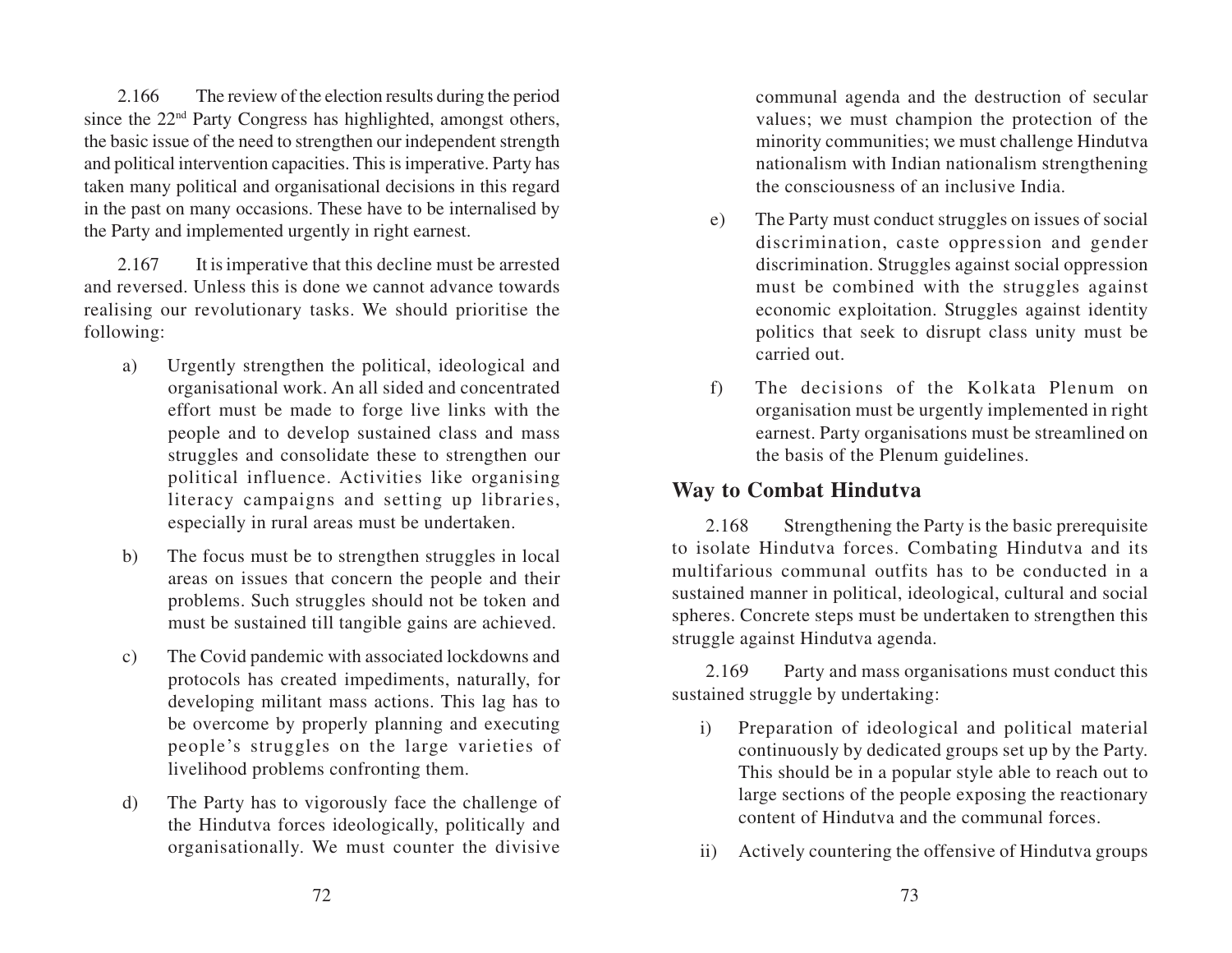who mount a vicious campaign of hate and terror and launch fascistic attacks particularly on the religious minorities. Utmost vigilance must be maintained to resist attempts to communalise public spaces both at the macro and micro level.

- iii) Promoting the organisation of social, cultural activities, popular science movements to combat the growing obscurantism, superstition, irrationality and blind faith by promoting a secular scientific thinking based on rationality. This is necessary to counter the spread of irrationality and unreason by the Hindutva brigades.
- iv) Championing the issues against social oppression. Hindutva denies women equal rights and creates conditions to mount vicious attacks by justifying gender subjugation.
- v) Combating the spread of pernicious Hindutva casteist and obscurantist values among dalits and adivasis. Special attention must be paid to organise cultural events that highlight the composite culture of Indian society.
- vi) Promoting social service activities. The work being done during the time of the Covid pandemic should be continued through health centres. Activities like setting up libraries and reading rooms, educational coaching centres, skill development centres etc. must be undertaken.
- vii) The RSS and the Hindutva forces are very active in the education sector. We must take the initiative to intervene in the educational sphere to create and propagate the secular, democratic, syncretic content in education.

2.170 In the absence of such activities RSS-BJP and communal outfits succeed in further strengthening the overarching 'Hindu identity' largely cutting across social and ethnic divides. Of utmost importance is the combating of irrationality with rationality and unreason with reason.

# **Political Line**

2.171 1) The nearly eight years of the BJP government have seen the consolidation of the communal corporate nexus mounting authoritarian attacks. Since returning to government in 2019 it has been aggressively furthering the Hindu Rashtra agenda of the fascistic RSS. This is accompanied by an equally aggressive pursuit of neo-liberal policies and growing authoritarian governance. The RSS driven Hindutva Rashtra agenda is perniciously eroding the Constitutional framework and destroying the secular democratic character of the Indian Republic.

2) Thus, the main task is to isolate and defeat the BJP. This requires the growth of the independent strength of the CPI(M) and the Left forces to mobilise the people in class and mass struggles in a powerful militant manner.

3) Strengthening the Party and the Left forces is also required to lead the fight against the Hindutva agenda and the activities of communal forces. The Party must work for a broad mobilisation of all secular forces against Hindutva communalism.

4) The Party must be in the forefront to mobilise the widest sections of people against the aggressive pursuit of neoliberal polices; the outright loot of our national assets; large scale privatisation of the public sector, public utilities and mineral resources. It is by intensifying class and mass struggles, like the recent Kisan struggle, that the broadest mobilisation of people and rallying of secular opposition forces against the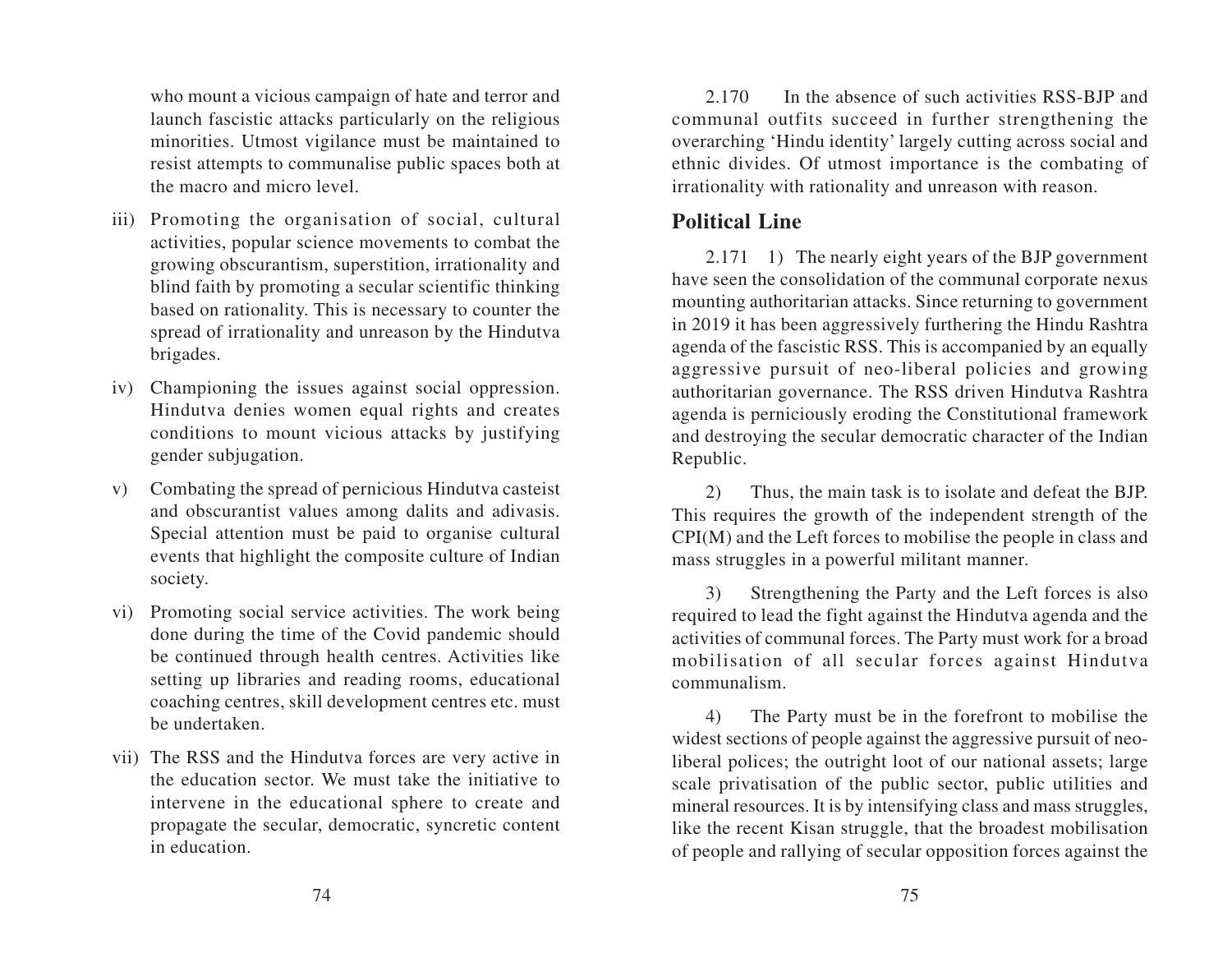corporate-communal regime can be accomplished.

5) The success of the fight against the Hindutvacorporate regime requires the simultaneous struggle against the Hindutva communal forces and the struggle against the neo-liberal policies.

6) The Party will cooperate with secular opposition parties in Parliament on agreed issues. Outside Parliament the Party will work for the broadest mobilisation of all secular forces against the communal agenda. The Party and the Left will independently and unitedly with other democratic forces, on an issue to issue basis, fight the assaults of neo-liberalism, authoritarian onslaughts against democracy, democratic rights, suppression of dissent by the use of draconian laws.

7) The Party will support joint platforms for united actions of the class and mass organisations. The Party will support all measures that strengthen the Worker-Peasant-Agricultural labour united actions.

8) Developing the independent strength of the Party along with efforts to strengthen Left unity shall be prioritised. United Left campaigns and struggles must highlight the alternative policies to the bourgeoisie landlord ruling class policies.

9) The Party must work in a sustained manner to rally all left and democratic forces including mass organisations and social movements. The Left and democratic platform should conduct joint struggles and movements highlighting the Left and Democratic programme as alternative policies.

10) As and when elections take place appropriate electoral tactics to maximise the pooling of anti-BJP votes will be adopted based on the above political line.

#### **Tasks in Present Situation**

2.172 i) Party must prioritise the strengthening of its independent role, expanding its influence and political intervention capacities through sustained class and mass struggles. Special attention must be paid to strengthen local struggles on people's problems with proper follow-up.

ii) All sections of people subjected to intensified economic exploitation by the neo-liberal policies must be rallied together in the struggles on livelihood issues. Party must actively intervene and join all spontaneous struggles that develop in order to strengthen them.

iii) Party must be in the forefront of the fight against Hindutva communalism. This struggle has to be conducted in a sustained manner at multiple levels. Broadest possible unity of the secular democratic forces including concerned citizens, organisations and social movements should be forged to counter the activities of the Hindutva forces.

iv) Party should take the lead to oppose authoritarian measures and seek the cooperation of all democratic forces to forge joint struggles in defence of human rights, democratic rights, civil liberties, artistic freedom and academic autonomy against activities of Hindutva communalism and destruction of the democratic and secular content of the Constitutional order.

v) Party must strengthen efforts to advance the struggles for social justice and champion the issues against social oppression of women, dalits and adivasis.

vi) Protecting the rights and security of minorities against the aggressive onslaughts of Hindutva communalism must be strengthened.

vii) Party must strengthen the ideological/social struggles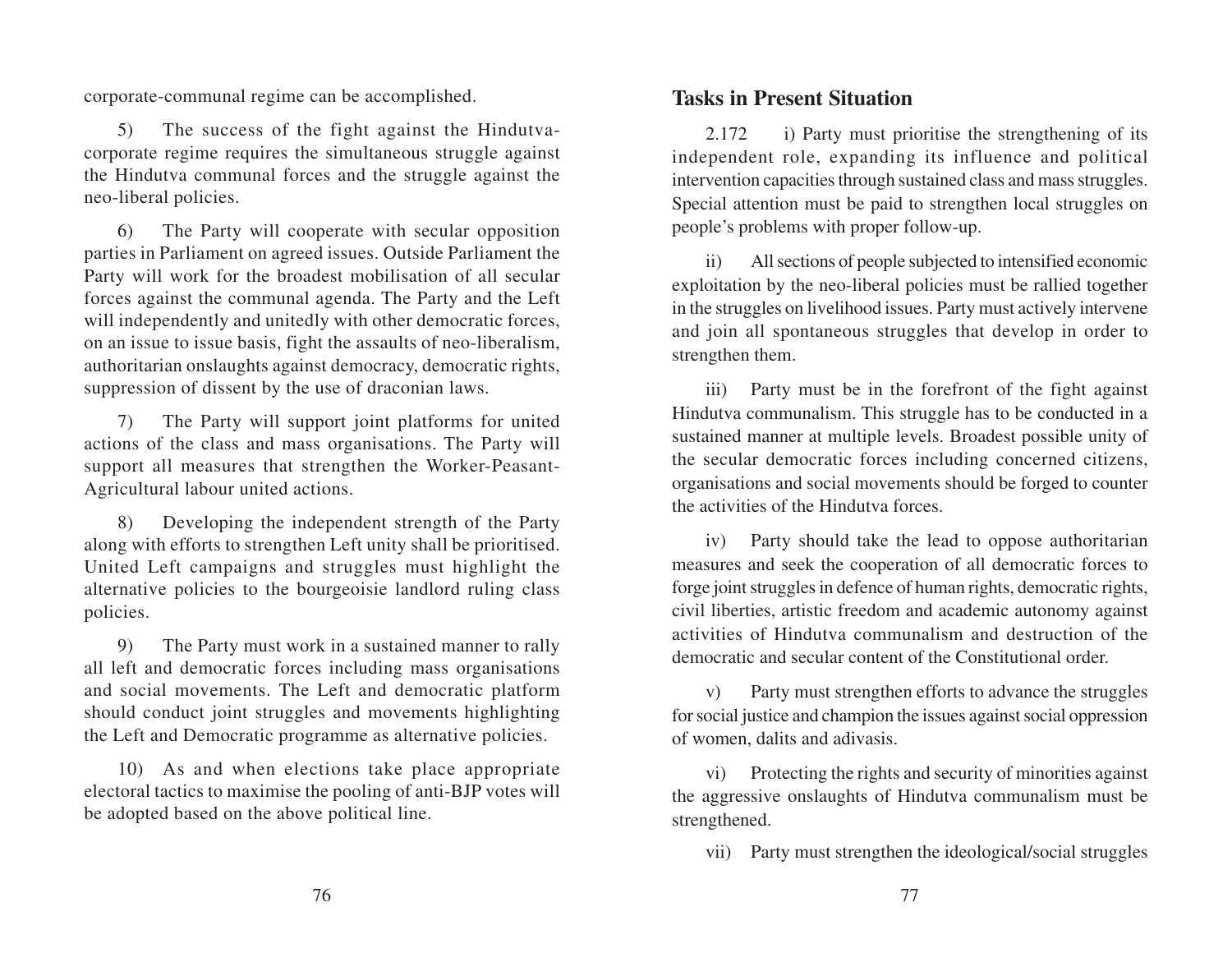against the growth of obscurantism, superstition, irrationality and blind faith. Party must be in the forefront in the campaigns to develop scientific temper and to strengthen public discourse for rationality and reason against irrationality and unreason. Broadest mobilisation in defence of scientific temper and against revivalism must be forged.

viii) The Party must rouse the anti-imperialist consciousness amongst the Indian people in defence of our national and economic sovereignty. Campaigns highlighting Socialism as the only real alternative to capitalism must be strengthened.

ix) Party must mobilise popular opinion against Modi governmen<sup>t</sup>'s surrender to US imperialism. Struggles for restoration of India's independent foreign policy must be undertaken.

x) The Party must take up the defence of the LDF government in Kerala and against the fascistic attacks being mounted against the party especially in West Bengal and Tripura.

#### **Conclusion**

2.173 Building a strong Communist Party throughout the country is essential in order to accomplish these tasks. Based on Marxism and Leninism a strong Party with a mass base throughout the country can be built only by sincerely implementing the decisions taken by the Kolkata plenum on organisation. This must, particularly, concentrate on:

- 1) Strengthening the revolutionary Party with a mass line to establish strong bonds with the people.
- 2) Widening the Party's reach and influence among the people and rallying the Left and democratic forces.
- 3) Strengthening the Party organisation with quality

membership as directed by the Kolkata Plenum.

- 4) Focus efforts to attract youth as well as women to the Party.
- 5) Strengthening ideological struggles against all alien ideologies.

**Let us redouble our resolve to strengthen the building of a strong Communist Party!**

**Forward towards a revolutionary Party with a mass line!**

**Forward towards a stronger CPI(M) with an all India mass base!**

#### **Procedure for Sending Amendments to the Draft Political Resolution**

Following is the procedure to send amendments to the **Draft Political Resolution**

- 1. All amendments should mention the para number/line number.
- 2. The name and unit of the concerned comrade/unit proposing the amendment should also be mentioned.
- 3. All amendments should reach latest by March 10, 2022.
- 4. Amendments being sent by post/courier should be sent to the following address:

Communist Party of India (Marxist) Central Committee, A.K. Gopalan Bhavan 27–29 Bhai Vir Singh Marg, New Delhi – 110 001

5. The envelope should be marked '**Amendments to the Draft Political Resolution'.**